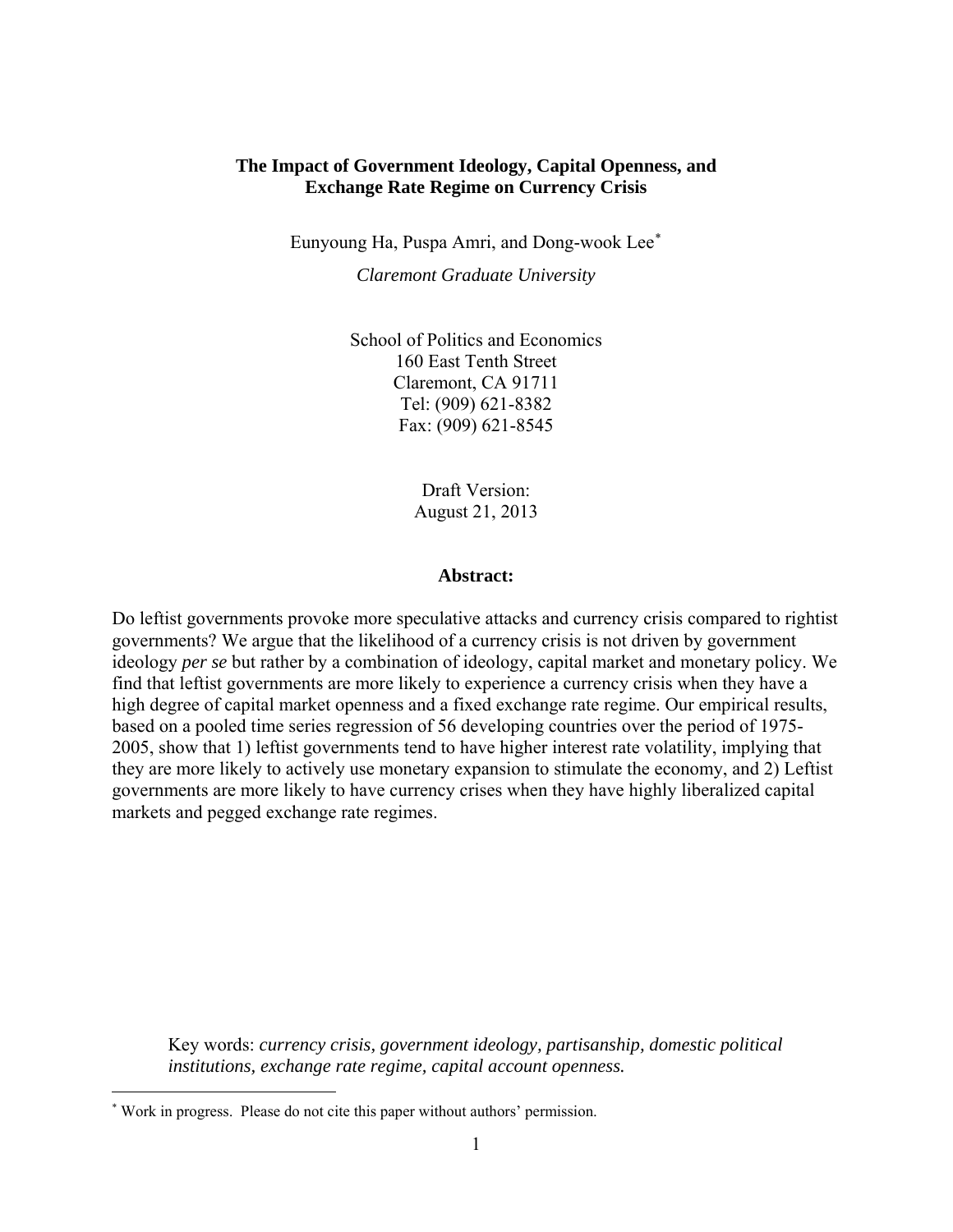#### *1. Introduction*

 In the past decades, many countries in the world, particularly emerging markets, have experienced currency crises that have led to significant output losses and rapid drops in GDP growth. Because speculative attacks often occur when market players question the consistency of a government's domestic macroeconomic policies (e.g. exchange rate commitment (Leblang 2002), leftist governments have often been blamed to cause a currency crisis by adopting expansionary monetary policies and generate a high inflation (Block 2002, Cusack 1999). Do leftist governments provoke more speculative attacks and currency crisis compared to rightist governments?

In this paper we argue that currency crises are not drive by leftist government ideology *per se*. We argue instead that leftist governments are more prone to speculative attacks and currency crises only if their monetary policies violate Mundell's "impossible trinity" theorem – a combination of a high degree of capital openness and fixed exchange rates. While excessive fiscal and monetary spending can generate macroeconomic problems, this expansionary bias by itself does not generate a currency crisis. According to Mundell's macro trilemma, if a country has a combination of very high capital mobility and a fixed exchange rate, it should not use monetary policy to control domestic economies. If the country violates this rule, it would confront increased the risks of a speculative attack (Wyplosz 1998). Therefore, monetary discipline would be relevant in generating currency attacks if a country has a highly open capital market and a pegged exchange regime (i.e. It should not matter if a country has a combination of a closed capital market and a pegged exchange regime).

This paper reviews empirical data on 56 developing countries over the period of 1975- 2005 in order to assess how government ideology, capital account openness, and exchange rate regimes interact with each other in generating a currency crisis in. First, we test whether leftist governments are more likely to use monetary expansion to stimulate the economy. We find that leftist governments have a higher interest rate volatility, implying that they are more likely to manipulate monetary policies to stimulate the economy. Second, we test if leftist governments are more likely to experience a currency crisis when they violate Mundell's "impossible trinity" theorem—i.e. when they have a high degree of capital openness and a fixed exchange rate regime. Our empirical results show that leftist governments have experienced more currency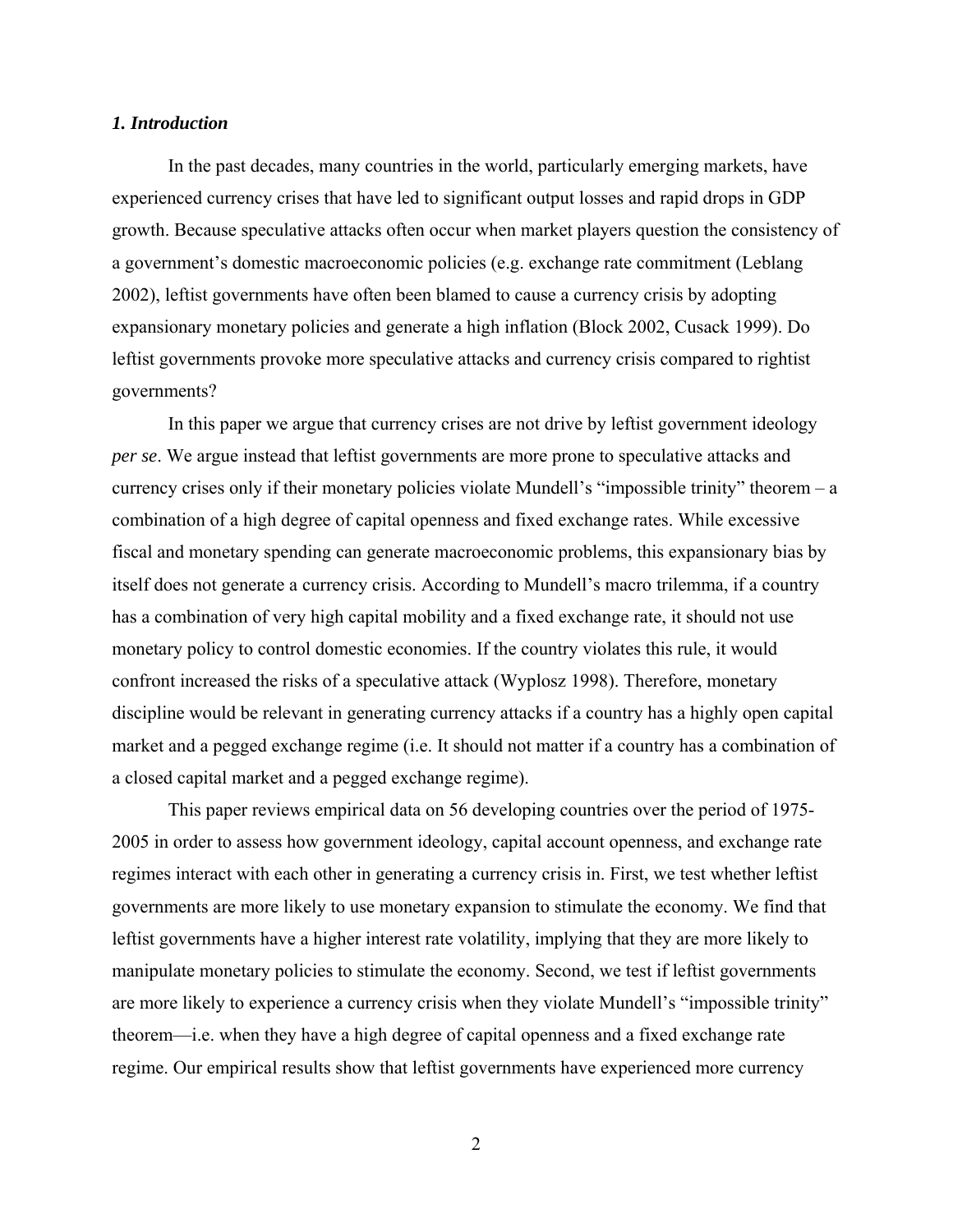crises when they are combined with highly liberalized capital market and a fixed exchange rate regime.

This paper is organized into five parts. First, we review the theoretical and empirical scholarship on the political and economic causes of currency crises. Second, we discuss how leftist governments are more likely to cause a currency crisis when they violate Mundell's "impossible trinity" theorem. We also discuss how the violation may happen more in emerging markets. In the next two sections, we describe the data and empirical models employed, present the findings, and discuss the robustness of different measurements and empirical models used. We conclude by discussing the implications of our results.

#### *2. Economic Causes of Currency Crisis: Theory and Evidence*

#### *2.1. Economic Causes of Currency Crises*

1

Since the first formal explanation by Krugman (1979), academic research into the causes of currency crisis has advanced significantly. The theoretical literature identifies two fundamental ingredients to a currency crisis: 1) inconsistencies between a country's exchange rate policy and its domestic economic policies, which typically leads to an overvalued currency (Willett et al., 2009) and 2) the presence of rational speculators who can spot such inconsistencies and exploit them.

What do we mean by this inconsistency? A good place to start is by looking at theoretical models of currency crises. The first generation of currency crisis models (e.g. Krugman 1979, Flood and Garber 1984) describe the mechanics of a speculative attack under pegged exchange rates. In a situation where the economy is below full-employment and the government chooses to expand domestic output through a fiscal policy expansion, increases in budget deficits would be inevitable unless the country raises taxes. Suppose further that the deficit is financed by printing money (i.e. the deficit is monetized) as observed in many crisis-hit Latin American countries in the early 1980s. The result is high inflation, which would trigger capital outflows and result in a Balance of Payment (BOP) deficit, or widen existing deficits.

 The prompt government response would have been to devalue the currency and reset the exchange rate peg at a new (weaker) level, given that BOP deficits typically lead to a weakening of

<span id="page-2-0"></span><sup>&</sup>lt;sup>1</sup> When a currency is overvalued, its official exchange rate (i.e. the peg) suggests that the currency is being pegged at a level that is stronger than its market rate would suggest.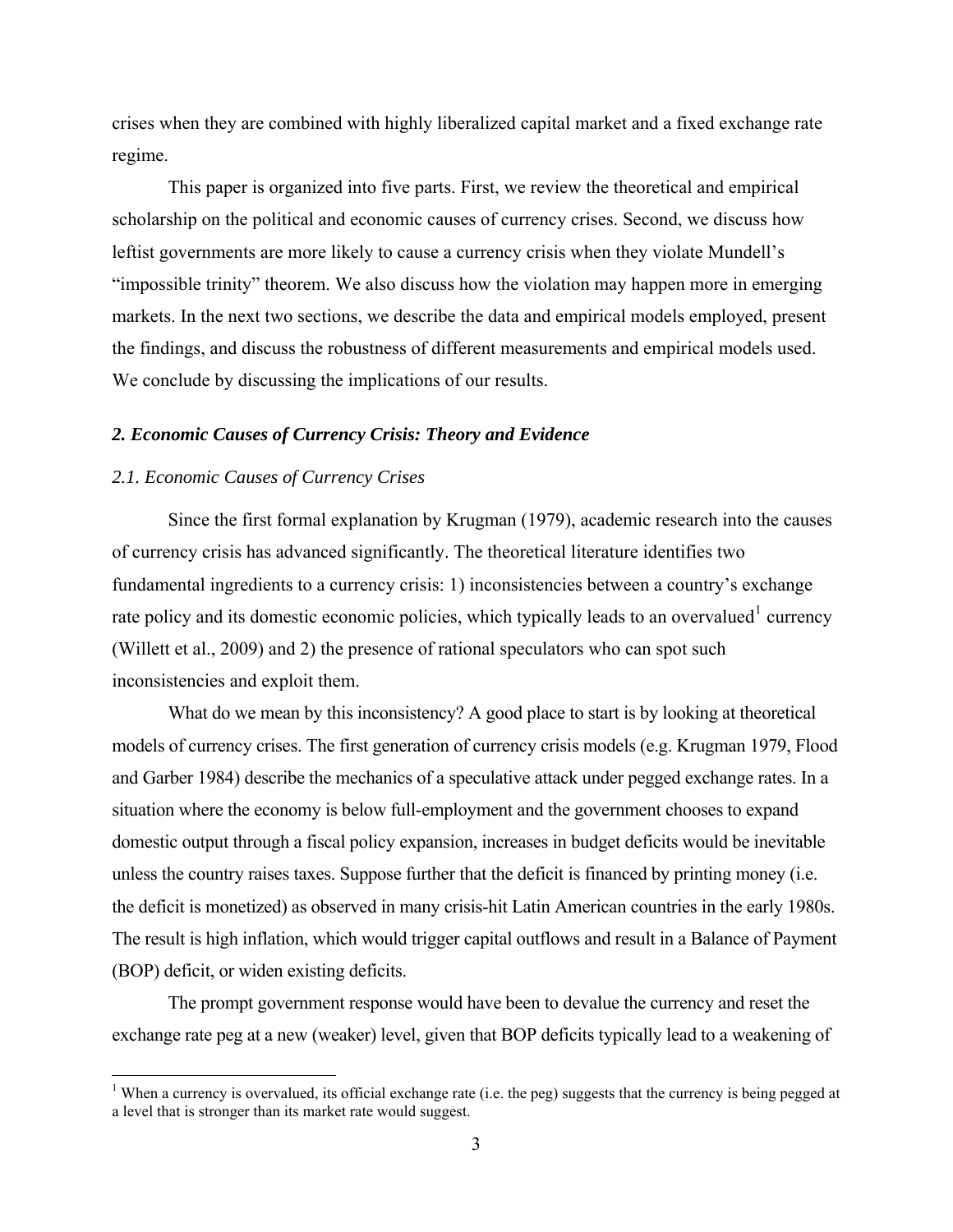the domestic currency. However, for a number of reasons governments seem reluctant to conduct such adjustments (Bird and Willett 2008). For one, the act of devaluing itself could invite an unwarranted speculative attack as market participants would question the government's commitment to an exchange rate peg. Eager to avoid such an attack on their currency, governments often prefer to leave the exchange rate level unchanged, which is to say, overvalued. Second, it takes some amount of time before currency devaluation can actually accomplish the intended BOP improvements, and during the intervening period, the country might even see a worsening of the BOP, before it gets better.<sup>[2](#page-3-0)</sup> This unwillingness to deal with the short-run adverse effects of devaluation is one explanation behind the reluctance to adjust.

 In short, without an exchange rate adjustment, the initial fiscal expansion and monetary accommodation results in an over-valued currency; exchange rate and domestic economic policies are therefore inconsistent. Rational speculators and investors can in fact spot such inconsistencies. Expecting that a future depreciation of the currency is in the cards, and knowing that monetary authorities cannot run down their foreign reserves indefinitely to defend the peg (as foreign reserves are finite), speculators and investors will run speculative attacks on the country's domestic currency. Krugman (1979) predicts that speculative attacks will occur at a critically-low level of foreign reserves, when the peg can no longer be supported, yet before the stock of reserves itself is completely exhausted.<sup>[3](#page-3-1)</sup> An assumption in his model is that governments are unable to borrow funds for reserves. The crisis ends with a forced devaluation or the move to a floating exchange rate regime (Berg and Patillo 1999).

The key implication from the prediction of the first generation currency crisis models is that countries with good economic fundamentals such as fiscal discipline, sufficient foreign reserves and manageable inflation will not encounter a speculative attack. This group of models has performed quite well in explaining currency crises that occurred in Latin America in the 1980s—however, these models do not provide the best explanation for post-1980s currency crises. Both the European Exchange Rate Mechanism (ERM) crisis of 1992-93 and the Asian

 $2^2$  This is known as the J-curve effect of currency devaluation. In the short-run, elasticities of demand for imports and exports are low, thus the weakening of the currency will first lead to a fall in exports, and an increase in imports. This effect will disappear over time and eventually the current account balance is expected to improve. See Pilbeam (2006) for a full explanation. 3 The timing of the attack is predicted to be *before* reserves are depleted. At critically-low, yet below zero levels,

<span id="page-3-1"></span><span id="page-3-0"></span>speculators can still earn a profit by attacking the currency.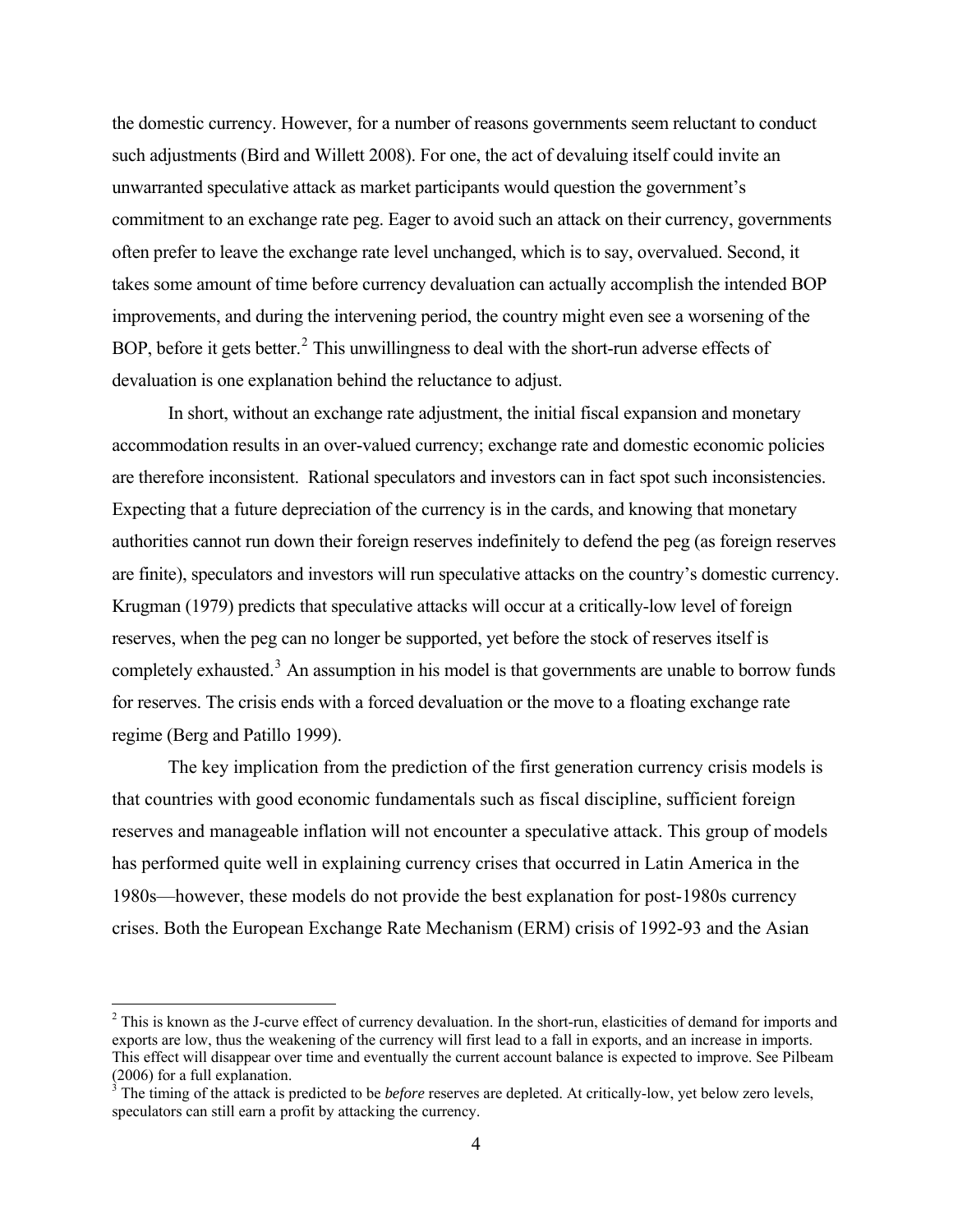crises of 1997-98 demonstrated that speculative attacks can and do happen in countries with none of the aforementioned problems.

 These shortcomings inspired a second generation of crisis models pioneered among others by Obstfeld (1994). Whereas Krugman (1979) argues that a government faces no choice but to devalue in the face of a speculative attack, second generation theorists instead predict that governments in fact have the option of continuing to defend the currency, and can borrow the money to obtain foreign reserves for this purpose. According to Obstfeld (1994) the government's decision will be based on a cost-benefit calculation of maintaining versus abandoning the peg (i.e. devaluing the currency). Only when economic agents expect the government to abandon the peg will they quickly launch an attack on the currency in question (Leblang and Berhard 2000). In this regard, Obstfeld (1994) also predicts that a speculative attack can itself trigger a devaluation that would not have occurred in its absence (a "selffulfilling" crisis). In short, the key implication from the second generation of crisis models is that currency attacks are largely understood to be a function of the policy expectations of currency traders. Governments may react differently to pressures on their currency, but the *traders' expectations of the policy outcome* is what triggers a currency crisis—even if the country has good economic fundamentals, including sufficient foreign reserves.

 While these models have contributed to a better understanding of what economic factors lead to currency crises, there are still missing factors that have not been adequately addressed. The first- and second-generation crisis models established that the root cause of a currency crisis is an inconsistency between the value of the exchange rate peg and the conduct of monetary or fiscal policy. However, this tension between the two polices—one external and the other domestic—is further exacerbated under an environment of free capital mobility as predicted by Mundell's (1962) impossible trinity theorem. Therefore, a more complete analysis would test how this policy inconsistency or policy tension plays out under different degrees of capital account openness. Mundell's "impossible trinity" (or macroeconomic trilemma) theorem suggests that the combination of a high degree of capital openness and fixed exchange rates increases the chances of a speculative attack, if the country engages in expansionary monetary policy (Wyplosz 1998).

 A second shortcoming is that these models do not sufficiently consider how and when political conditions play a role in aiding and abetting currency crises, when in fact there seems to be a clear path for politics to enter the picture. As earlier discussed, second generation authors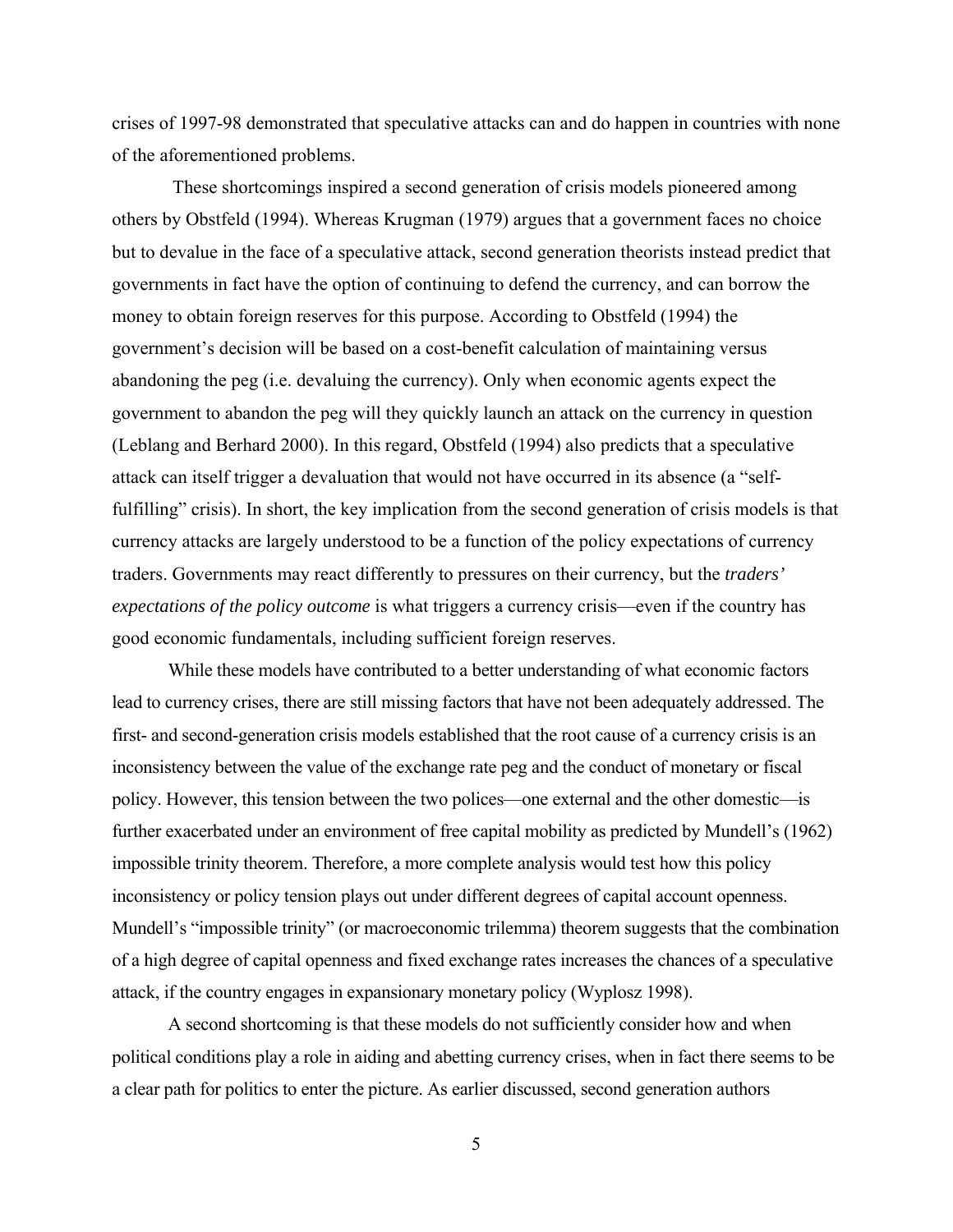emphasize that market expectations of government policies play a key role in determining whether a currency crisis will occur, and these expectations are formed among others by political factors such as the partisan preferences of the government and timing of elections (Leblang and Bernhard 2000). In particular, it has been argued that market participants interpret the likelihood of a government to abandon a currency peg based on their partisan preferences.

 In the following sections, we analyze how violations of the macroeconomic trilemma and the partisan composition of the government can affect the likelihood of a currency crisis. We first describe in more detail the impossible trinity theorem.

#### *2.2 The Impossible Trinity and Currency Crisis*

One well-known proposition in international monetary economics is the "impossible trinity," otherwise known as the macroeconomic trilemma, initially developed by Robert Mundell in 1962. Out of three desirable policy goals: 1) monetary policy independence, 2) fixed exchange rates, and 3) free movement of capital, policymakers can only achieve two at any one point in time. Any pair is possible, but violations of the trilemma inevitably results in a speculative attack, followed by a currency crisis (Burda and Wyplosz 2005, Wyplosz 1998).



Source: Pilbeam (2006)

For any country experiencing a sudden fall in domestic output, regardless of their degree of capital openness, monetary or fiscal policy expansion can be quite effective to stimulate aggregate demand and expand the economy. However, these policy interventions can have adverse effects on the BOP equilibrium. As money supply expands, domestic interest rates will fall to maintain money market equilibrium. The fall in interest rates leads to capital outflows,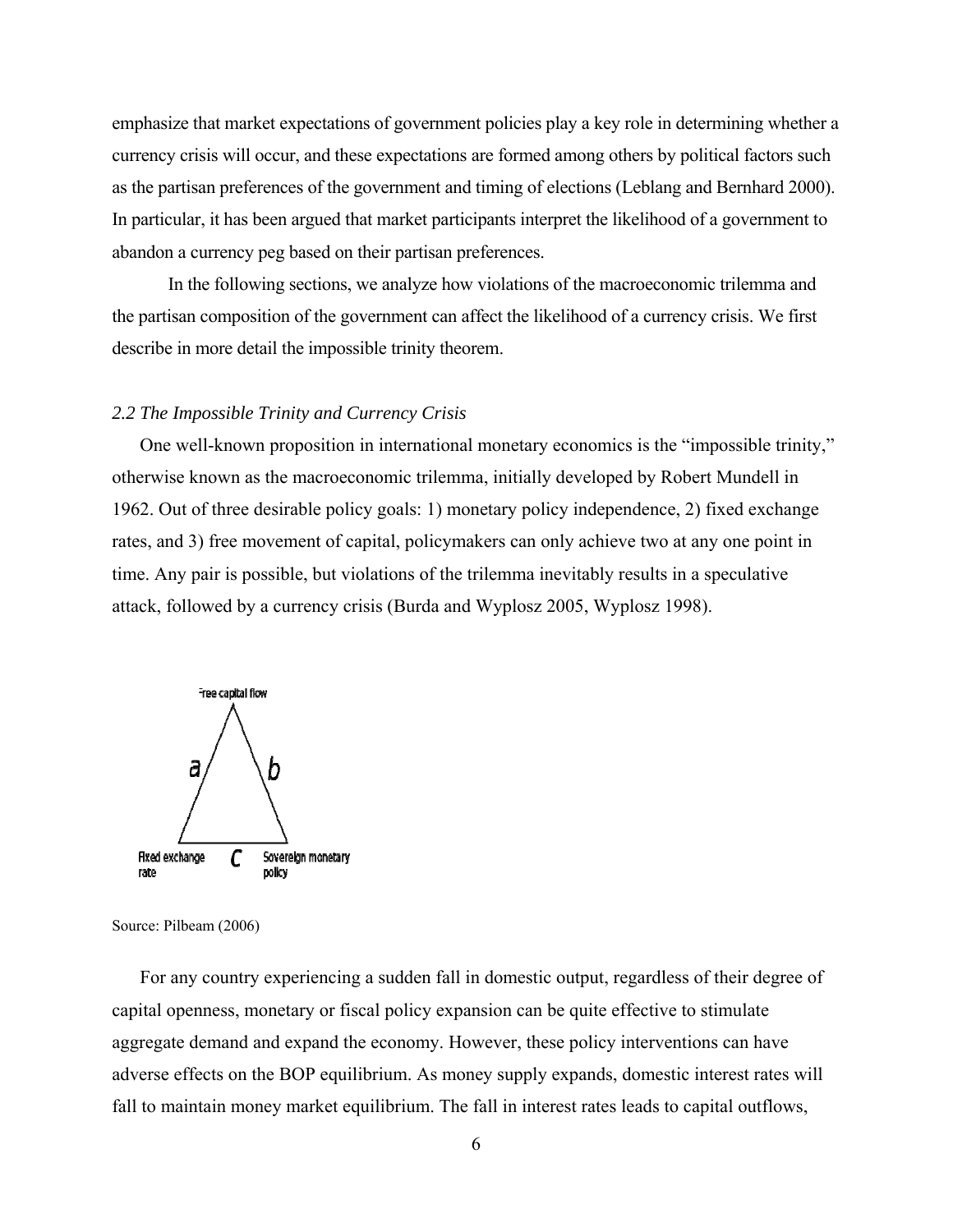while the increase in output would *ceteris paribus* result in rising imports, creating a Balance of Payments deficit overall. The domestic currency is then pressured to depreciate. As we have discussed earlier, either the exchange rate has to be allowed to adjust, or the government has to use up its foreign reserves to intervene and maintain the peg.

The degree of a country's capital account openness becomes important when we analyze the impact of the abovementioned fall in interest rates. A high degree of capital mobility implies sensitivity of capital movements to interest rate changes: even the slightest fall in domestic interest rates below world interest rates (or below the interest rate of the base currency to which the exchange rate is pegged) could trigger massive capital outflows (Pilbeam 2006, Obstfeld et al. 2004). The central bank would have no choice but to continuously deplete its foreign reserves in order to prevent the domestic currency from depreciating. In such circumstances of high capital mobility, defending the peg (by selling foreign reserves and buying domestic currency) can be very costly—and, in fact, impossible if capital were perfectly mobile (Obstfeld et al. 2004). Assuming this process continues for a considerable amount of time, eventually the central bank will run out of foreign reserves, leaving the country vulnerable to speculative attacks (Burda and Wyplosz 2005). On the other hand, if the government had instead enforced controls or limitations in outflows, the fall in interest rates would not lead to as strong a capital outflow. Hence if a country chooses to retain the freedom to use monetary policy to achieve internal objectives (such as reducing unemployment), and, at the same time, desires to maintain exchange rate stability, they have no choice but to limit cross-border movements of (foreign) capital.

Mundell's theorem can be seen in practice by observing the policy compositions of different governments. For example, Chinese authorities choose to peg the Renmibi to the US dollar *and* to retain the use of interest rates to achieve domestic goals. This is made possible because China imposes relatively strict capital controls. Meanwhile the US and the UK— both of which are world financial centers and are known to have open capital accounts—have adopted a fully flexible exchange rate regime, as they wish to retain the autonomy to use monetary policy as an instrument to manage short-run fluctuations in the economy.

In sum, the impossible trinity theorem asserts that any country that wishes to let (foreign) capital freely enter and exit the economy must make a consistent choice regarding their external policy (i.e. exchange rate policy) and their domestic policy (specifically their monetary policy):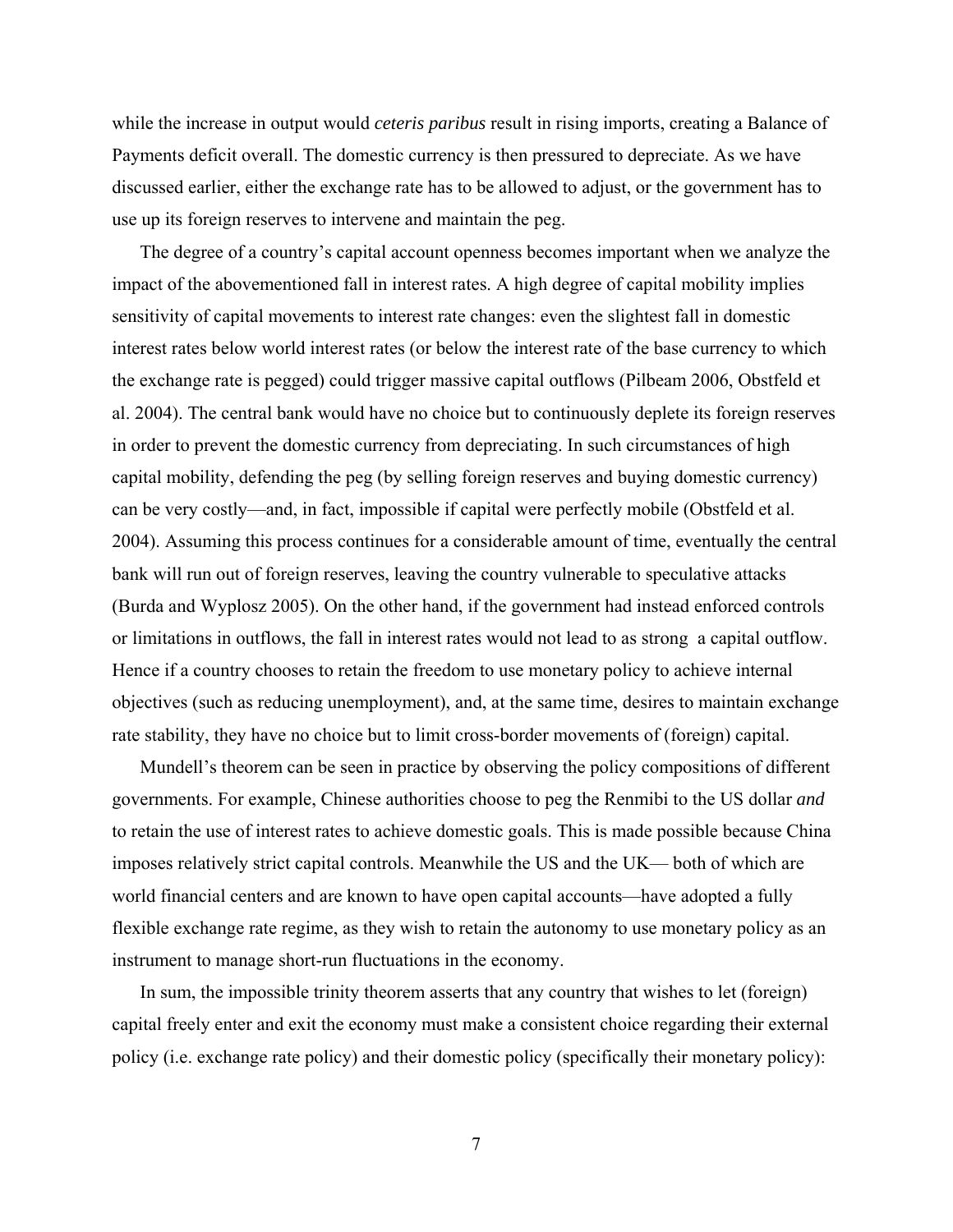<span id="page-7-0"></span>either they must forego exchange rate stability, or they must sacrifice the ability to use monetary policy to achieve domestic output goals.

#### *2.3. Currency Crisis in Emerging Markets: Violation of the Impossible Trinity*

During the Bretton-Woods era (1945-1973), countries largely avoided violations of the trilemma as capital mobility was fairly limited. In fact, the vast majority of emerging markets applied strict controls on international capital movements through a variety of policy measures, including taxes, administrative restrictions and outright prohibitions (Edwards 2001). However, starting in the late 1970s and early 1980s, these emerging and developing countries began to open up their capital accounts by dismantling these restrictions on foreign capital (Edison et al. 2004). This "global" movement towards capital account liberalization was also aided by the spread of neo-liberal ideas and the Washington Consensus (Edwards 2001). By the early 1990s, the majority of developing countries adopted some form of capital account liberalization, albeit with varying degrees of openness (Abiad et al. 2008).

 Given this capital mobility, the trilemma requires that countries must either give up monetary policy independence or exchange rate stability—a policy dilemma which many developing countries have failed to deal with, given their policy preferences. On the one hand, because of their immature financial sector, exchange rate stability is particularly valuable to their international transactions (Mo 2008) and hence many of them choose to peg their domestic currencies to the US Dollar, either through hard pegs, adjustable pegs, or using a managed floating exchange rate regime. On the other hand, given lack of capital resources,<sup>[4](#page-7-0)</sup> developing countries are not completely willing to give up monetary policy autonomy. They often engage in monetary expansion (or loose monetary policy) to finance their budget deficits, which then leads to unsustainable levels of Balance of Payments deficit, as detailed in the first generation of crisis models. Simply put, many developing countries lack the monetary discipline that fixed exchange rates and free capital mobility dictate. As argued by Wyplosz (1998), this is one of the primary reasons for the widespread occurrence of currency crises observed in emerging markets and developing countries in the 1980s and 1990s.

<sup>&</sup>lt;sup>4</sup> Although many countries opened up their capital account, they still experienced difficulties in attracting foreign capital, particularly after being hit by a financial crisis (see e.g. Edwards 2001).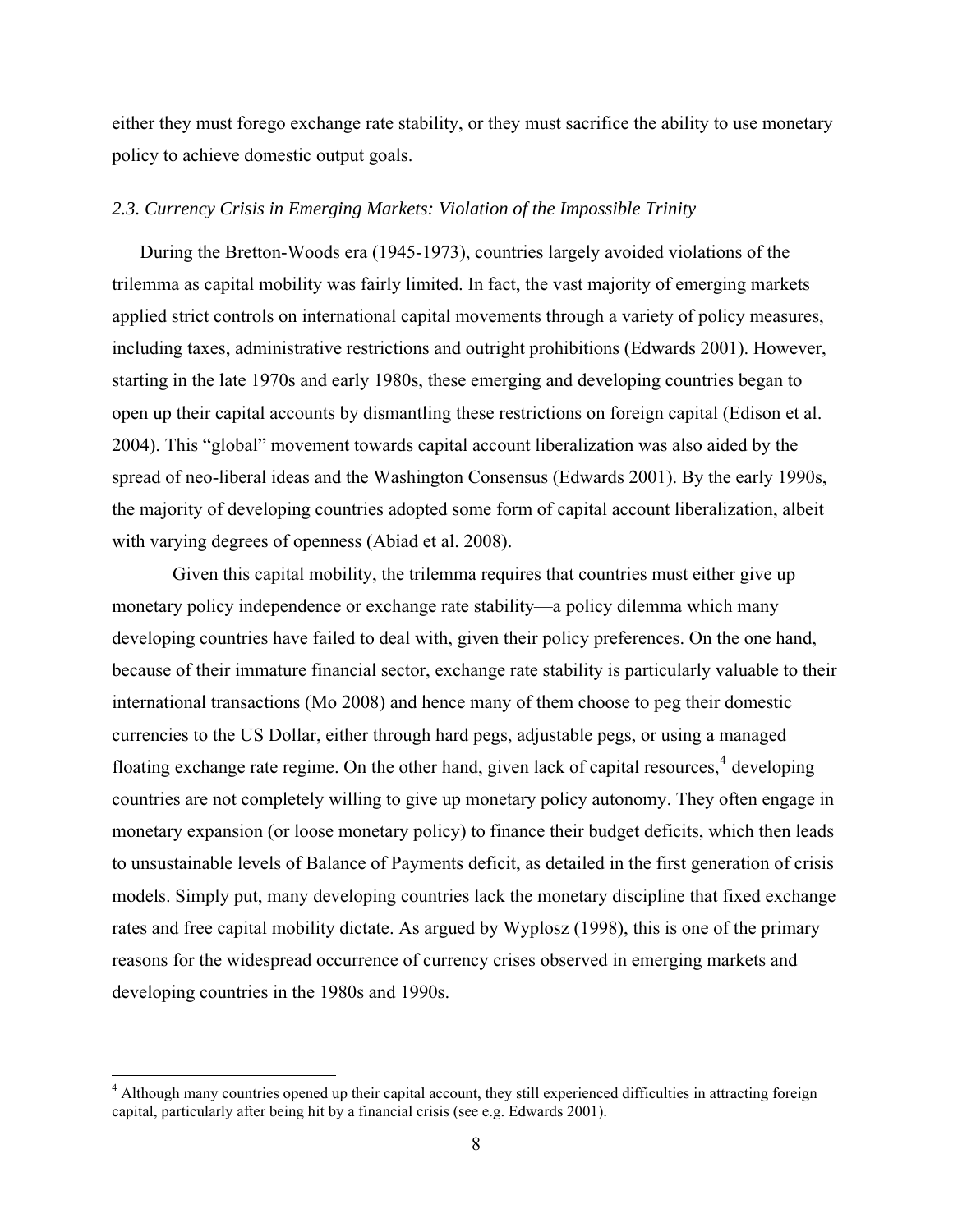#### *3. Government Ideology and Currency Crisis*

 In the previous section, we analyzed how violations of Mundell's trilemma often lead to currency crises in developing countries. Studies reveal that by and large, the main source of the violation is from the temptation to excessively use monetary policy to stimulate the economy, despite adopting a fixed exchange rate regime and having substantial capital mobility (Wyplosz 1998). However, there has been a notable lack of attention to how government ideology interacts with the impossible trinity to cause currency crisis. In fact, partisan theory has shown that fiscal and monetary policies in advanced countries are strongly associated with party ideology (see Hibbs 1977).

 The link between government ideology and the policy trilemma can be illustrated with an economic concept known as the Philips curve. According to the Philips curve, there is an inverse relationship between inflation and unemployment. In other words, price stability and low unemployment are incompatible goals that macroeconomic policy cannot achieve simultaneously (Philips 1958). Any effort to lower unemployment—via fiscal or monetary expansion or a combination of both—comes at the cost of rising inflation. This is due to the fact that while fiscal expansion stimulates aggregate demand and consequently lowers unemployment rates, prices generally rise with stronger aggregate demand, making inflation unavoidable (Mankiw 2012).

 How a country tries to manage this trade-off is strongly associated with government ideology (Hibbs 1977). Governments of all stripes, leftist and rightist alike, aim to satisfy their electoral constituencies. Yet the two parties derive support from two distinct and opposing classes: leftist parties are dominated by labor unions and low- to middle-income citizens, while conservative parties attract mainly business groups and higher-income citizens (Boix 2000; Hibbs 1977). In the context of the Philips Curve, the constituents of leftist parties are relatively more concerned with preventing high unemployment (compared to achieving low inflation rates) and the opposite is true for supporters of rightist parties; business owners attach a higher weight to inflation stability as it provides a favorable and predictable business climate (Hibbs 1977).

 It thus follows that leftist and rightist governments have conflicting policy preferences: the former suffers greater disutility from high unemployment (compared to high inflation) and the opposite is true for the latter (Block 2002). Under the reasonable assumption that governments influence the rate of unemployment (or inflation) via macroeconomic policies, partisan theory predicts that parties on either end of the ideological spectrum will design and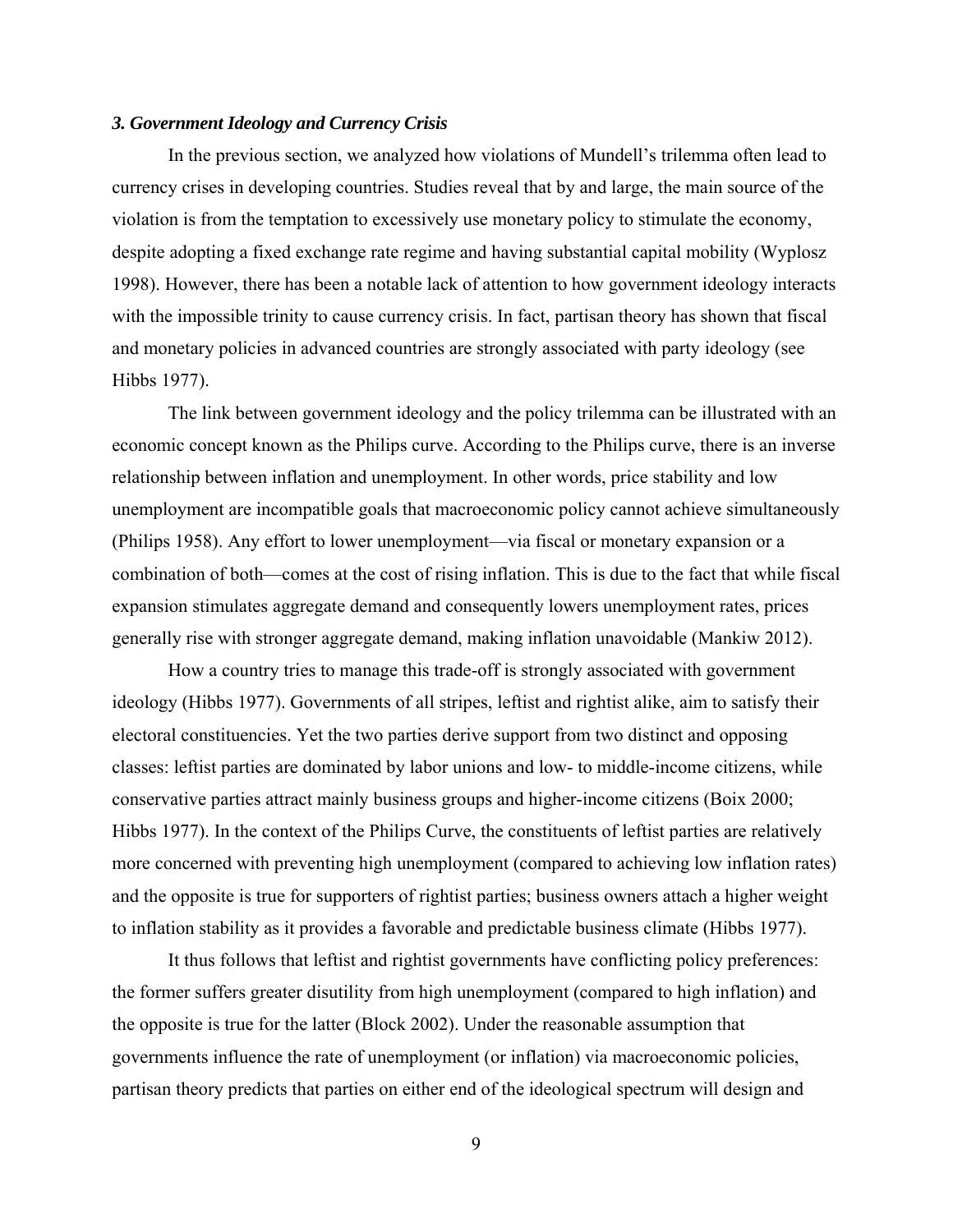<span id="page-9-0"></span>implement opposite kinds of monetary and fiscal policy (Cusack 1999). To achieve the goal of lower unemployment, leftist governments are more likely to tilt towards both fiscal and monetary expansion. In other words they generally embrace Keynesian-style expansionary policies to stabilize the economy (Boix 2000).<sup>[5](#page-9-0)</sup> On the contrary, to keep inflation stable, conservative governments prefer to have tight fiscal and monetary policy.

This connection between government ideology and currency crises has been increasingly recognized. Several recent studies have examined the impact of government ideology in generating currency crises, with mixed empirical results: some found that partisanship is strongly associated with financial crisis (Berhard and Leblang 2000, Leblang 2002, Block 2002, Steinberg 2010, Wibbles and Roberts 2010), while others fail to uncover any significant relationship (e.g. Eichengreen et al. 1995).<sup>[6](#page-9-0)</sup> Still, these studies have not taken into account the interaction between government ideology and Mundell's macroeconomic trilemma. Although it is well-established that leftist parties tend to have expansionary policies (Cusack 1999), Mundell's trilemma states that such policies are more likely to create a problem under a combination of very high capital mobility and fixed exchange rates, because they can generate imbalances or policy inconsistencies that invite speculative attacks. Put differently, not all expansionary fiscal and monetary policies under leftist governments would lead to a currency crisis, but the likelihood of it to happen would be higher if leftist governments violate Mundell's trilemma.

 The following illustrates how the left-right divide in macroeconomic policy preferences affects the likelihood of experiencing a currency crisis. Recall that first generation crisis models identify unsustainable levels of budget and BOP deficit to be the root causes of a speculative attack. Several studies in fact find empirical evidence that leftist parties tend to run higher budget

 $<sup>5</sup>$  Keynes advocates expanding fiscal and monetary policy to fight employment. Fiscal expansion can reduce</sup> unemployment via two channels: 1) increasing government spending for infrastructure or other large government projects, which would generate employment, or 2) lowering tax rates, which would trigger more consumption and thus more job growth for the entire economy. Monetary expansion helps to keep interest rates low, which not only helps to boost aggregate demand, but also keeps borrowing costs low.

<sup>&</sup>lt;sup>6</sup> Meanwhile, Leblang and Bernhard (2000) and also Leblang and Satyanath (2006) argue that it is not leftist party *per se* that causes currency crises, but an expectation of a partisan shift to the left as a result of an upcoming election. Empirically, they find that leftist party in power has no significant effect on currency crisis likelihood, but uncertainty about the survival of a right cabinet – suggesting an imminent shift to the left – in fact exerts a positive and significant effect. Partisan cues of the potential government signal to market actors the likely consequences of a change in government identity; therefore, if market participants anticipate an election or a cabinet collapse that will produce an incoming left-party government, the probability of a speculative attack will increase.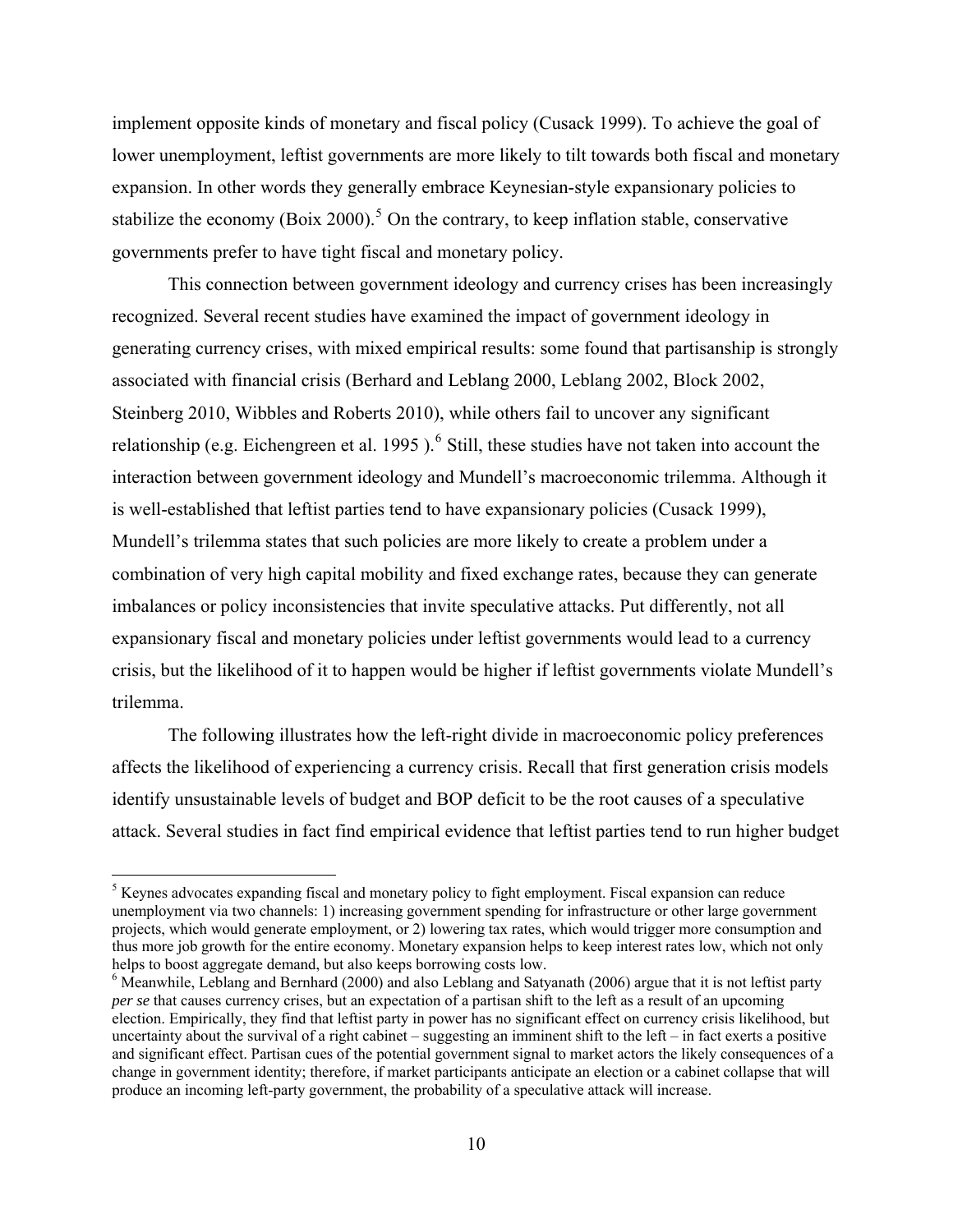deficits compared to conservative governments in advanced OECD economies (see e.g. Hibbs 1977, Boix 2000). Given their expansionary-bias, the economic policies of leftist governments make them more prone to speculative attacks compared to rightist governments (Cusack 1999). Furthermore, left-wing governments favor redistributive policies, and the pursuit of these policies requires additional government spending, further worsening the budget deficit.

 The same hypothesis could also be drawn by combining partisan politics and analysis of the second-generation crisis models. Second generation authors argue that currency crises are explained by the market's evaluation of the government's ability and willingness to defend the exchange rate peg. When the market no longer has confidence in the government's commitment to maintain the peg, speculators will launch an attack on the currency (Obstfeld 1994). Private agents form their expectations based on their evaluation of the government's policy preferences regarding the inflation-unemployment trade-off. Devaluation would *ceteris paribus* lead to an improvement in the current account balance, thus expanding output and lowering unemployment (Bird 2007), but it will come at the cost of higher inflation. Therefore, if the market senses that the government in power is more willing to tolerate inflation in order to reduce unemployment (who is more likely to be a characteristic of leftist governments), they will similarly expect that the government will abandon the peg, prompting currency traders to attack the currency (Block 2002).

 However, the above explanations do not consider how degrees of capital openness may affect the strength of the relationship between government ideology and the likelihood of a currency crisis. While excessive fiscal expansion may generate BOP imbalances that render the currency vulnerable to an attack, per the macroeconomic trilemma, low degrees of capital openness can dampen this effect. Similarly, private agents' expectations of the government's commitment to a peg will depend on the degree of capital openness. In this paper, we combine the economic and political determinants of currency crisis. First, we argue that violations of the macroeconomic trilemma make a country vulnerable to a currency crisis. Second, we argue that these violations are more likely to occur in nations with leftist governments. Many developing countries have opened up their capital accounts in recent years, while they have kept a fixed exchange rate to maintain exchange rate stability. Even under the liberalized capital market and a fixed exchange rate system, leftist governments are more likely to (excessively) use expansionary monetary policy than their conservative counterparts. This potential violation of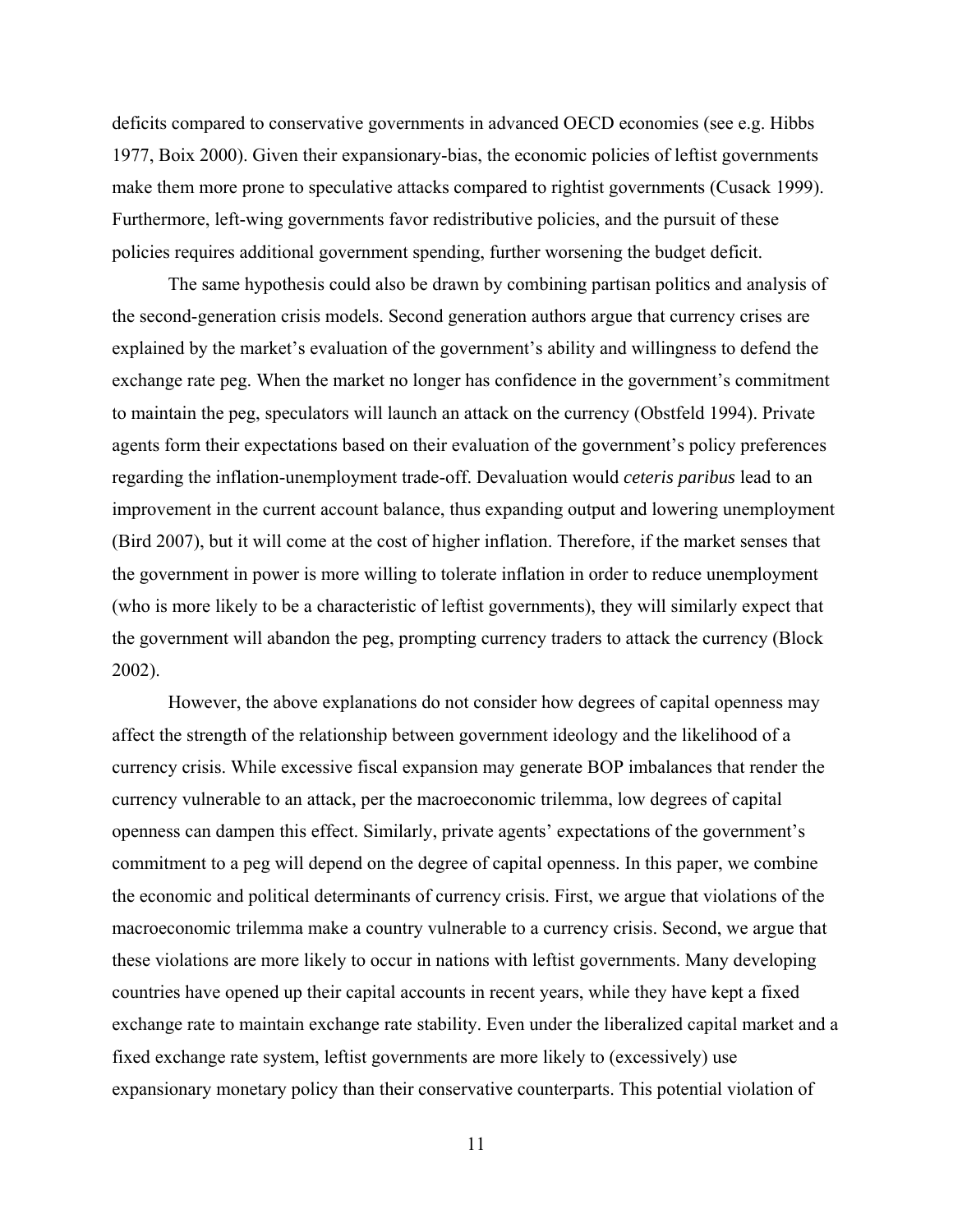<span id="page-11-0"></span>the trilemma can put leftist governments' commitment toward the currency peg into question and causes a currency crisis.

Therefore, our hypothesis can be summarized as following: *Leftist governments are more likely to experience a currency crisis when they have a high degree of capital market openness and a fixed exchange rate regime.*

#### *4. Data and Analysis*

<u>.</u>

 To examine the impact of government ideology on a currency crisis, we first test how government ideology is associated with interest rate volatility. Then, we examine how government ideology interacts with financial market liberalization and exchange rate regimes to generate a financial crisis. According to our hypothesis, leftist governments are expected to have higher interest rate volatility, implying that they use more excessive monetary policies to control the market, and they are more likely to generate a currency crisis when combined with a highly liberalized financial market and a pegged exchange rate regime. To test these propositions, we use cross-sectional time series data analysis for 55 developing countries from 1975 to 2005 periods. Developing countries are defined as non-OECD membership countries, while we include a few non-foundational members in the 1960s (e.g., Chile, Estonia, Hungary, Mexico, Republic of Korea, and New Zealand). We also identify a list of 25 emerging markets economies in order to examine whether they behave differently from the other under-developed countries.<sup>[7](#page-11-0)</sup> See Appendix A for the list of the countries.

#### *4.1. Government Ideology and Interest Rate Volatility*

*Interest Rate Volatility* is measured by the log of a standard deviation of annual discount rates (or money market rates when they have a longer time-span), which is calculated in a threeyear term from 1975 to 2005 (i.e., 1975-77, 1978-80, 1981-83, etc.). The interest rate volatility measures the degree of monetary policy fluctuation. It will decrease if a government uses a expansionary policy, and it will increase if a government uses a contractionary policy. If a

 $<sup>7</sup>$  Emerging markets classification are taken from a combination of three different sources 1)Morgan Stanley Capital</sup> International (MSCI) Emerging Markets Free (EMF) and Emerging Markets (EM) Index, 2) Countries classified as emerging by Fischer (2001), and 3) Countries classified as "Emerging Asia" from Abiad et al. (2008).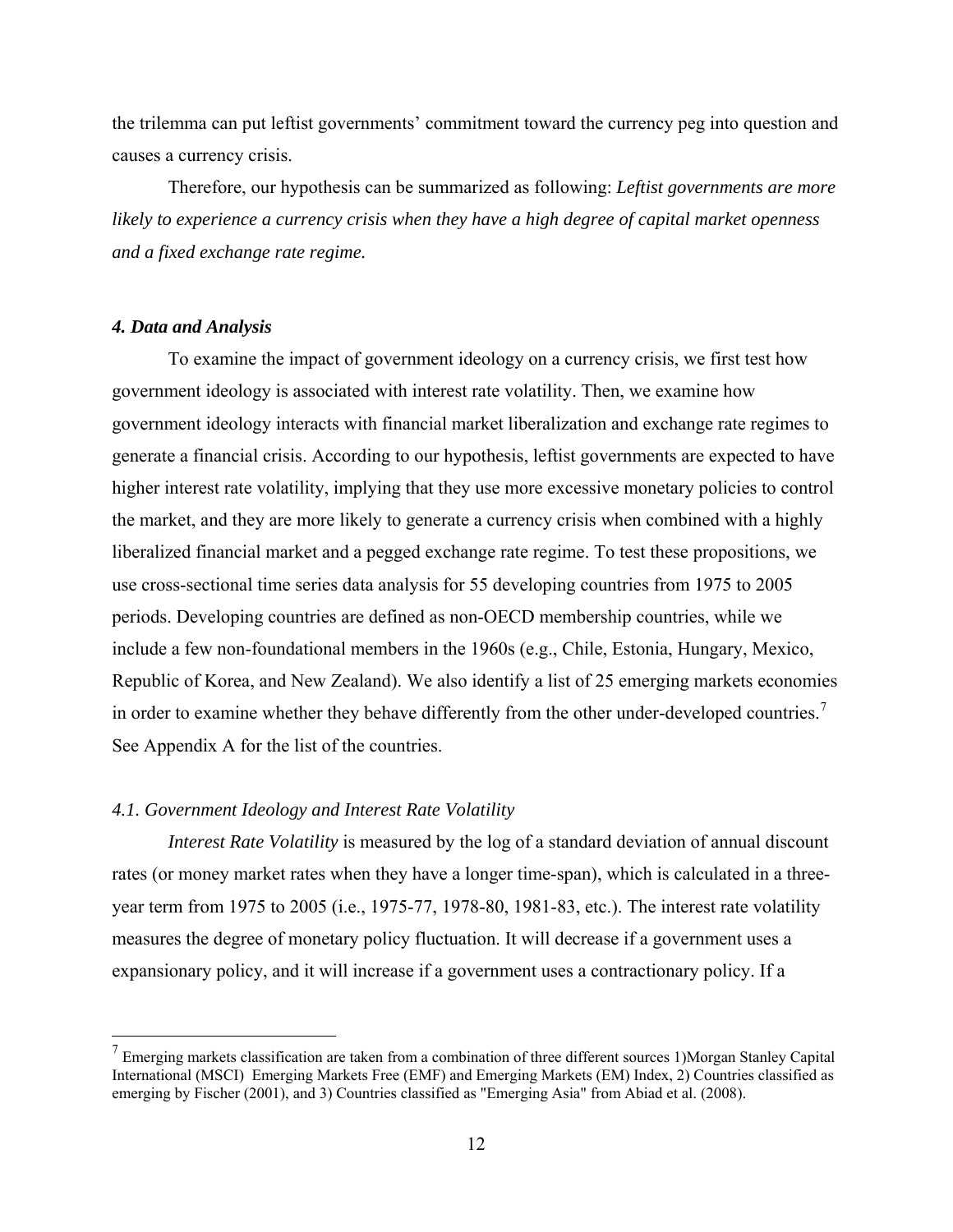<span id="page-12-0"></span>government use a monetary policy excessively, the interest rate is more likely to be volatile and have a larger standard deviation. The data are logged to normalize the values.

*Government Ideology* is our main independent variable. We use Ha's (2012) government ideology variable, which expands the government party data from *the Database of Political Institutions* (DPI) by the World Bank. This dataset improves on the DPI in three ways. First, it includes *all* of the government parties instead of the three largest parties in the DPI. This is important because government policies are not necessarily affected by major parties. Second, government parties are defined as those holding cabinet portfolios only, which allows excluding indisputably nongovernment parties (e.g., the Taiwan Solidarity Union from 2002 to 2004). Third, these ideological data are weighted by the duration of the government in power in order to account for the possibility that governments with different ideology alternate in the same year. Then, government ideology is measured by treating each government party as a veto player, weighing the duration of the government (See Ha (2012) for detailed explanation). The government ideology ranges from rightist (-1) to leftist (1). We expect to find that leftwing governmental ideology is positively associated with higher interest rate volatility.

 We also control for several economic conditions, which may influence interest rates. First, *inflation* is expected to increase interest rate volatility because governments often increase an interest rate to control inflation. Second, *pegged exchange rate regime* (1= pegged, 0 for otherwise) $\delta$  may increase interest rate volatility because maintaining pegged exchange rate stability does not require specifying any point in the path of money supply in both home and foreign countries (Benigno et al.2007). Third, trade volume (imports and exports as a share of GDP) is likely to be positively associated with the interest rate volatility because domestic markets are more exposed to the fluctuation of global financial market. Forth, *GDP growth* and *Real GDP per capita*, measures of economic development, are expected to have negative relationships with interest rate volatility because they stabilize the monetary market at least in the long run.

<sup>&</sup>lt;sup>8</sup> Our reference to the IMF classification of exchange rate regime is based on a de jure measure, which can be defined as what a country claims to do. However, we aware that other scholars such as Reinhart and Rogoff (2009) use a de facto measure, which can be identified as what a country actually does with respect to its exchange rate system despite what it claims. We focus on the de jure exchange rate regimes because the de jure measure is more suitable for capturing a bipolar view of exchange regime policy showing the tendency of a country moving toward either the fixed or floating corners of the spectrum of exchange rate regimes.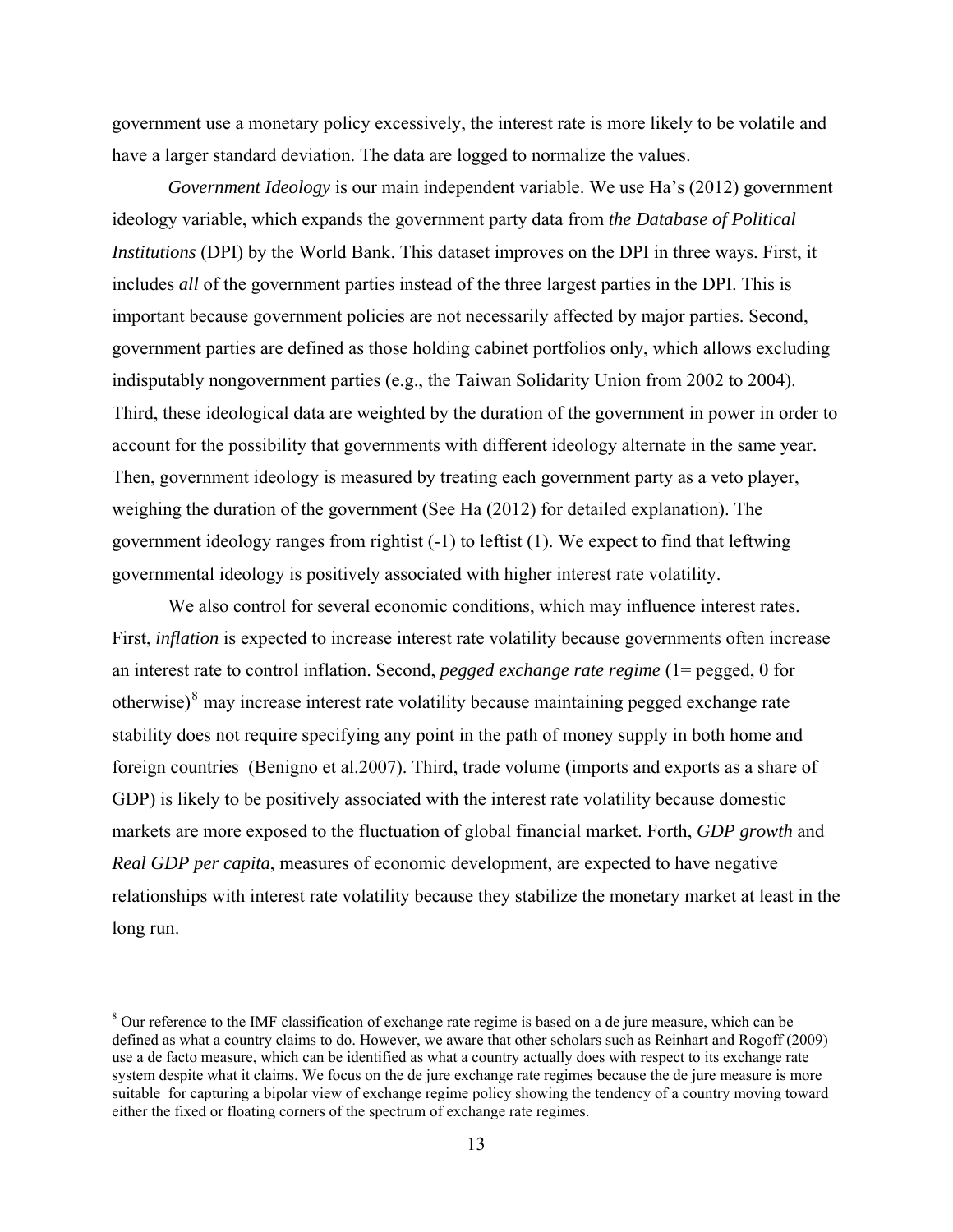<span id="page-13-0"></span>Fifth, *Financial market liberalization* is expected to increase interest rate volatility because domestic money market rates becomes less controllable (Honohan 2000). Although *credit growth* may promote financial stability in the long run, its short-term effect can cause excessive volatility in interest rates, especially when financial stability pushes up toward a high level of output stability that can result in inflation (Akram and Eirtheim 2008). A high level of *banking regulation and supervision* is expected to increase interest rate volatility. The control of money flows reduces access to liquid money. This leads to increases in money value. As a chain reaction, interest rates are likely to increase, which thereby leads to a further increase in volatility. The degree of independence from the political influences of government executive is measured by Abiad et al. (2008)'s index of bank regulation and supervision.<sup>[9](#page-13-0)</sup> Lastly, we control for the current level of *interest rates* in order to capture the likelihood that interest rates become more volatile at higher levels (Gary 1996). All of the explanatory variables are also averaged for the three-year periods. Please see Appendix B for detailed descriptions of the variables and their data sources.

#### *Model Specification*

 $\overline{a}$ 

We build pooled time series regression estimates of interest rate volatility for the years 1975 to 2005 for 55 developing countries. A panel data analysis model has an advantage for addressing the effects across countries over time, but due to the panel data structure, the model estimates typically suffer from problems such as serial autocorrelation, contemporaneous spatial correlation, and heteroskedasticity. As a remedy for these issues, we followed Beck and Katz's (1995) adjustment method for panel corrected standard errors. However, this method assumes that there is no serial autocorrelation in the panel. A lagged dependent variable has been popularly used in panel data analysis (e.g., Reuveny and Li 2003, Aisen and Veiga 2006) as one solution. However, other scholars, (e.g., Achen 2000, and Plümper, Troger, and Manow 2005) have criticized the use of a lagged dependent variable in the model. Given that a lagged dependent variable soaks up the effects of independent variables and creates downward biases, they suggest instead adjusting for serial autocorrelation using the AR(1) process. We follow this

 $9$  The data for central bank independence are not widely available for developing countries. Cukierman et al. (1992) developed a measure of central bank independence using the turnover rate of central bank governors in 70 developing countries almost over 40 years. However, this measure is criticized because the turnover rates of central bank governors may be endogenously correlated with macroeconomic performance indicators such as economic instability (Dreher et al. (2008).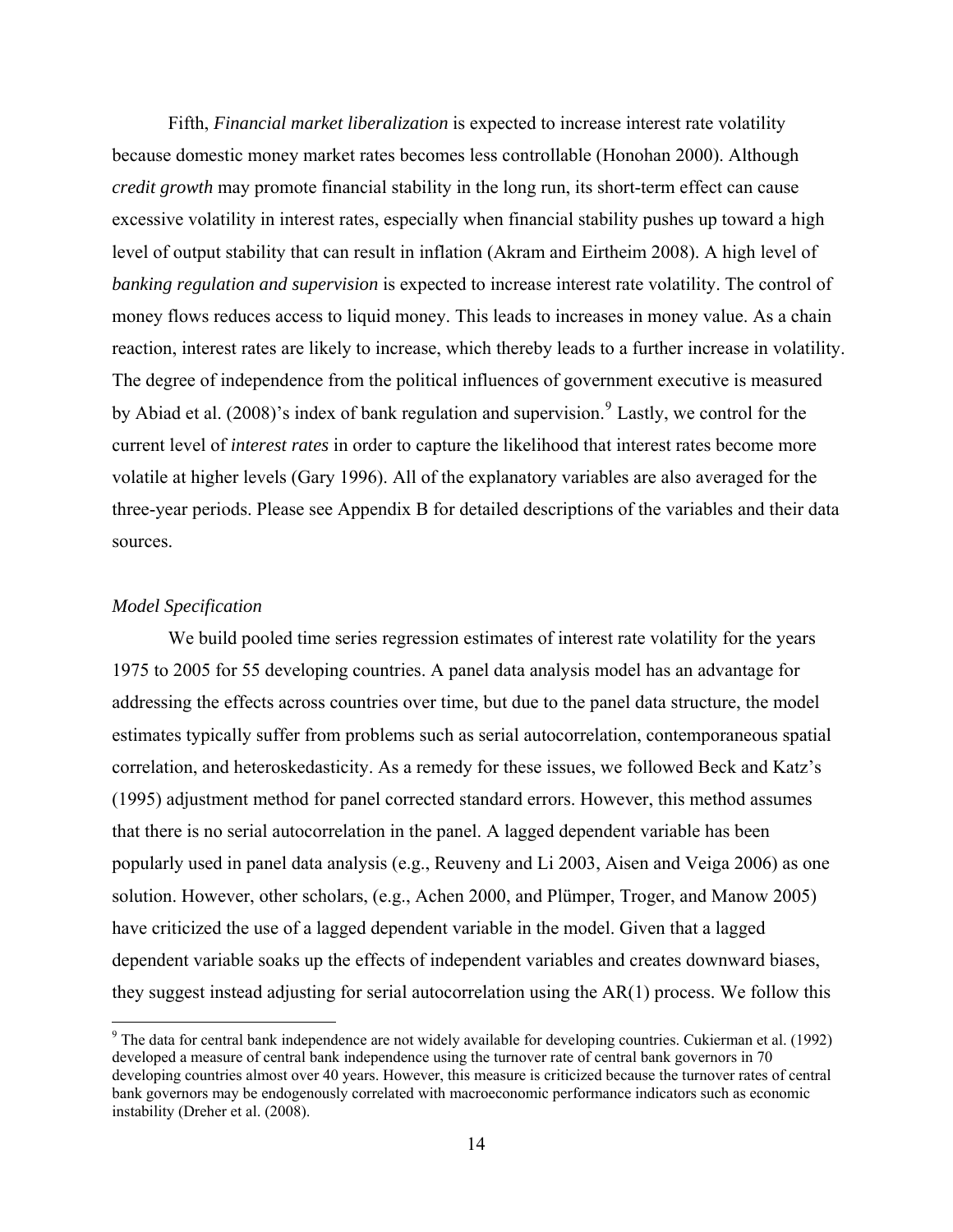<span id="page-14-0"></span>recommendation along with panel corrected standard error adjusted estimates but check the results with a lagged dependent variable. Country dummies are included in order to control for unmeasured country-specific effects including long term political history and the size of population and territory. Our model is as follows:

Log[SD(Interest rates)]  $_{i,t} = \beta_1 *$  Government Ideology  $_{i,t}$ +  $\beta_2^*$ Log(Inflation) <sub>i,t</sub>  $+ \beta_3*$ Pegged Exchange Regime <sub>i.t</sub>  $+ \beta_4 * Log(Trade)_{it}$ +  $\beta_5$ \*GDP growth <sub>i,t</sub> +  $\beta_6$ \*Log(Real GDP per capita) it  $+ \beta_7$ \*Financial Liberalization <sub>it</sub> +  $\beta_8$ \*Credit Growth i,t  $+ \beta_9*$ Banking Regulation and Supervision  $_{i,t}$  $+ \beta_{10}$ \*Log (Interest Rates) <sub>i,t</sub>  $+ \sum \beta_k$ \*Country  $k + \varepsilon$  i.t

The subscripts *i* and *t* indicate, respectively, the country and time period (i.e., 3-year-average or standard deviation) for each set of observations. The variable *k* denotes country dummies. In identifying the model, the intercept is suppressed. This model analyzes the effect of government ideology on interest rate volatility.

[Table 1 is about here]

#### *Findings*

 Table 1 shows that government ideology is positively and significantly associated with interest rate volatility. The results are also consistent across the different models (Regressions [1] and [2] with AR(1) and regressions [3] and [4] with a lagged dependent variable) and different samples (regressions [1] and [3] with all developing countries and regressions [2] and [4] with only emerging markets. The impacts are also substantively meaningful. According to the regression [1], if a government's ideological orientation shifts from rightwing (-1) to leftwing (1), interest rate volatility increases by a factor of almost 2.40 (almost 1.3 the standard deviation of the measure of interest rate volatility).<sup>[10](#page-14-0)</sup>

 In short, Table 1 presents robust evidence that leftwing governments are significantly and positively associated with higher levels of interest rate volatility. Given this finding, we test whether the government ideology, capital openness, and pegged exchange rate regime leads to a higher likelihood of currency crisis.

 $10^{10}$  2\*exp(0.184)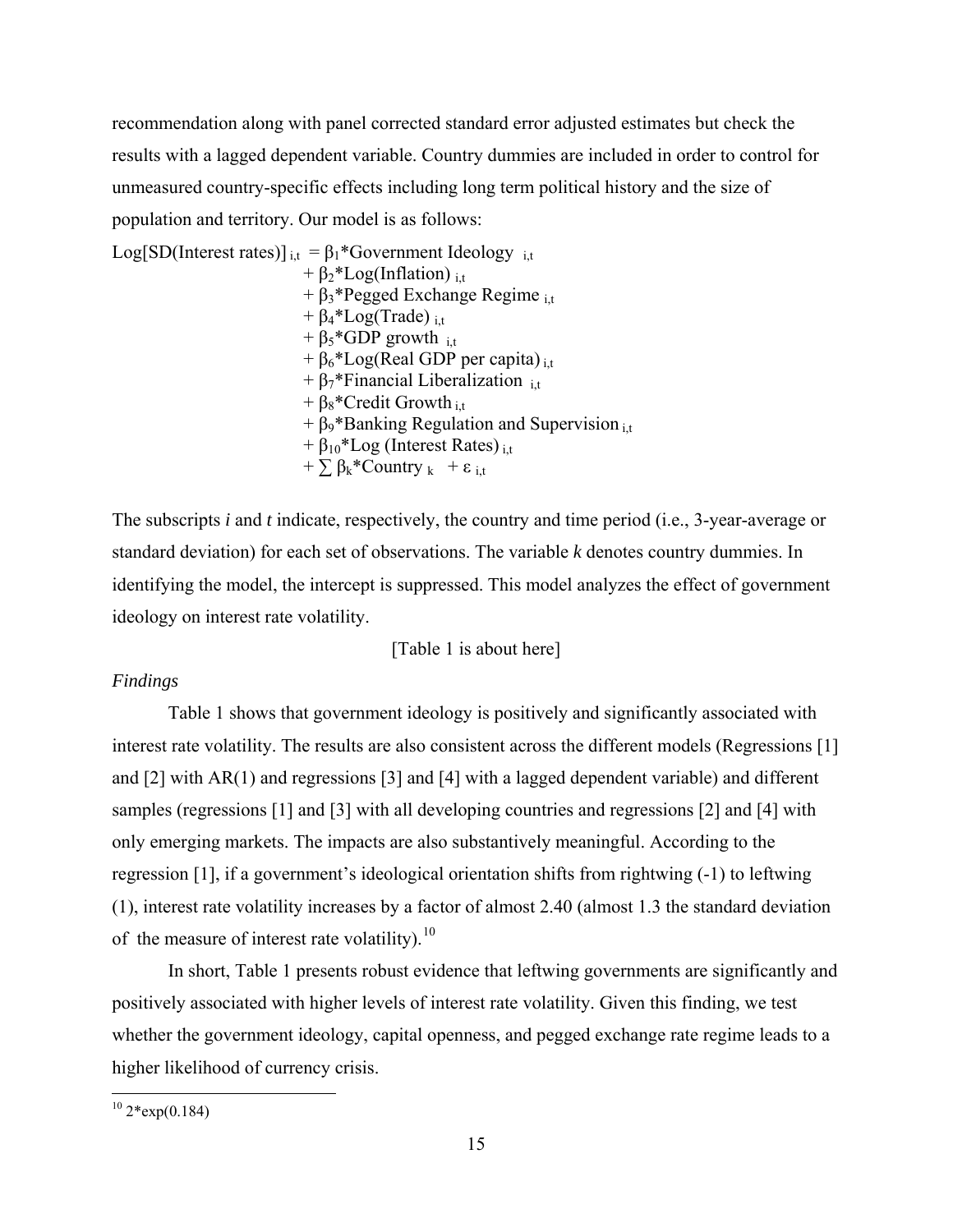#### <span id="page-15-0"></span>*4.2. The Violation of Trilemma and the Risk of Currency Crisis.*

*Currency crisis* is measured in two ways. First, we use data from Laeven and Valencia (2008), where a currency crisis is coded as a 1 if two criteria are met: 1) a nominal depreciation of the local currency against the USD of at least 30%, and 2) also at least a 10% increase in the rate of depreciation compared to the year before<sup>[11](#page-15-0)</sup>. For example, if a currency lost 20% of its value against the USD in year *t* and then lost an additional 40% of its value against the USD in year  $t + 1$ , then year  $t + 1$  would be classified as a currency crisis year. Following the same rule, we are able to identify a total of 99 out of 1,767 reported cases (6% of the sample set).

 Second, we also identify the intensity of financial crisis as a continuous measure. We calculate *depreciation rates* based on year-on-year changes in the exchange rate of local currency against the USD. This is not a measure of currency crisis in a strict sense. However, it captures the volatility of exchange rate movements. One reason for testing this variable is that it is a continuous variable, which may provide additional value given that relying on dummy variable implies a loss of information. The average depreciation rate for developing countries including emerging economies is about 0.46. However, the variance of the depreciation rate over 30 years is quite large in a few Latin American countries such as Argentina, Bolivia, and Peru (see a country specific range of depreciation rates for Appendix A).

 Our main independent variables are the macroeconomic "trilemma" factors. First, we include a dummy for *pegged exchange rate regime* (PEGGED). For the second component of trilemma, we employ the index of *capital account openness (KAOPEN)* created by Chinn and Ito (2006, 2008). Higher values of this index indicate more openness to cross-border capital transactions. Third, we use the *government ideological orientation* (IDEOLOGY) variable given the tested proposition that left-wing governments tend to exhibit greater monetary policy volatility (see Table 1). As discussed, (leftist) IDEOLOGY escalates the likelihood of a currency crisis and increase depreciation rates when interacted with both KAOPEN and PEGGED.

 Several economic performance indicators are taken into consideration to isolate the direct effects of triple interactions on the probability and degree of financial crisis. Development indicators such as *trade volume, GDP growth,* and *real GDP per capita* are expected to have a negative relationship with an incidence of currency crisis or a depreciation rate. A warning sign of currency crisis is typically derived from the deterioration of trade and sudden drops in output,

<sup>&</sup>lt;sup>11</sup> These two criteria are initially proposed by Frankel and Rose (1996).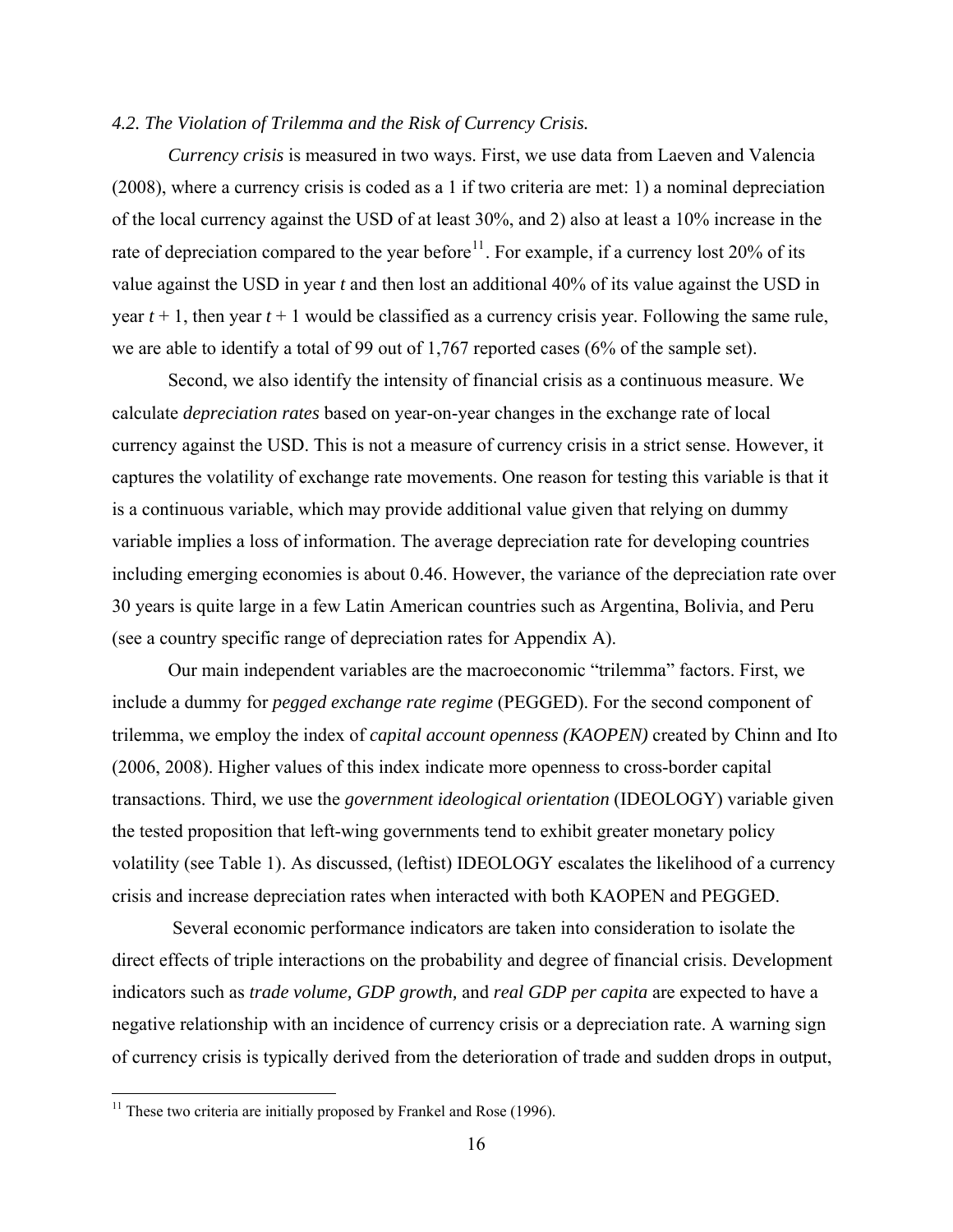<span id="page-16-0"></span>and changes structural. In addition, the experience of *banking crisis* can be a leading indicator of a currency crisis (see e.g. Glick and Hutchinson 1999).<sup>[12](#page-16-0)</sup> With regards to this causal direction running from banking crisis to currency crisis, Obstfilend (1994) argues that speculative attackers develop anticipation against policy makers who seek to control inflation over exchange rate stability in order to avoid bankruptcies and constrain banking sectors. Or as put forth by Velasco (1987) and Calvo (1997), a currency attack may be caused by a bankrun, in particular when the government's bailout of the banking system leads to increase in liquidity but this liquidity is inconsistent with a stable exchange rate. A higher level of policy autonomy pertinent to banking regulation and supervision will lead to decrease in the likelihood (as well as depth) of financial crisis. We also include *credit growth* given that high rates of credit-growth (i.e., a rapid credit-boom) often emerge as a precursor of financial instability (Chiu and Willett 2009; Jorda et al. 2011).

 All of the explanatory variables are treated as one-year lagged values in order to capture policy roll over effects, with the exception of variables measuring banking crisis and banking regulation (and supervision) that often occur coincidently with a currency crisis. More information regarding data sources and sample distribution is available in Appendix B.

#### *Model Specification*

 $\overline{a}$ 

Given the nature of dummy values that identify the episode of currency crisis, we run panel probit regression using population-averaged estimators. The population-averaged model is particularly useful in examining the average (rather than an individual country's) probability of a currency crisis given the leftist government's interaction with high capital openness and pegged exchange rate regime, compared with the rightist government's interaction. However, the population-averaged estimators assume an equal correlation model for comparison. This means fixed correlations between observations within a group. To improve the model fit, we use regional dummies that account for group-level variation since regions are entities that control for the contagious effects of financial crisis. Our second model is as follows:

 $12$  Glick and Hutchison also point out that the reversed casual explanation is also widely accepted. However, in their empirical study of 90 industrial and developing countries over the 1975-1997 periods, they find that while banking and currency crises jointly occur (as a twin pack) in most financially liberalized emerging market economies, the occurrence of banking crisis provides a better leading indicator of currency crisis than vice versa.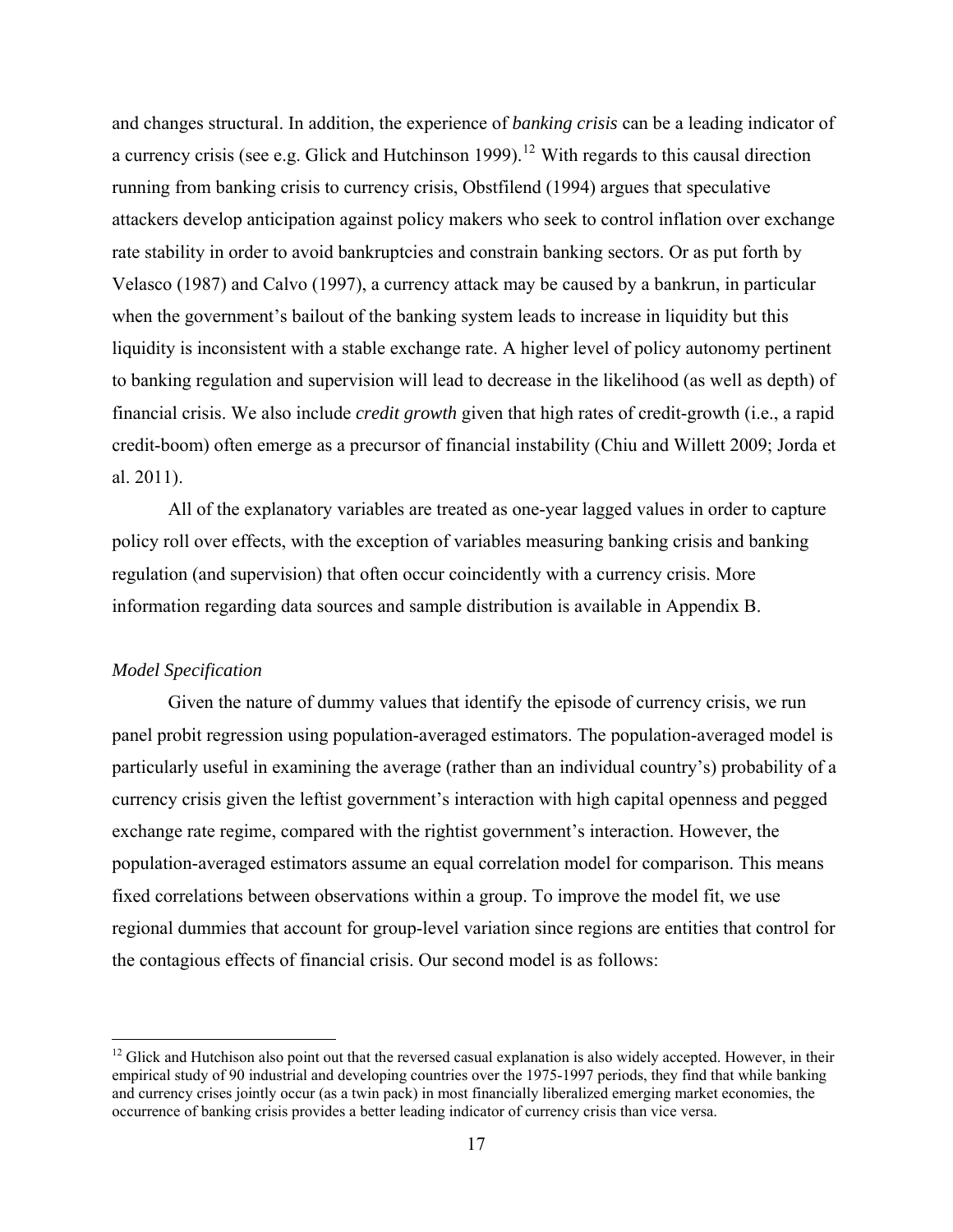<span id="page-17-0"></span>Pr(Currency Crisis  $_{i,t}$  =1 ) =  $\Phi$  ( $\beta_0$  +  $\beta_1$ <sup>\*</sup>PEGGED  $_{i,t-1}$  $+ \beta_2*KAOPEN$ <sub>i.t-1</sub>  $+ \beta_3*IDEOLOGY$ <sub>i.t-1</sub>  $+ \beta_4*$ PEGGED x KAOPEN <sub>i.t-1</sub>  $+ \beta_5*$ PEGGED x IDEOLOGY i.t-1  $+ \beta_6*$ KAOPEN x IDEOLOGY <sub>i,t-1</sub>  $+ \beta_7*$ PEGGED x KAOPEN x IDEOLOGY <sub>i.t-1</sub>  $+ \beta_8 * Log(Trade)_{i,t-1} + \beta_9 * GDP Growth_{i,t-1}$  $+ \beta_{10} * Log(Real GDP per capita)_{i,t-1}$  $+ \beta_{11}$ \*Banking Crisis <sub>i,t</sub>  $+ \beta_{11}$ \*Banking Regulation and Supervision <sub>i,t</sub>  $+ \beta_{13}$ \*Credit Growth <sub>i.t-1</sub>  $+ \sum \beta_k^*$  Region  $k + \varepsilon_{i,t}$ )

Where  $i = 1, \ldots, 55$  countries,  $t = 1, \ldots, 30$  years, and  $k = 1, \ldots, 5$  regions.<sup>[13](#page-17-0)</sup> Pr(Currency Crisis <sub>i.t</sub>  $=1$ ) is the probability that currency crisis can occur and  $\Phi$  is the cumulative density (or distribution) function of the standard normal distribution.

To explain variance in depreciation rates, which can serve as a proxy for the intensity of financial crisis, we rely on panel corrected error adjusted model estimators. In particular, in order to capture serial autocorrelation of depreciation rates uniquely distributed within a panel unit over time, we use the panel-specific AR (1) option that allows all cross sectional units to have different AR (1) parameters. Our third model is as follows:  $14$ 

Depreciation Rates  $_{i,t} = \beta_1 * PEGGED_{i,t-1} + \beta_2 * KAOPEN_{i,t-1} + \beta_3 * IDEOLOGY_{i,t-1}$  $+ \beta_4*$ PEGGED x KAOPEN i,t-1  $+ \beta_5*$ PEGGED x IDEOLOGY <sub>i.t-1</sub>  $+ \beta_6*$ KAOPEN x IDEOLOGY i,t-1  $+ \beta_7*$ PEGGED x KAOPEN x IDEOLOGY <sub>i.t-1</sub>  $+ \beta_8 * Log(Trade)_{i,t-1} + \beta_9 * GDP Growth_{i,t-1}$  $+ \beta_{10} * Log(Real GDP per capita)_{i,t-1}$  $+ \beta_{11}$ \*Banking Crisis <sub>i.t</sub>  $+ \beta_{11}$ \*Banking Regulation and Supervision <sub>i,t</sub>  $+ \beta_{13}$ \*Credit Growth i<sub>t-1</sub>  $+ \sum \beta_k^*$  Countries  $k + \varepsilon$  it

These two models are used to analyze the marginal effect of pegged exchange rate regime with high capital openness policies and the presence of a leftwing government. We expect that this

<sup>&</sup>lt;sup>13</sup> Five regions: Europe and Central Asia, Latin American and Caribbean, Middle East and North Africa, South Asia, and Sub-Saharan Africa. East Asia and Pacific is used as the base category (intercept\coefficient  $β_0$ ). <sup>14</sup> The constant terms is suppressed in identifying the country fixed effect model.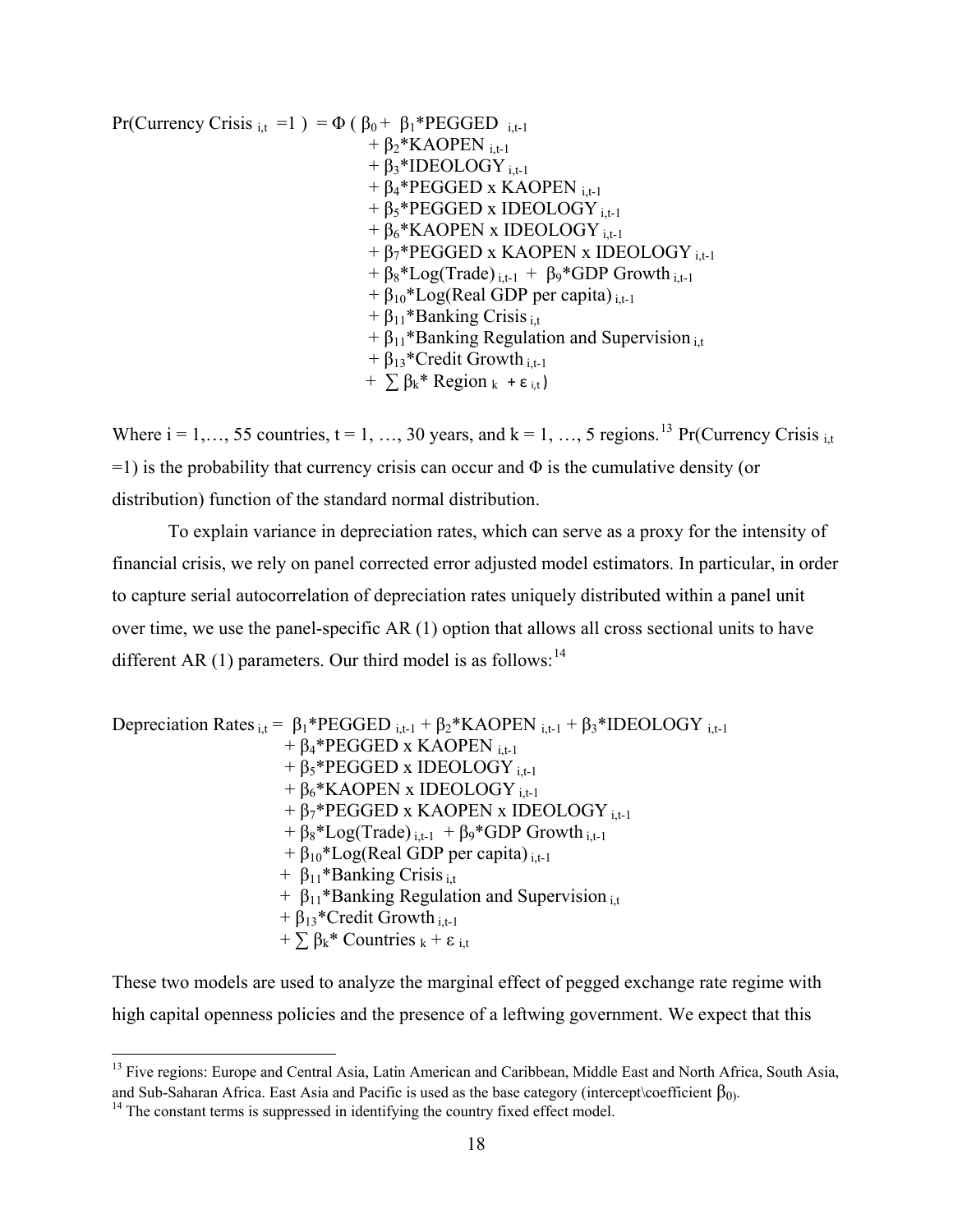<span id="page-18-0"></span>marginal effect will increase the risk of currency crises, conditional on higher degrees of leftist government ideology.

#### [Table 2 is about here]

#### *Findings*

 $\overline{a}$ 

 Table 2 reports the findings from the two equations above. Our models show that government ideology positively affects the likelihood of both a currency crisis and depreciation rates, but this finding is not robustly significant across the different specifications. However, the significance of the estimated coefficient increases when ideology is interacted with PEGGED as well as KAOPEN. This result applies to both the full sample and the sub-sample of emerging market economies. A careful reader will note that our currency crisis model for the samples of emerging economies does not show the statistically significant effect of the triple interaction term. Nevertheless, as pointed out by Brambor et al. (2006), it is perfectly possible to have insignificant interacted coefficients in models with interaction terms. In fact, while point estimates of coefficients are a useful first step, it is difficult to interpret the substantive results of interactive models (especially for non-linear models) from regression tables alone, Following their recommendation, we calculate marginal effects of pegged exchange regimes at different levels of capital openness and the governing strength of the leftist parties.

## [Table 3 is about here]

Table 3 summarizes the marginal effects  $\left(\frac{dv}{dx}\right)^{15}$  $\left(\frac{dv}{dx}\right)^{15}$  $\left(\frac{dv}{dx}\right)^{15}$  To facilitate interpretation, we examined 15 different scenarios according to the 3 degrees of capital openness (i.e., limited =0, intermediate=0.5, and highly open=1) and 5 different levels of government ideology (right =  $-1$ , center right =  $-0.5$ , center=0, center left = 0.5, and left = 1). Let us first analyze cases 1-5, where there is limited capital openness. As can be seen, for both leftist and rightist governments, the marginal effect of a pegged exchange rate regime on crisis likelihood is insignificant (compare - 0.063 with -.117). This implies that with limited capital mobility, a pegged exchange rate regime does not make the country more prone to speculative attacks, regardless of government ideology. However, as we move from cases 1-5 (limited capital mobility), to cases 11-15 (highly open capital), the marginal effects of pegged currency on crisis likelihood show a different pattern. From these cases we observe that there is a difference between leftist and rightist governments: the more leftist the government in power, the higher the marginal effects of pegged exchange

<sup>&</sup>lt;sup>15</sup> We use the "margins" command that is made available in Stata Version 12.0.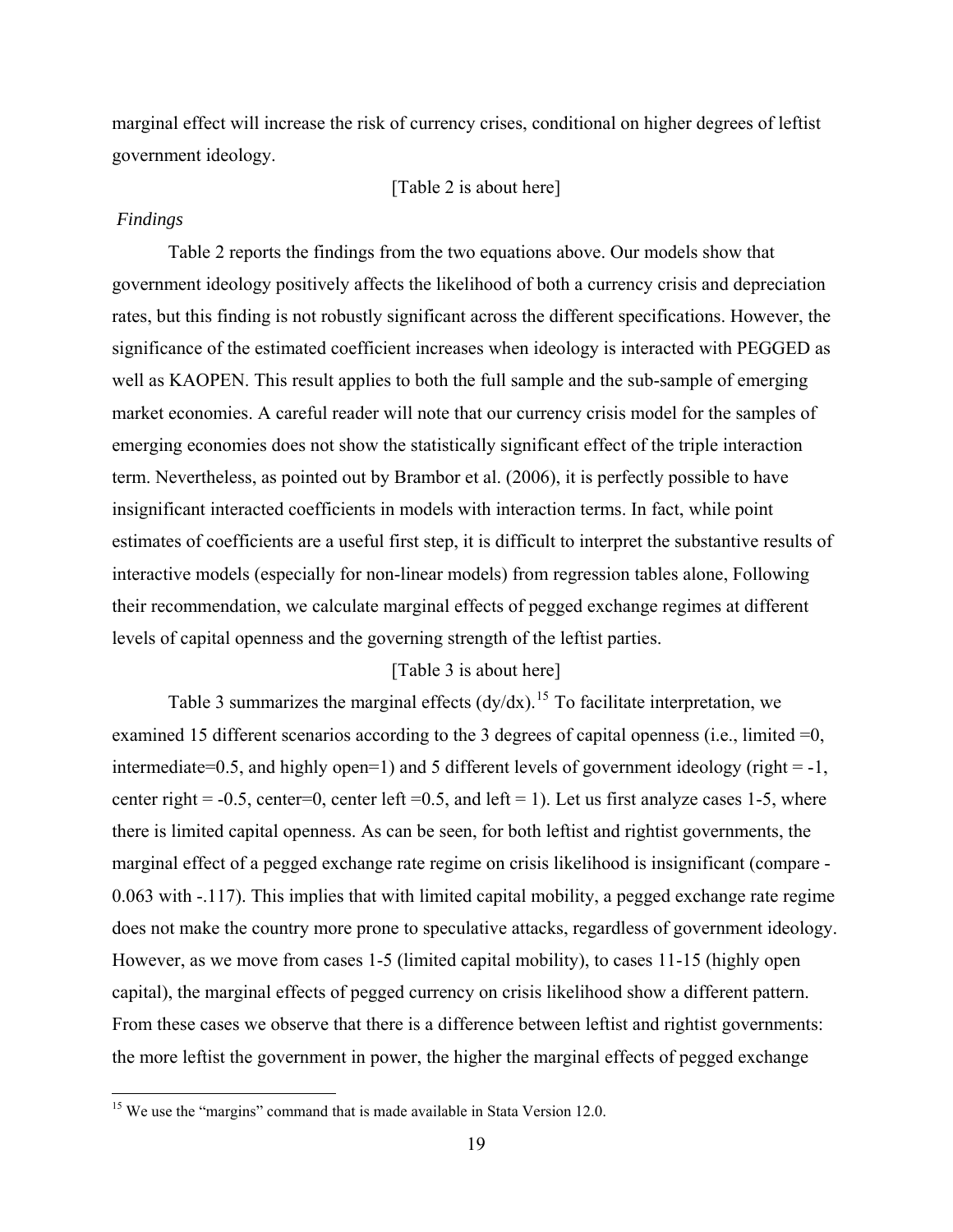rate regime on the risk of currency crises. If leftwing governments in emerging market economies choose highly opened capital account policies (case #15), having a fixed exchange rate regime increases the risk of a currency crisis by 18.1%. Similarly, depreciation rates will increase by a factor of 0.695. These effects are statistically significant.

# [Figures 1 and 2 are about here]

 We also demonstrated these results using graphical presentations. We examine the marginal effects of pegged exchange rate regime ( $\text{PEGGED} = 1$ ) on the risk of currency crisis, conditional on the interaction between high capital openness  $(KAOPEN = 1)$  and the level of government ideology (right-left scale). In Figures 1 and 2, we use the full range of government ideological orientation as a conditional value to explain how a pegged exchange regime with highly open capital flows positively affects the risk of currency crises. The marginal effects become positive and significantly different from zero as we simulate an increasingly leftwing government. In other words, compared to rightwing governments, leftwing governments with fixed exchange rates are more crisis-prone.

 The control variables show expected signs. We find consistent evidence that a banking crisis predicts both the incidence and intensity of a currency crisis. However, how much of this causality may be derived from endogenously created effects, given the possibility of a twin crisis (the coincidence between a currency crisis and a banking crisis), is not empirically addressed in this paper. Nevertheless, holding other economic development indicators to their expected directions, we find empirical support for our main hypothesis: leftist governments are more likely to experience a currency crisis when there are violations of Mundell's macroeconomic trilemma.

# *4.3. Robustness Tests*

 To test the robustness of our propositions, we measure the strength of leftist parties in the government as a share of government seats (LEFT). While government ideological orientation can be determined by the numbers of parties who are potentially veto players, our alternative ideology variable indicates a proportional measure of leftist power in the government. The key finding for the positive correlation between the constitutive terms of trilemma (KAOPEN, PEGGED, and LEFT) and the risk of financial crises remains intact. See the detailed results in Appendices C and D with a marginal effect simulation chart.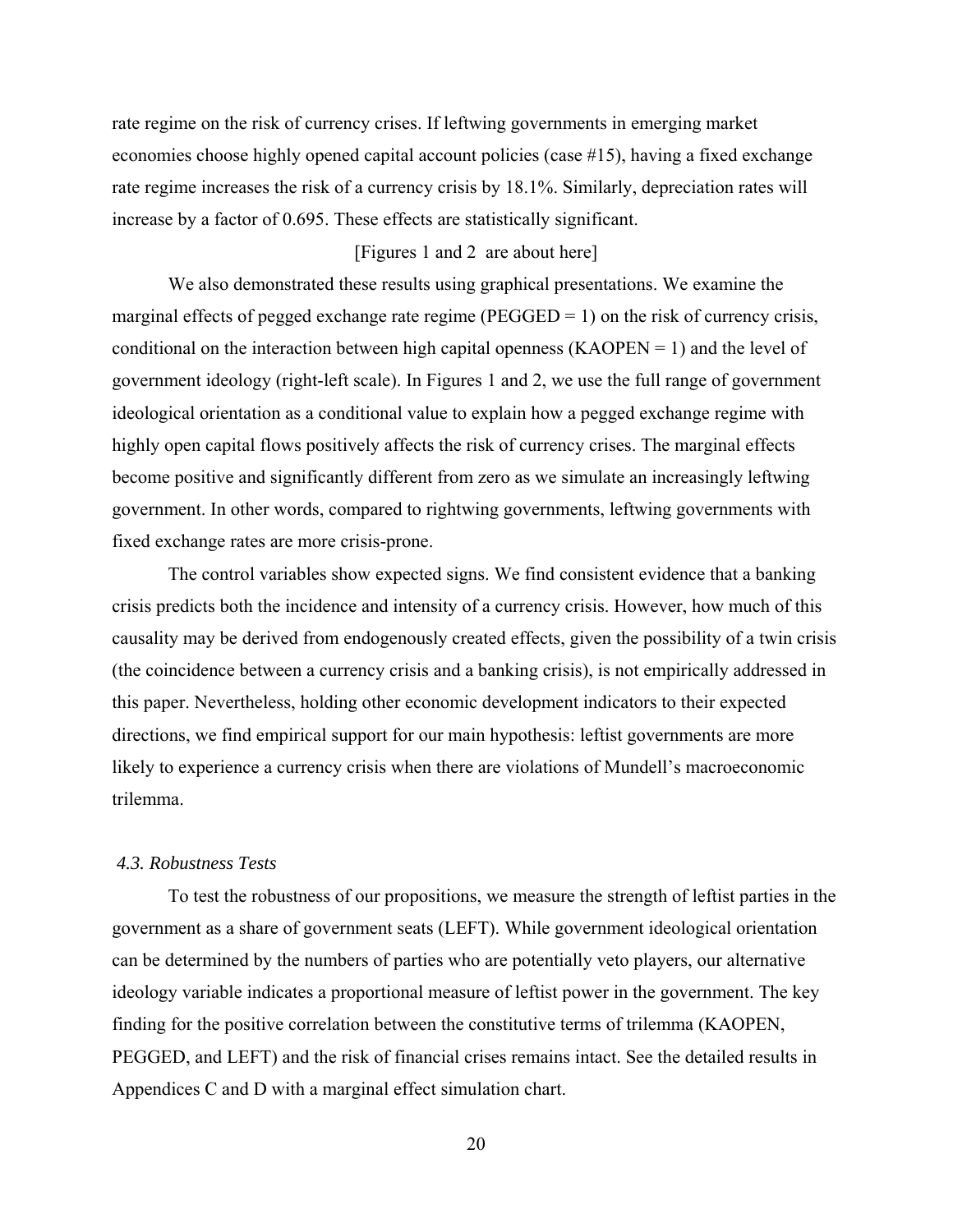Following Laeven and Valencia (2008), we also code at least 30% depreciation rate annually as an incidence of financial crisis. As can be seen in Appendices E and F, the marginal effect of pegged exchange rate regime on crisis is substantively significant when a proportion of the leftist parties in government seats are very high (or the government orientation is leftlearning) and that government chooses highly open capital account policies. These robustness tests give added weight to the statistical associations reported above.

#### *5. Conclusion and Discussion*

This paper contributes to the literature by identifying the specific conditions where a developing country may confront a currency crisis. We argue that international investors may not necessarily launch speculative attacks in emerging markets because the government is leftist. Instead, they will launch an attack and increase the risks of a currency crisis when a developing country has a very high level of capital mobility and a fixed exchange rate regime, and yet is unwilling to give up control over monetary policy (which happens mostly under leftist governments). In short, currency crises are more likely when there is a violation of the "impossible trinity." The empirical results support our argument in the following ways. First of all, a stronger leftist government is significantly associated with higher interest rate volatility, implying that it is more likely to employ expansionary monetary policies to stimulate the economy. Second, a leftist government increases the probability of a currency crisis when it is combined with a highly liberalized capital market and fixed exchange rate system. Given a pegged exchange rate regime, the probability of a currency crisis increases as financial market becomes more liberalized; and given a liberalized financial market, the probability of a currency crisis increases when the exchange rate regime is pegged. However, these effects are significantly associated with government ideology as the effects are considerably strengthened as the government ideology changes from rightist to leftist. On the other hand, the effects become statistically insignificant when they are combined with strong rightist governments with discretionary monetary discipline.

The theoretical discussion and empirical results of this paper provide important policy implications for developing countries. In the last few decades many developing countries have removed their financial barriers. With few exceptions, emerging market nations have significantly liberalized their financial markets *without* adjusting their exchange rate regimes. It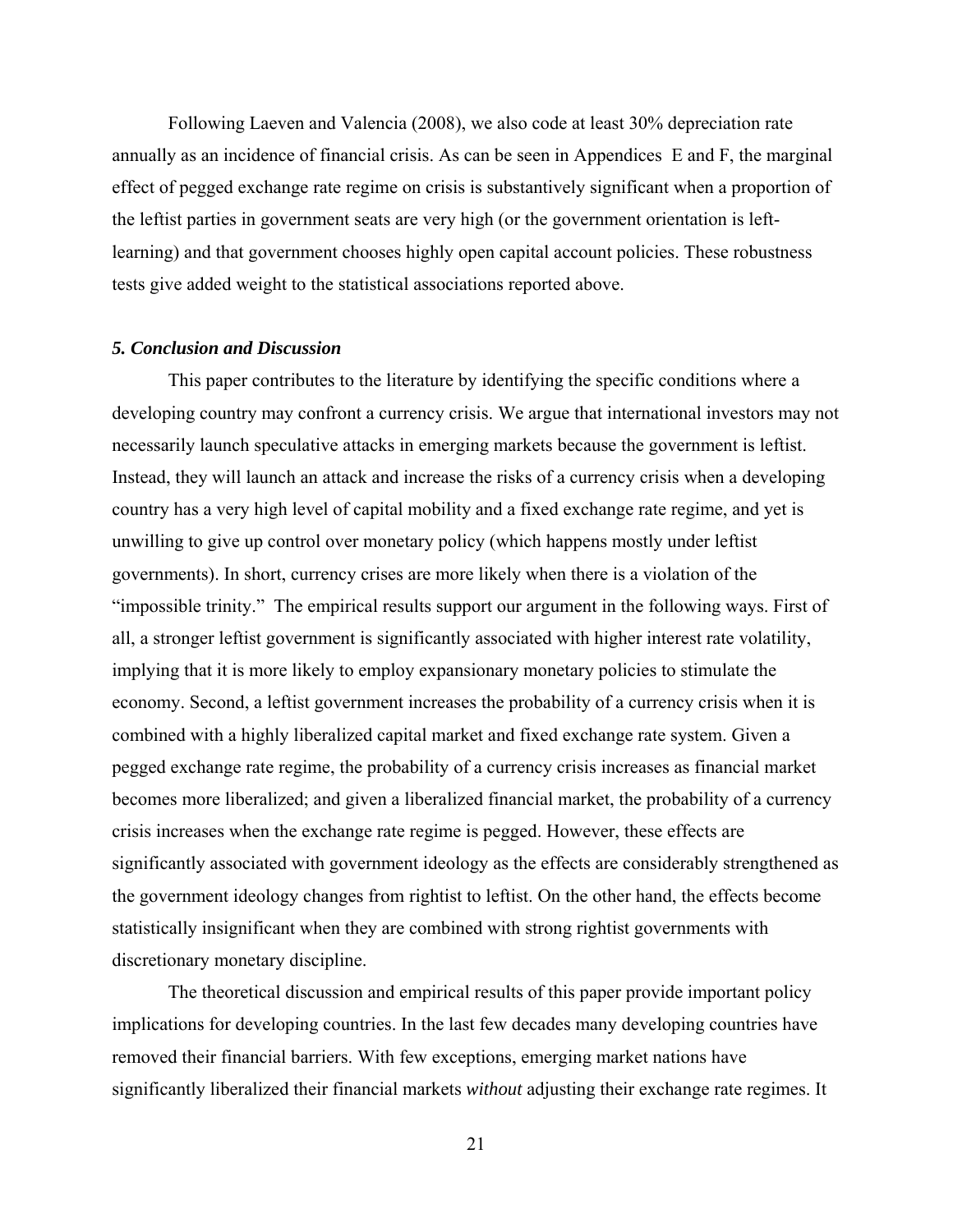is first because a flexible exchange rate regime may cause large fluctuations in the exchange rate level which can harm economic growth (Lahiri and Vegh 2001). Additionally, because most developing countries do not have an independent central bank and often manipulate monetary policies, foreign investors do not necessarily give credits on their flexible exchange rate system (Calvo and Reinhart 2002). Still, given the risk of a financial crisis, it is important for developing countries to make their financial market and exchange rate system compatible. Financial market liberalization is beneficial to the economic growth of developing countries because it attracts foreign investments into nations that lack capital endowments. Given the benefits, developing countries should not close their financial market just to avoid the risk of a currency crisis. Instead, financial market liberalization should be accompanied by adjustments to institutions (i.e. exchange rate regime) and the deployment of more disciplined monetary policies to avoid speculative attacks and the risk of a currency crisis. To make these institutions and monetary policies credible to international investors, developing countries have to establish a central bank, which is dependent from any political pressures and manage a disciplined monetary policy regardless of the ideological preference of government.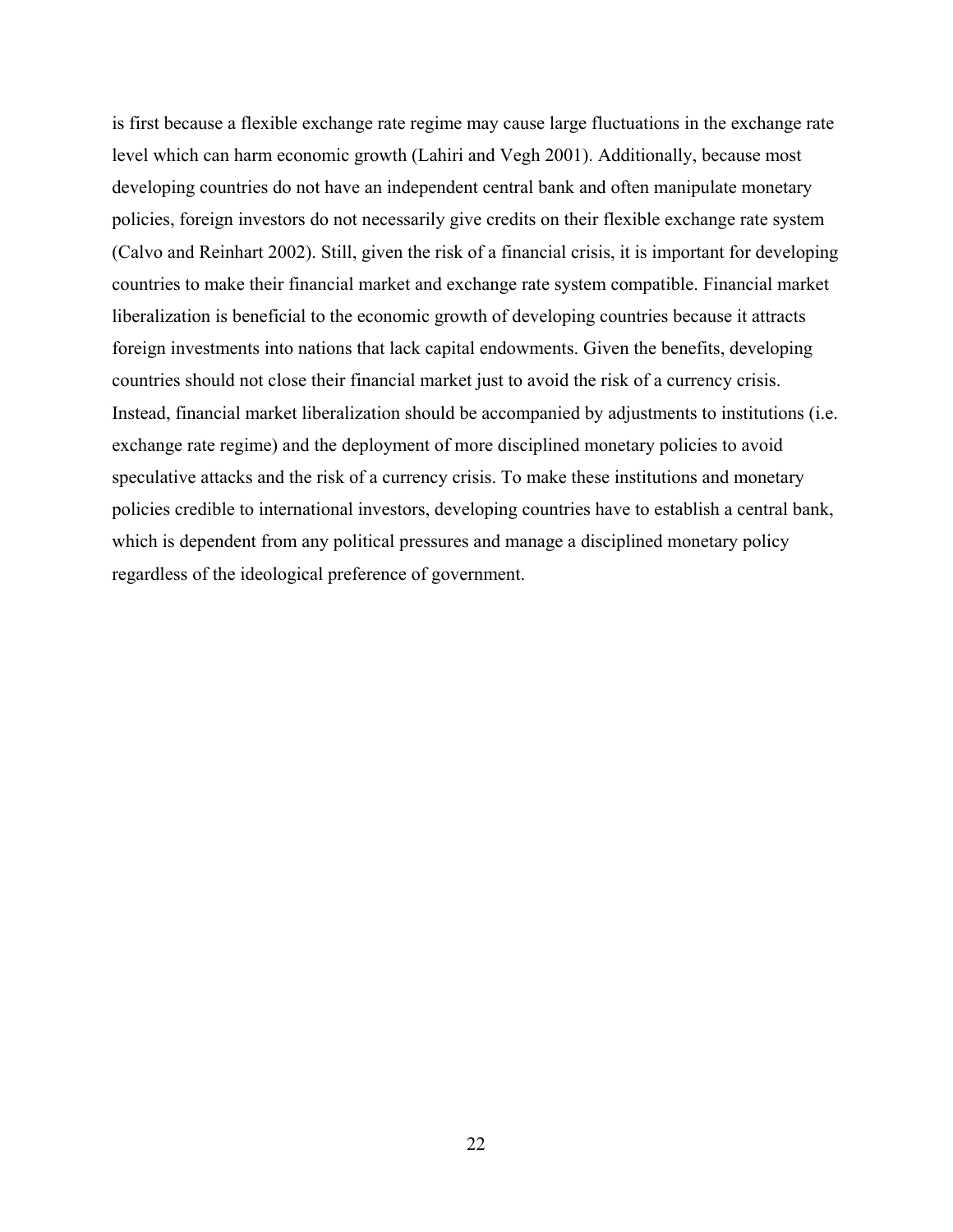## **References**

Abiad, A., E.Detragiache, and T.Tressel. (2008). A New Database of Financial Reform. IMF Working Paper 08/266.

Achen, C. H. 2000. "Why Lagged Dependent Variables Can Suppress the Explanatory Power of Other Independent Variables," Presented as the annual meeting of the American Political Science Association, Los Angeles, CA.

Aisen, A., and F.J. Veiga. (2006). Does Political Instability Lead to Higher Inflation? A Panel Data Analysis. *Journal of Money, Credit and Banking*, 1379-1389.

Akram, Q. F., Ø Eitrheim. (2008). Flexible Inflation Targeting and Financial Stability: Is It Enough to Stabilize Inflation and Output? *Journal of Banking & Finance*, *32*(7), 1242-1254.

Berg, A. and C.Pattillo. (1999). Are Currency Crises Predictable? A Test. *IMF Staff Papers* 46: 107-138.

Benigno, G., P. Benigno, & F. Ghironi. (2007). Interest Rate Rules for Fixed Exchange Rate Regimes. *Journal of Economic Dynamics and Control*, *31*(7), 2196-2211.

Bird, G. and T.D. Willett. (2008). Why Do Governments Delay Devaluation? The Political Economy of Exchange Rate Inertia. *World Economics* 9: 55 – 74.

Block,S. (2002). Political Conditions and Currency Crises: Empirical Regularities in Emerging Markets. *Center for International Development Harvard University* Working Paper No. 79.

Boix, C. (2000). Partisan Governments, the International Economy, and Macroeconomic Policies in Advanced Nations, 1960-93. *World Politics* 53: 38-73.

Brambor, T., W. R. Clark, and M. Golder (2006). Understanding Interaction Models: Improving Empirical Analyses. *Political analysis*, *14*(1), 63-82.

Calvo, Guillermo A., and Carmen M. Reinhart. (2002). "Fear of floating." *The Quarterly Journal of Economics* 117.2: 379-408.

Calvo, G. (1997). Varieties of Capital-Market Crises in G. Calvo and M. King (eds.). *The Debt Burden and Its Consequences for Monetary Policy*, London: MacMillian Press.

Cukierman, Alex, Steven B. Web, and Bilin Neyapti. (1992) "Measuring the independence of central banks and its effect on policy outcomes." *The World Bank Economic Review* 6(3): 353- 398.

Cusack, T. R. (1999). Partisan Politics and Fiscal Policy. *Comparative Political Studies* 32: 464- 486.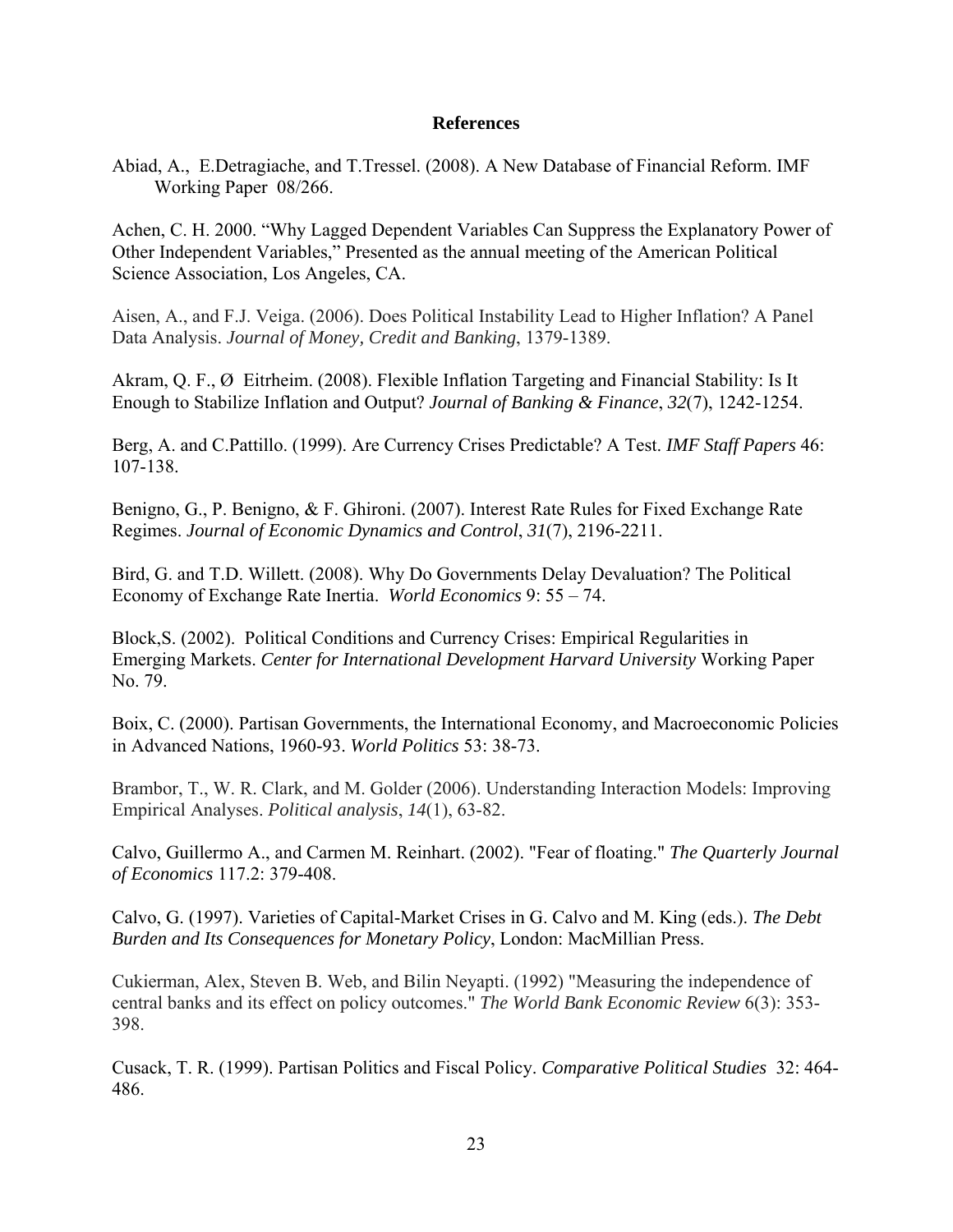Drazen, A. (1999). Political Contagion in Currency Crises. *National Bureau of Economic Research* Working Paper No. 7211.

Dreher, Axel, Jan-Egbert Sturm, and Jakob De Haan. (2008). "Does high inflation cause central bankers to lose their job? Evidence based on a new data set." *European Journal of Political Economy* 24 (4): 778- 787.

E dison, H.J., M.W. Klein, L.A.Ricci, and T. Sløk. (2004). Capital Account Liberalization and E conomic Performance: Survey and Synthesis. IMF Staff Papers Vol. 51, No. 2

Eichengreen, B., A. Rose*,* and C. Wyplosz. (1995)*.* Exchange Market Mayhem: The Antecedents and Aftermath of Speculative Attacks*. Economic Policy* 21*:* 249*-*312.

Fischer, S., (2001). Exchange Rate Regimes: Is the Bipolar View Correct? Distinguished Lecture on Economics in Government. *Journal of Economic Perspectives* 15 (2), 3–24.

Flood, R., and P. Garber. (1984). Collapsing Exchange Rate Regimes: Some Linear Examples. *Journal of International Economics* 17:1-13.

Gonzalez-Hermosillo, B. (1996). Banking Sector Fragility and Systemic Sources of Fragility, IMF Working Paper WP/96/12 (February) Hibbs, D.A. (1977). Political Parties and Macroeconomic Policy. *American Political Science Review 71*: 1467-1487.

Honohan, P. (2000). How Interest Rates Changed under Financial Liberalization: A Crosscountry Review. *World Bank Policy Research Working Paper*, (2313).

Hutchison, M., and R. Glick. (2000). Banking and Currency Crises: How Common are Twins?. *UCSC Dept. of Economics Working Paper*, (488).

Jordà, Ò., M. Schularick, and A. M.Taylor. (2011). Financial Crises, Credit Booms, and External Imbalances: 140 Years of Lessons. *IMF Economic Review*, *59*(2), 340-378.

Lahiri, Amartya, and Carlos A. Vegh, "Living with the Fear of Floating: An Optimal Policy Perspective," in *Preventing Currency Crises in Emerging Markets*, S. Edwards and J. Frankel, eds. (Chicago: University of Chicago Press for the National Bureau of Economic Research, 2001).

Leblang,D., and W. Bernhard. (2000). The Politics of Speculative Attacks in Industrial Democracies. *International Organization* 54: 291-324.

Leblang, D., and S.Satyanath. (2006). Institutions, Expectations, and Currency crises. *International Organization* 60:245-262.

Krugman, P. (1979). A Model of Balance-of-payments Crises*. Journal of Money, Credit and Banking* 11: 311-325.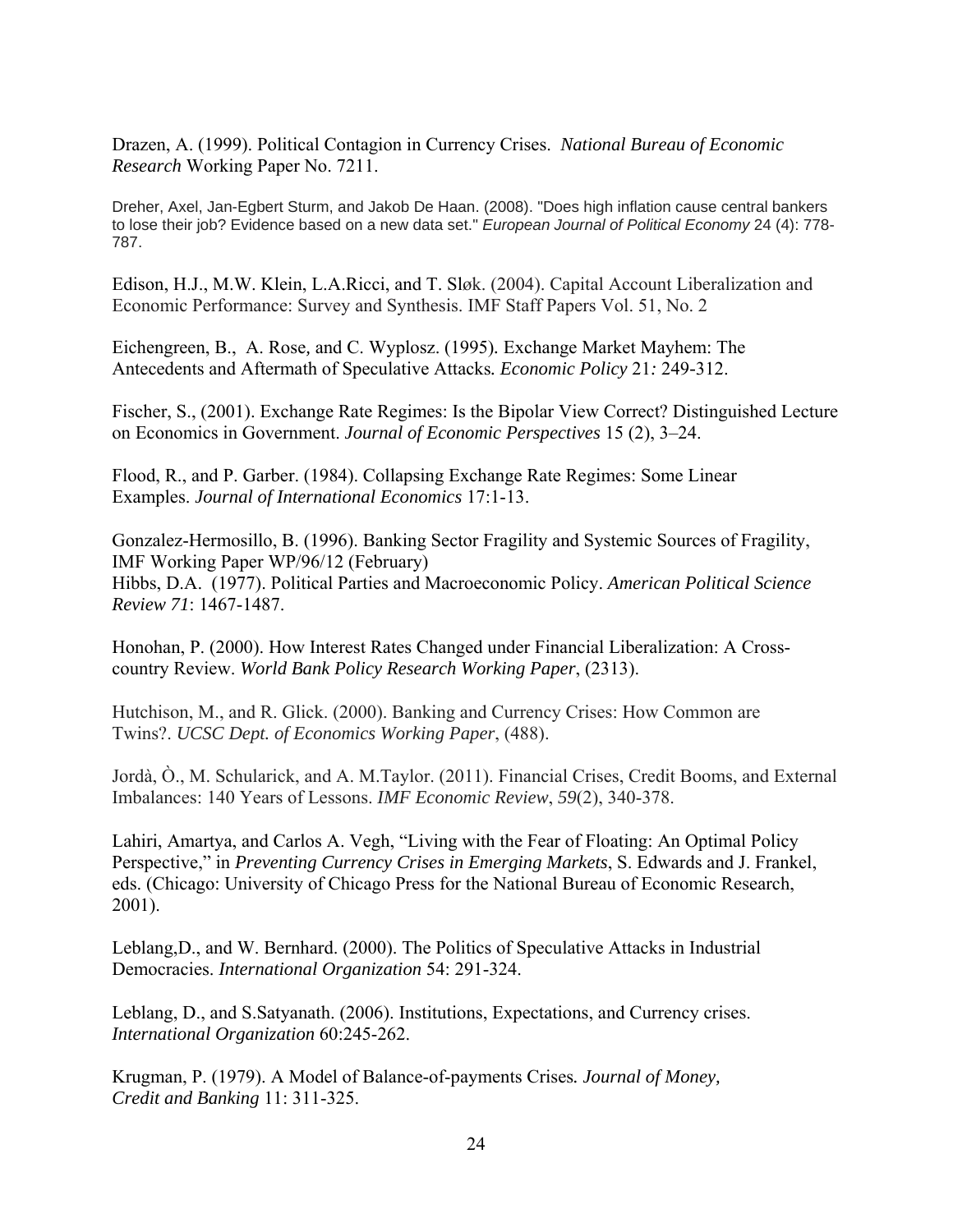Mankiw, N.G. (2012). *Principles of Economics.* Mason, OH: South-Western Cengage Learning.

Miller, V. (1996). Speculative Currency Attacks with Endogenously Included Commercial Bank Crises, *Journal of International Money and Finance*, 15, June, 385-403.

Obstfeld, M. (1994). The Logic of Currency Crises. *Cahiers Economiques et Monetaires Bank of France* 43:189-213.

Pilbeam, K. (2006). *International Finance.* New York: Palgrave Macmillan.

Plümper, T., V. Troger, and P. Manow. (2005).Panel Data Analysis in Comparative Politic. Linking Method to Theory. *European Journal of Political Research* 44(2): 327-54.

Reinhart, Carmen M., and Kenneth Rogoff. (2009). *This time is different: Eight centuries of financial folly*. Princeton University Press,

Reuveny, R., and Q. Li. (2003). Economic Openness, Democracy, and Income Inequality: An Empirical Analysis. *Comparative Political Studies* 36(5): 557-601.

Schularick, M, and A. M. Taylor, forthcoming, Credit Booms Gone Bust: Monetary Policy, Leverage Cycles, and Financial Crises, 1870–2008, *American Economic Review*, in press.

Velasco, A. (1987). Financial Crises and Balance of Payments Crises: A Simple Model of the Southern Cone Experience. *Journal of Development Economics*, 27, October 263-83.

Willett, T.D., E.Chiu, J.Walton, and S.Walter. (2009). Currency Crises. In *The Princeton Encyclopedia of the World Economy,* Reinert, K.A., R.S.Rajan, A.J.Glass, and L.S. Davis (eds.). Princeton: Princeton University Press.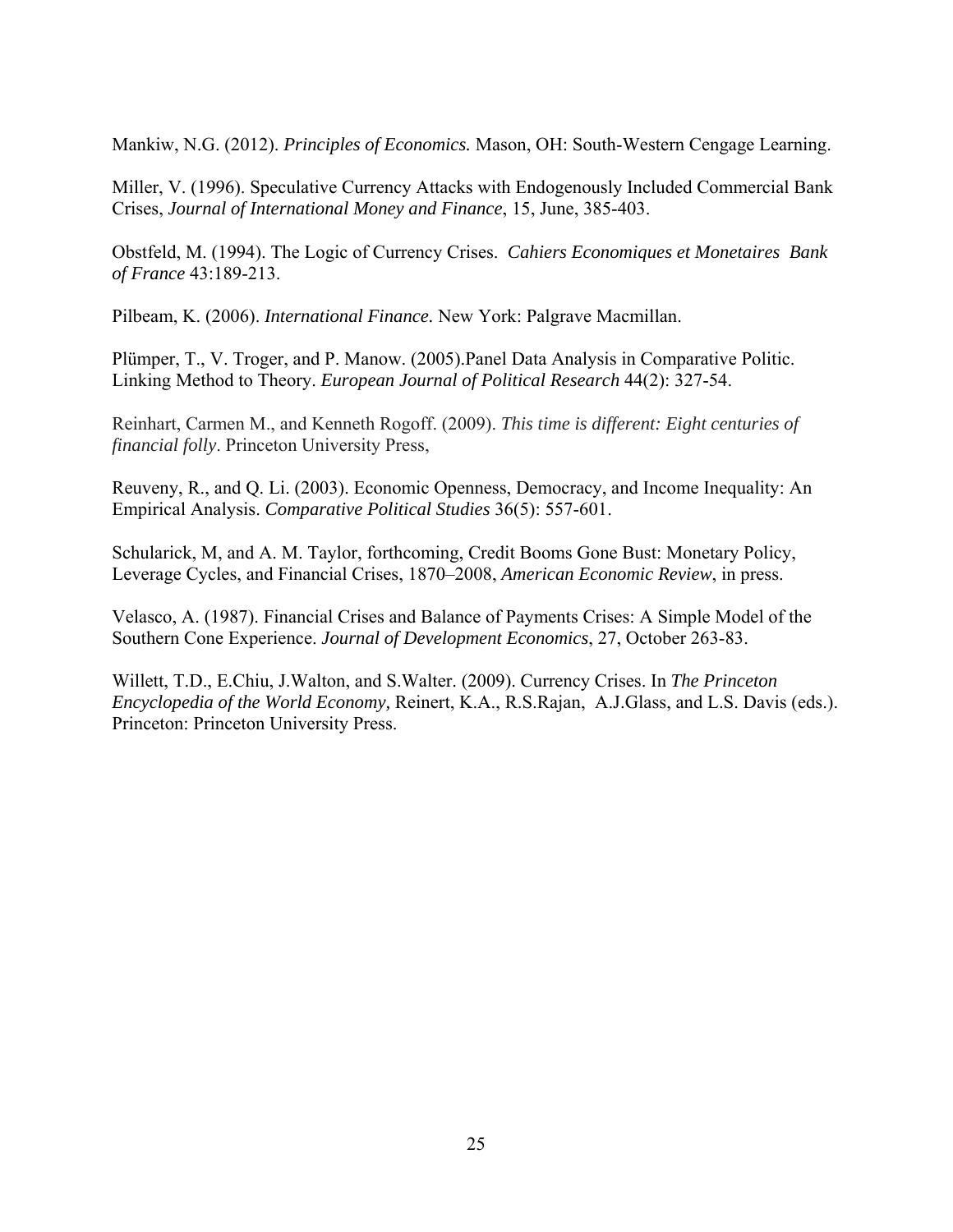|                                          |             | $PCSE + AR(1)$ | $PCSE + LDV$      |            |  |
|------------------------------------------|-------------|----------------|-------------------|------------|--|
| DV: Log [SD(Annual Interest Rate)]       | $[1]$       | $[2]$          | $\lceil 3 \rceil$ | [4]        |  |
|                                          | Full        | Emerging       | Full              | Emerging   |  |
|                                          | Sample      | Economies      | Sample            | Economies  |  |
| Log (Annual Interest Rate)               | $1.166***$  | $1.173***$     | $1.169***$        | $1.161***$ |  |
|                                          | (0.044)     | (0.059)        | (0.047)           | (0.067)    |  |
| Government Ideology [-1(Right), 1(Left)] | $0.184*$    | $0.242**$      | $0.278***$        | $0.417***$ |  |
|                                          | (0.112)     | (0.130)        | (0.115)           | (0.176)    |  |
| Log (Inflation, CPI)                     | 0.067       | 0.120          | $0.117*$          | 0.158      |  |
|                                          | (0.053)     | (0.097)        | (0.080)           | (0.132)    |  |
| Pegged Exchange Rate Regime Dummy        | 0.036       | 0.120          | $-0.017$          | $0.310*$   |  |
|                                          | (0.110)     | (0.133)        | (0.129)           | (0.176)    |  |
| Log (Trade Volumes as share of GDP)      | $0.377**$   | $1.242***$     | $0.339*$          | $1.106***$ |  |
|                                          | (0.156)     | (0.294)        | (0.233)           | (0.467)    |  |
| <b>GDP</b> Growth                        | $-0.043***$ | $-0.046**$     | $-0.051***$       | $-0.045**$ |  |
|                                          | (0.016)     | (0.023)        | (0.021)           | (0.026)    |  |
| Log (Real GDP per capita)                | 0.155       | 0.003          | $-0.105$          | $-0.081$   |  |
|                                          | (0.251)     | (0.314)        | (0.312)           | (0.251)    |  |
| Financial Liberalization                 | $-0.031**$  | $-0.010$       | $-0.007$          | $-0.003$   |  |
|                                          | (0.014)     | (0.019)        | (0.021)           | (0.029)    |  |
| Credit Growth                            | 0.179       | $2.827***$     | 0.590             | $3.126**$  |  |
|                                          | (0.934)     | (1.076)        | (1.303)           | (1.377)    |  |
| Banking Regulation and Supervision       | $0.197**$   | 0.010          | $0.186**$         | $-0.010$   |  |
|                                          | (0.077)     | (0.128)        | (0.103)           | (0.196)    |  |
| Log [SD(Annual Interest Rate)] $_{t-1}$  |             |                | $-0.016$          | $-0.009$   |  |
|                                          |             |                | (0.058)           | (0.057)    |  |
| Number of Observations                   | 258         | 133            | 203               | 107        |  |
| Number of Countries                      | 51          | 24             | 48                | 24         |  |
| Adjusted $R^2$                           | 0.891       | 0.876          | 0.878             | 0.828      |  |
| Prob > Chi <sup>2</sup>                  | 0.000       | 0.000          | 0.000             | 0.000      |  |

#### **Table 1. Effect of Government Ideology on Interest Rate Volatility**

*Notes*: Interest rate volatility is measured in standard deviations of interest rates covering non-overlapping 3-year periods. Sample period: 1975-2005. Standard errors are in parenthesis. We are interested in directional hypothesis testing, one-tailed test results are reported with the significant level at which the null hypothesis is rejected at \*\*\*  $p<0.01$ , \*\* $p<0.05$ , \* $p<0.1$ . The logged values of annual interest rate are controlled in the regression model in order to capture interest rates that become more volatile at higher levels. See Gary's (1996) time series analysis: a regime switching to high volatility of interest rate is more likely when the level of interest rates is high. All estimates are controlled for country fixed effects to capture unobserved characteristics unique to each sampled country group. The constant term is suppressed to avoid country dummy variable traps in the models.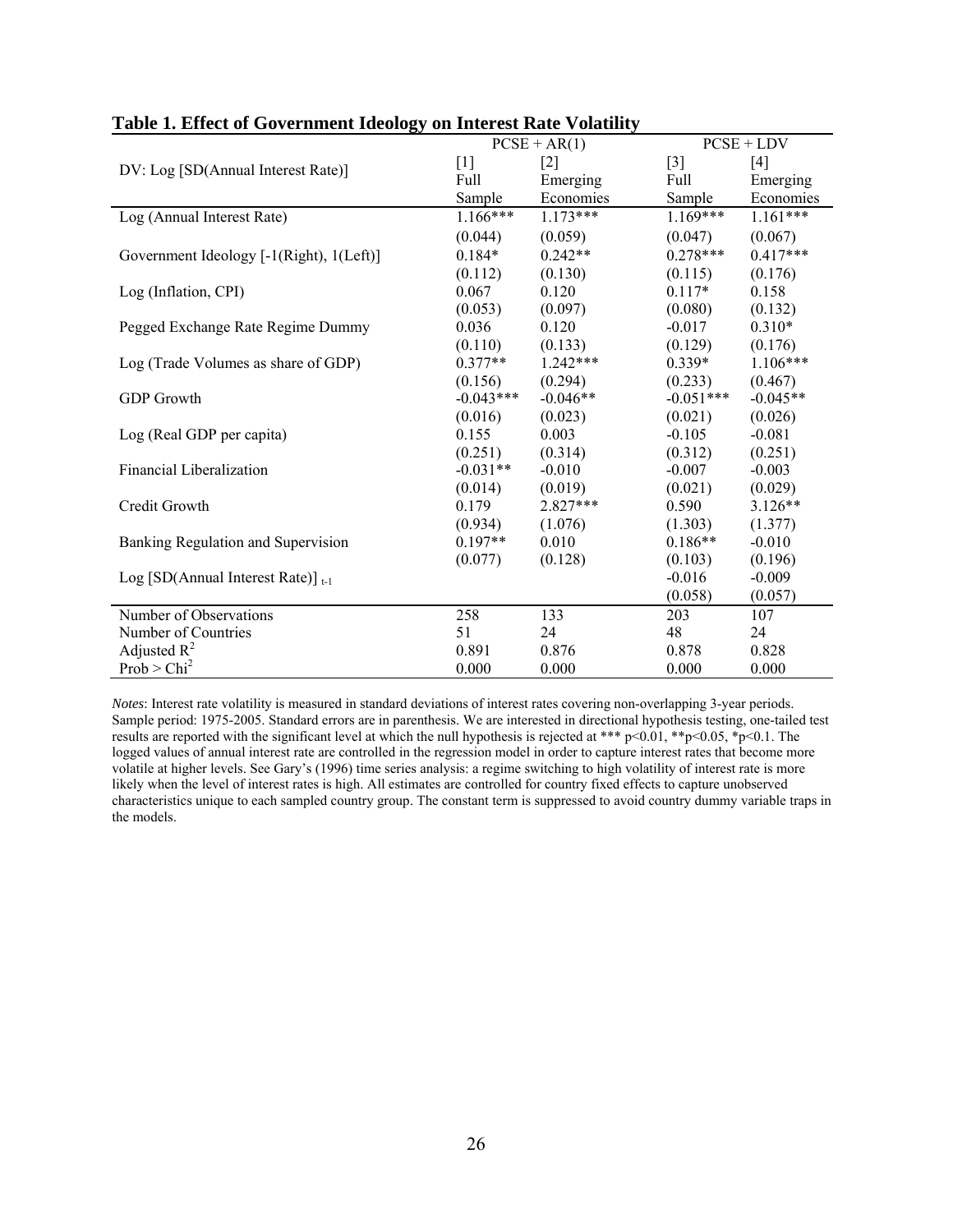|                                                            | Currency Crisis $(1 = Crisis, 0 = None)$ |                                   |                                   | Depreciation (Continuous Value) |                                |                                |                             |                             |
|------------------------------------------------------------|------------------------------------------|-----------------------------------|-----------------------------------|---------------------------------|--------------------------------|--------------------------------|-----------------------------|-----------------------------|
|                                                            | $[1]$<br>Panel Probit                    | $\lceil 2 \rceil$<br>Panel Probit | $\lceil 3 \rceil$<br>Panel Probit | $[4]$<br>Panel Probit           | $[5]$<br><b>PCSE</b>           | [6]<br><b>PCSE</b>             | $[7]$<br><b>PCSE</b>        | [8]<br>PCSE                 |
|                                                            | <b>Full</b><br>Sample                    | Full<br>Sample                    | Emerging<br>Economies             | Emerging<br>Economies           | Full<br>Sample                 | Full<br>Sample                 | Emerging<br>Economies       | Emerging<br>Economies       |
| Pegged Exchange Rate Regime<br>$(PGGED)_{t-1}$             | $-0.430**$<br>(0.216)                    | $-0.725***$<br>(0.311)            | $-0.615**$<br>(0.324)             | $-1.072*$<br>(0.833)            | $-0.091**$<br>(0.045)          | $-0.249***$<br>(0.077)         | $-0.078*$<br>(0.061)        | $-0.351***$<br>(0.112)      |
| Capital Openness (KAOPEN) <sub>1-1</sub>                   | 0.104<br>(0.239)                         | $-1.210***$<br>(0.551)            | $0.606**$<br>(0.333)              | $-1.148$<br>(1.587)             | $-0.114**$<br>(0.062)          | $-0.422***$<br>(0.119)         | $-0.289***$<br>(0.091)      | $-0.951***$<br>(0.200)      |
| Government Ideology (IDEOLOGY) <sub>t-1</sub>              | $-0.066$<br>(0.100)                      | 0.100<br>(0.411)                  | $0.233**$<br>(0.122)              | 0.284<br>(0.757)                | 0.022<br>(0.033)               | $0.291***$<br>(0.091)          | $0.070**$<br>(0.040)        | $0.337***$<br>(0.099)       |
| $PEGGED \times KAOPEN_{+1}$                                |                                          | $1.497***$<br>(0.563)             |                                   | 1.864<br>(1.751)                |                                | $0.364***$<br>(0.136)          |                             | $0.761***$<br>(0.224)       |
| $PEGGED \times IDEOLOGY_{t-1}$                             |                                          | $-0.221$<br>(0.426)               |                                   | $-0.130$<br>(0.810)             |                                | $-0.246***$<br>(0.083)         |                             | $-0.299***$<br>(0.092)      |
| $KAOPEN \times IDEOLOGY_{t-1}$                             |                                          | $-1.570***$<br>(0.739)            |                                   | $-1.447$<br>(1.827)             |                                | $-0.496***$<br>(0.140)         |                             | $-0.582***$<br>(0.192)      |
| $PEGGED \times KAOPEN \times$<br>$IDEOLOGY$ <sub>1-1</sub> |                                          | $2.073***$<br>(0.825)             |                                   | 1.974<br>(1.929)                |                                | $0.410***$<br>(0.144)          |                             | $0.587***$<br>(0.197)       |
| Log(Trade as Share of GDP) $_{t-1}$                        | $-0.178*$<br>(0.130)                     | $-0.148$<br>(0.145)               | $-0.119$<br>(0.210)               | $-0.062$<br>(0.228)             | $-0.217***$<br>(0.073)         | $-0.221***$<br>(0.072)         | $-0.239***$<br>(0.102)      | $-0.210***$<br>(0.101)      |
| GDP Growth $_{t-1}$                                        | $-0.012$<br>(0.012)                      | $-0.012$<br>(0.011)               | $-0.006$<br>(0.016)               | $-0.003$<br>(0.015)             | $-0.002$<br>(0.003)            | $-0.002$<br>(0.003)            | 0.001<br>(0.004)            | 0.001<br>(0.004)            |
| $Log(Real GDP per capita)_{t-1}$                           | 0.082<br>(0.146)                         | 0.0498<br>(0.149)                 | $0.498***$<br>(0.188)             | $0.454**$<br>(0.213)            | 0.041<br>(0.064)               | 0.065<br>(0.063)               | 0.106<br>(0.073)            | $0.151**$<br>(0.062)        |
| Banking Crisis <sub>t</sub>                                | $0.699***$<br>(0.174)                    | $0.652***$<br>(0.176)             | $1.014***$<br>(0.252)             | $1.024***$<br>(0.263)           | $0.297***$<br>(0.058)          | $0.271***$<br>(0.056)          | $0.329***$<br>(0.076)       | $0.341***$<br>(0.072)       |
| Banking Regulation and Supervision,                        | $-0.349***$                              | $-0.0358***$                      | $-0.547***$                       | $-0.529***$                     | $-0.105***$                    | $-0.105***$                    | $-0.096***$                 | $-0.124***$                 |
| Credit Growth <sub>1-1</sub>                               | (0.123)<br>1.342<br>(1.367)              | (0.014)<br>1.138<br>(1.139)       | (0.188)<br>1.953<br>(1.597)       | (0.201)<br>1.306<br>(1.654)     | (0.058)<br>$-0.143$<br>(0.313) | (0.028)<br>$-0.242$<br>(0.307) | (0.035)<br>0.276<br>(0.267) | (0.038)<br>0.168<br>(0.244) |
| # Observations (countries)                                 | $\overline{1097}$ (55)                   | 1097(55)                          | 536 $(25)$                        | 536(25)                         | 1064(54)                       | 1064(54)                       | 536(25)                     | 536 $(25)$                  |
| Regional (or Country) Dummies                              | YES (NO)                                 | YES (NO)                          | YES (NO)                          | YES (NO)                        | NO (YES)                       | NO (YES)                       | NO (YES)                    | NO (YES)                    |
| Chi <sub>2</sub>                                           | 99.55***                                 | 147.49***                         | 315.42***                         | 777.38***                       | 1268.83***                     | 877.16***                      | 186.32***                   | 214.81***                   |

# **Table 2. Effect of Government Ideology on Financial Crisis**

Notes: Dummy codes for currency crisis are followed by Leven and Valencia (2008). Depreciation is own calculation of year-on-year of growth of exchange rate. Higher values indicate greater depreciation. Panel probit models are estimated by population-average estimators and give robustness errors for controlling heteroskedasticity. Regional dummies are included in currency crisis regression (not shown here) to account for geographical contiguity effect on crisis. PCSE estimators control for panel specific correlation. Pegged exchange regimes account for fixed exchange regime as well as intermediate, but not fully floating exchange regimes. Standard errors are in parenthesis. One-tailed tests significant at \*\*\* p<0.01, \*\*p<0.05, and \*p<0.1. The constant term for panel probit estimates are not reported here due to a space limit, while it is suppressed for panel corrected standard error adjusted (PCSE) estimates.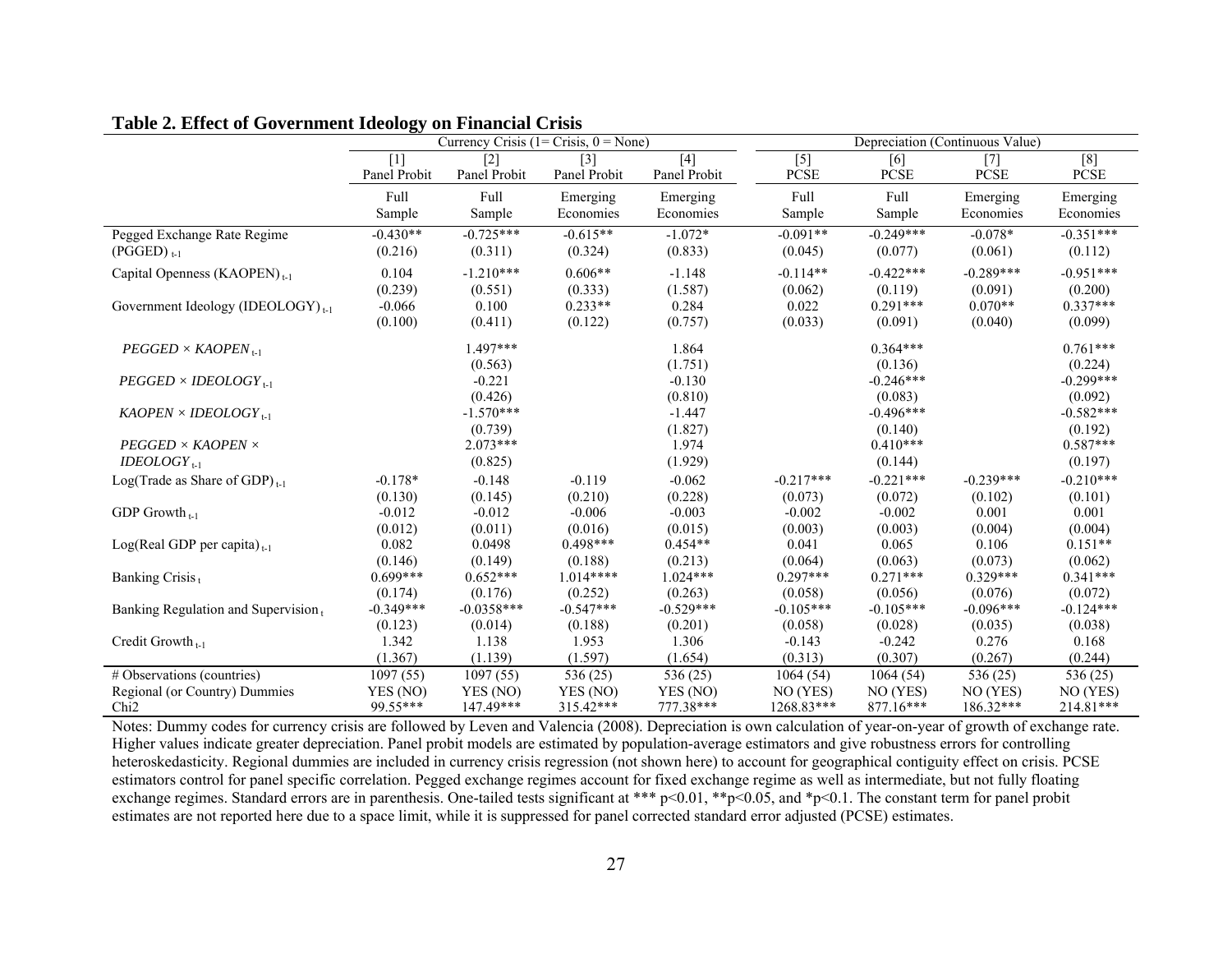| Marginal<br>Effect of  | Capital Openness     | Government           | Currency Crisis Dummy |                                | Depreciation         |                                |
|------------------------|----------------------|----------------------|-----------------------|--------------------------------|----------------------|--------------------------------|
| Pegged at<br>Cases $#$ | [0,1]                | Ideology<br>$[-1,1]$ | dy/dx<br>Full Sample  | dy/dx<br>Emerging<br>Economies | dy/dx<br>Full Sample | dy/dx<br>Emerging<br>Economies |
| $\mathbf{1}$           | Limited $(0)$        | $Right(-1)$          | $-0.063$              | $-0.065$                       | $-0.003$             | $-0.052$                       |
| $\overline{2}$         | Limited $(0)$        | Center Right (-0.5)  | $-0.077*$             | $-0.081$                       | $-0.126*$            | $-0.202**$                     |
| 3                      | Limited $(0)$        | Center $(0)$         | $-0.090**$            | $-0.100$                       | $-0.249***$          | $-0.351***$                    |
| $\overline{4}$         | Limited $(0)$        | Center Left $(0.5)$  | $-0.104*$             | $-0.121$                       | $-0.372***$          | $-0.501***$                    |
| 5                      | Limited $(0)$        | Left $(1)$           | $-0.117$              | $-0.145$                       | $-0.495***$          | $-0.651***$                    |
| 6                      | Intermediate $(0.5)$ | $Right(-1)$          | $-0.104**$            | $-0.082**$                     | $-0.026$             | 0.035                          |
| 7                      | Intermediate $(0.5)$ | Center Right (-0.5)  | $-0.042*$             | $-0.045**$                     | $-0.046$             | 0.032                          |
| 8                      | Intermediate $(0.5)$ | Center $(0)$         | 0.002                 | $-0.011$                       | $-0.067*$            | 0.029                          |
| 9                      | Intermediate $(0.5)$ | Center Left $(0.5)$  | $0.031***$            | 0.022                          | $-0.087*$            | 0.026                          |
| 10                     | Intermediate $(0.5)$ | Left $(1)$           | $0.050***$            | $0.056**$                      | $-0.108*$            | 0.023                          |
| 11                     | Highly open $(1)$    | $Right(-1)$          | $-0.152*$             | $-0.101$                       | $-0.048$             | 0.121                          |
| 12                     | Highly open $(1)$    | Center Right (-0.5)  | $-0.014$              | $-0.010$                       | 0.033                | $0.265***$                     |
| 13                     | Highly open (1)      | Center $(0)$         | $0.049**$             | 0.054                          | $0.115*$             | $0.409***$                     |
| 14                     | Highly open $(1)$    | Center Left $(0.5)$  | $0.084***$            | $0.113***$                     | $0.215*$             | $0.552***$                     |
| 15                     | Highly open $(1)$    | Left $(1)$           | $0.117***$            | $0.181***$                     | $0.279**$            | $0.695***$                     |

**Table 3. Marginal Effect of Pegged Exchange Regime on Financial Crisis, Conditional on the Interaction between Capital Openness and Government Ideology** 

Notes: One-tail tests significant at \*\*\*p<0.01, \*\*p<0.05, \*p<0.1.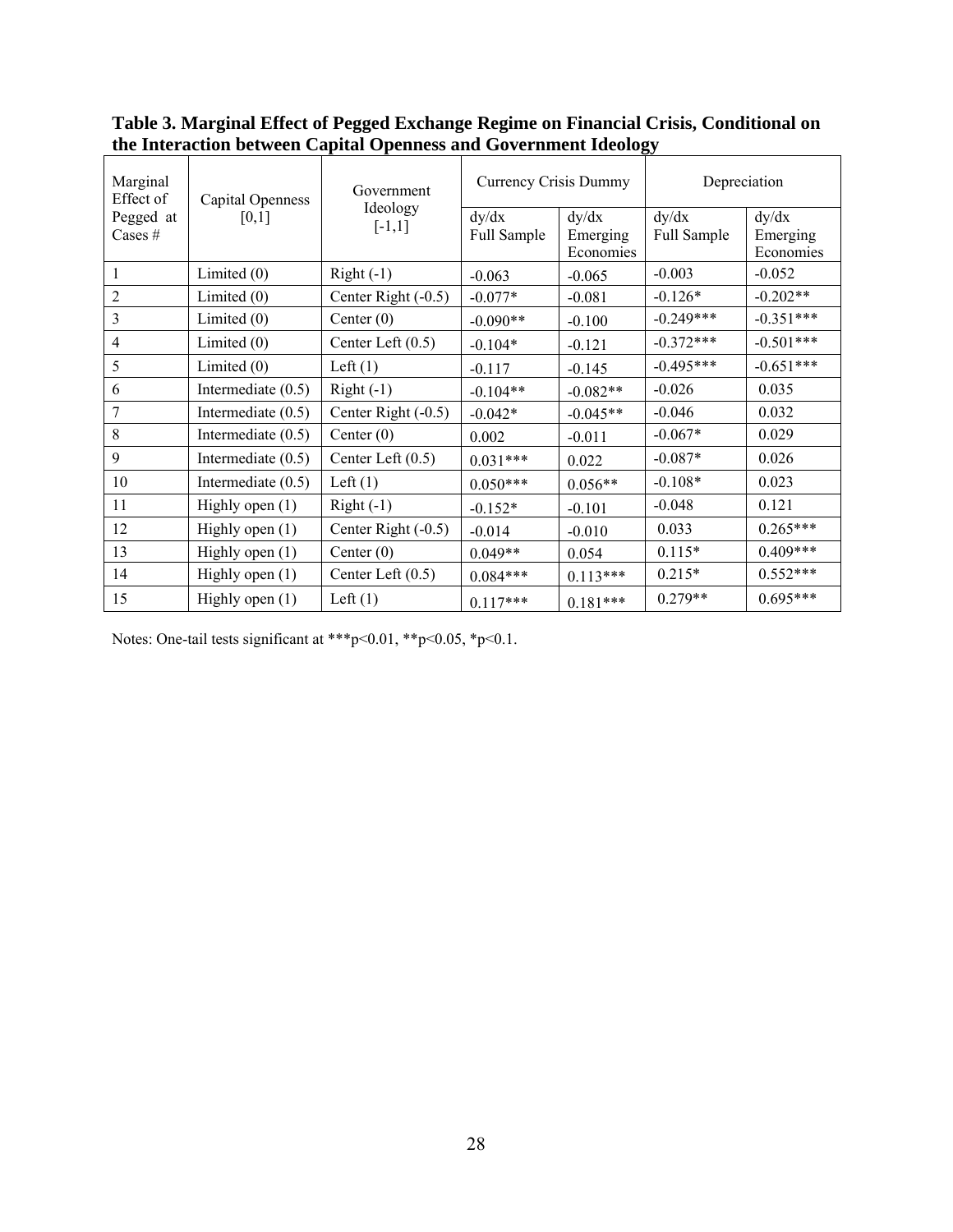**Figure 1. Marginal Effect of Pegged Exchange Regime on Currency Crisis as Government Ideology Changes from Right to Left in High Capital Openness.** 

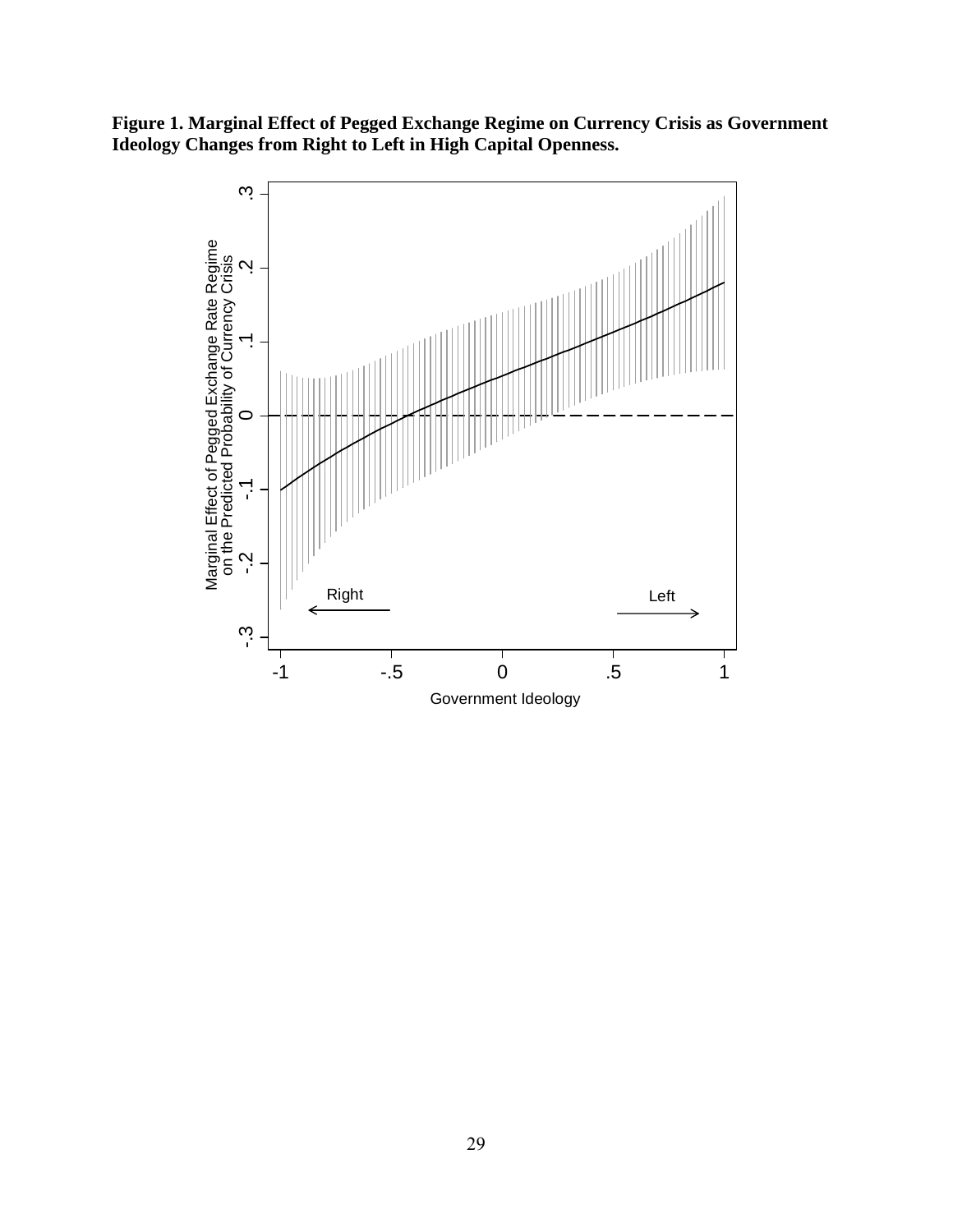**Figure 2. Marginal Effect of Pegged Exchange Regime on Depreciation as Government Ideology Changes from Right to Left in High Capital Openness.** 

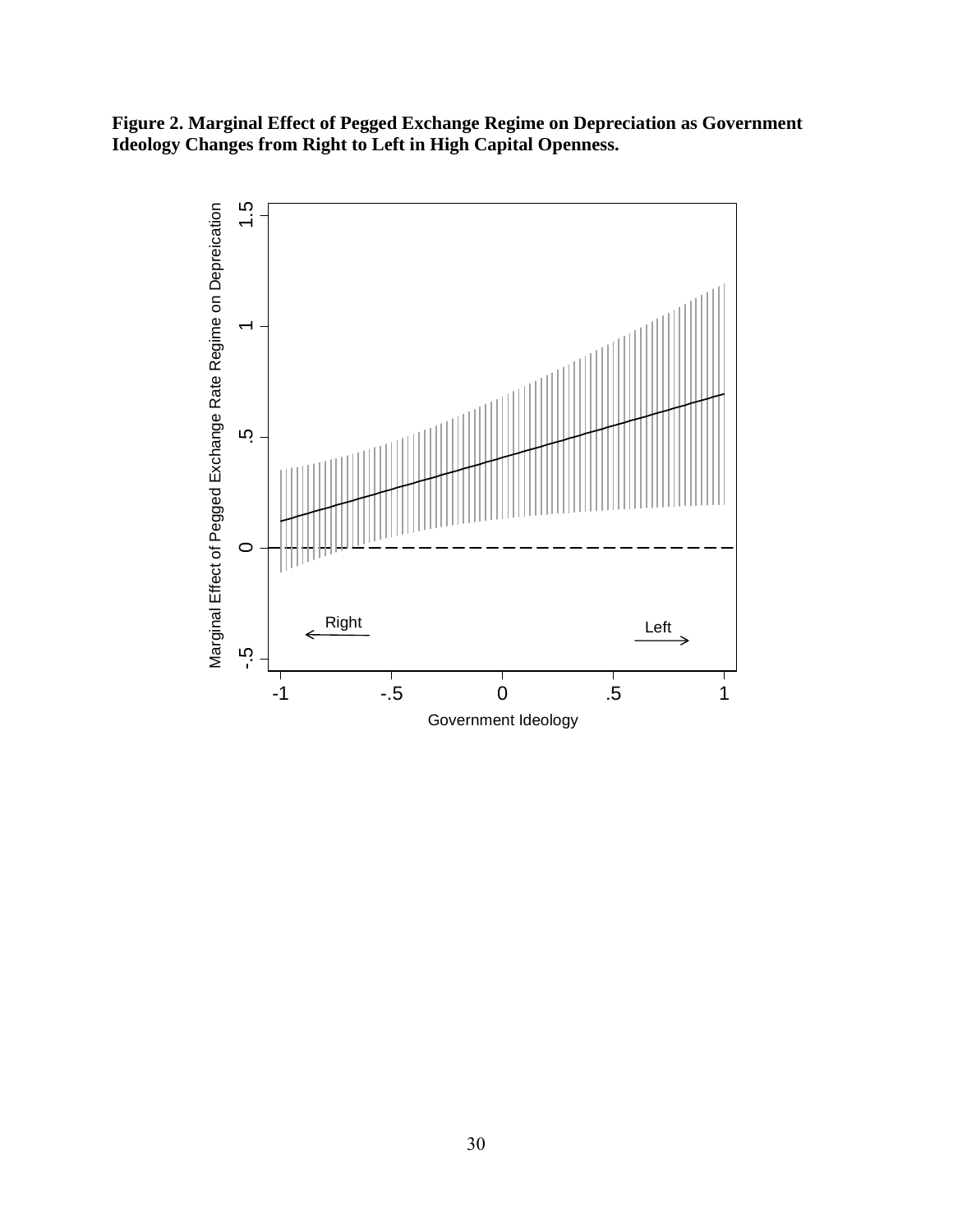| Countries        | Log[SD(Interest Rates) |         |         | Currency Crisis  | Depreciation |         |                          | Emerging       |
|------------------|------------------------|---------|---------|------------------|--------------|---------|--------------------------|----------------|
|                  | Avg                    | Max     | Max     | $(Total \#)$     | Avg          | Min     | Max                      | Economy        |
| Albania          | 1.02                   | $-0.22$ | 1.93    | 1                | 0.01         | $-0.20$ | 0.45                     | Yes            |
| Argentina        | 5.11                   | $-1.12$ | 15.54   | 6                | 7.01         | $-0.12$ | 119.87                   | No             |
| Bangladesh       | $-0.72$                | $-1.24$ | $-0.46$ | 1                | 0.08         | $-0.04$ | 0.83                     | Yes            |
| Bolivia          | 1.41                   | 0.14    | 4.13    | $\mathbf{1}$     | 8.80         | 0.00    | 183.36                   | No             |
| <b>Brazil</b>    | 3.97                   | $-0.08$ | 9.04    | 6                | 2.52         | $-1.00$ | 26.19                    | No             |
| Bulgaria         | 1.68                   | $-0.94$ | 4.47    | $\mathbf{1}$     | 0.97         | $-0.18$ | 6.71                     | No             |
| Burkina Faso     | $-0.27$                | $-1.24$ | 0.17    | $\mathbf{1}$     | 0.04         | $-0.21$ | 0.81                     | No             |
| Cameroon         | $-0.53$                | $-1.24$ | 0.68    | $\mathbf{1}$     | 0.04         | $-0.21$ | 0.81                     | Yes            |
| Chile            | 0.79                   | 0.22    | 1.23    | $\mathbf{1}$     | 0.27         | $-0.16$ | 3.25                     | Yes            |
| China            | $-0.71$                | $-1.57$ | 1.05    | $\boldsymbol{0}$ | 0.06         | $-0.09$ | 0.46                     | Yes            |
| Colombia         | 1.15                   | $-0.46$ | 2.08    | $\mathbf{1}$     | 0.16         | $-0.13$ | 0.51                     | No             |
| Costa Rica       | 0.76                   | $-0.55$ | 1.92    | $\overline{c}$   | 0.19         | 0.00    | 3.21                     | N <sub>o</sub> |
| Cote d'Ivoire    | $-0.27$                | $-1.24$ | 0.17    | $\mathbf{1}$     | 0.04         | $-0.21$ | 0.81                     | No             |
| Ecuador          | 1.43                   | $-0.08$ | 2.56    | $\overline{c}$   | $\sim$       | н.      | $\overline{\phantom{a}}$ | Yes            |
| Egypt, Arab Rep. | 0.09                   | $-0.75$ | 1.13    | $\overline{c}$   | 0.11         | $-0.06$ | 0.82                     | No             |
| El Salvador      | $-0.19$                | $-0.42$ | 0.25    | $\mathbf{1}$     | 0.05         | $-0.05$ | 1.00                     | No             |
| Estonia          | $-0.17$                | $-1.25$ | 1.24    | $\mathbf{1}$     | 0.01         | $-0.17$ | 0.16                     | No             |
| Ethiopia         | 1.03                   | 0.41    | 1.65    | $\mathbf{1}$     | 0.06         | 0.00    | 1.41                     | No             |
| Georgia          | 1.80                   | 1.52    | 2.06    | $\overline{2}$   | 0.04         | $-0.12$ | 0.38                     | No             |
| Ghana            | 1.31                   | 0.37    | 2.15    | $\overline{4}$   | 0.33         | 0.01    | 0.99                     | No             |
| Guatemala        | 0.59                   | 0.35    | 0.73    | $\mathbf{1}$     | 0.09         | $-0.04$ | 1.50                     | Yes            |
| Hungary          | 0.74                   | $-0.55$ | 1.32    | $\mathbf{0}$     | 0.06         | $-0.19$ | 0.26                     | Yes            |
| India            | 0.02                   | $-0.55$ | 0.55    | $\boldsymbol{0}$ | 0.06         | $-0.08$ | 0.43                     | Yes            |
| Indonesia        | 1.03                   | 0.18    | 3.06    | $\overline{c}$   | 0.13         | $-0.14$ | 0.95                     | No             |
| Israel           | 1.49                   | $-0.43$ | 5.73    | $\overline{7}$   | 0.49         | $-0.08$ | 4.92                     | No             |
| Jamaica          | 0.40                   | $-0.80$ | 1.61    | 3                | 0.18         | $-0.12$ | 1.68                     | Yes            |
| Jordan           | $-0.37$                | $-1.24$ | 0.72    | $\mathbf{1}$     | 0.04         | $-0.14$ | 0.74                     | N <sub>o</sub> |
| Kenya            | 0.76                   | $-0.87$ | 2.57    | 1                | 0.09         | $-0.34$ | 0.88                     | Yes            |
|                  |                        |         |         |                  |              |         |                          |                |
| Korea, Rep. of   | $-0.32$                | $-1.24$ | 1.71    | $\mathbf{1}$     | 0.04         | $-0.29$ | 1.01                     | No             |
| Lithuania        | 0.87                   | $-1.52$ | 3.41    | $\mathbf{1}$     | $-0.02$      | $-0.17$ | 0.15                     | No             |
| Madagascar       | 0.56                   | $-1.14$ | 1.27    | 3                | 0.15         | $-0.12$ | 0.97                     | Yes            |
| Malaysia         | $-7.17$                | $-2.74$ | 0.43    | $\mathbf{1}$     | 0.02         | $-0.07$ | 0.54                     | Yes            |
| Mexico           | 1.98                   | 0.41    | 3.23    | 3                | 0.32         | $-0.05$ | 2.61                     | Yes            |
| Morocco          | $-0.39$                | $-0.61$ | $-0.06$ | $\mathbf{1}$     | 0.03         | $-0.14$ | 0.29                     | No             |
| Mozambique       | 2.25                   | 2.13    | 2.36    | $\mathbf{1}$     | 0.48         | $-0.21$ | 9.29                     | No             |
| Nepal            | $-0.11$                | $-1.24$ | 0.55    | $\mathfrak{2}$   | 0.07         | $-0.05$ | 0.41                     | No             |
| New Zealand      | 0.70                   | $-0.55$ | 1.82    | $\boldsymbol{0}$ | 0.03         | $-0.21$ | 0.37                     | No             |
| Nigeria          | 0.65                   | $-0.27$ | 1.97    | 3                | 0.29         | $-0.13$ | 3.47                     | Yes            |
| Pakistan         | 0.53                   | $-0.60$ | 1.28    | 5                | 0.06         | $-0.04$ | 0.30                     | No             |
| Paraguay         | 1.58                   | 0.92    | 2.05    | $\overline{c}$   | 0.16         | $-0.14$ | 1.22                     | Yes            |
| Peru             | 2.28                   | $-0.96$ | 6.11    | $\boldsymbol{0}$ | 6.15         | $-0.05$ | 95.96                    | Yes            |
| Philippines      | 0.36                   | $-1.71$ | 1.90    | $\overline{c}$   | 0.08         | $-0.12$ | 0.53                     | Yes            |
| Lithuania        | 0.87                   | $-1.52$ | 3.41    | $\mathbf{1}$     | $-0.02$      | $-0.17$ | 0.15                     | No             |
| Madagascar       | 0.56                   | $-1.14$ | 1.27    | 3                | 0.15         | $-0.12$ | 0.97                     | Yes            |
| Malaysia         | $-7.17$                | $-2.74$ | 0.43    | 1                | 0.02         | $-0.07$ | 0.54                     | Yes            |
| Mexico           | 1.98                   | 0.41    | 3.23    | 3                | 0.32         | $-0.05$ | 2.61                     | Yes            |
| Morocco          | $-0.39$                | $-0.61$ | $-0.06$ | $\mathbf{1}$     | 0.03         | $-0.14$ | 0.29                     | No             |
| Mozambique       | 2.25                   | 2.13    | 2.36    | 1                | 0.48         | $-0.21$ | 9.29                     | No             |
| Nepal            | $-0.11$                | $-1.24$ | 0.55    | $\boldsymbol{2}$ | 0.07         | $-0.05$ | 0.41                     | No             |
| New Zealand      | 0.70                   | $-0.55$ | 1.82    | $\boldsymbol{0}$ | 0.03         | $-0.21$ | 0.37                     | No             |
| Nigeria          | 0.65                   | $-0.27$ | 1.97    | 3                | 0.29         | $-0.13$ | 3.47                     | Yes            |
| Pakistan         | 0.53                   | $-0.60$ | 1.28    | 5                | 0.06         | $-0.04$ | 0.30                     | No             |
| Paraguay         | 1.58                   | 0.92    | 2.05    | $\sqrt{2}$       | 0.16         | $-0.14$ | 1.22                     | Yes            |
| Peru             | 2.28                   | $-0.96$ | 6.11    | $\boldsymbol{0}$ | 6.15         | $-0.05$ | 95.96                    | Yes            |
| Philippines      | 0.36                   | $-1.71$ | 1.90    | $\overline{c}$   | 0.08         | $-0.12$ | 0.53                     | Yes            |

**APPENDIX A. Samples from 55 Developing Countries (1975-2005)**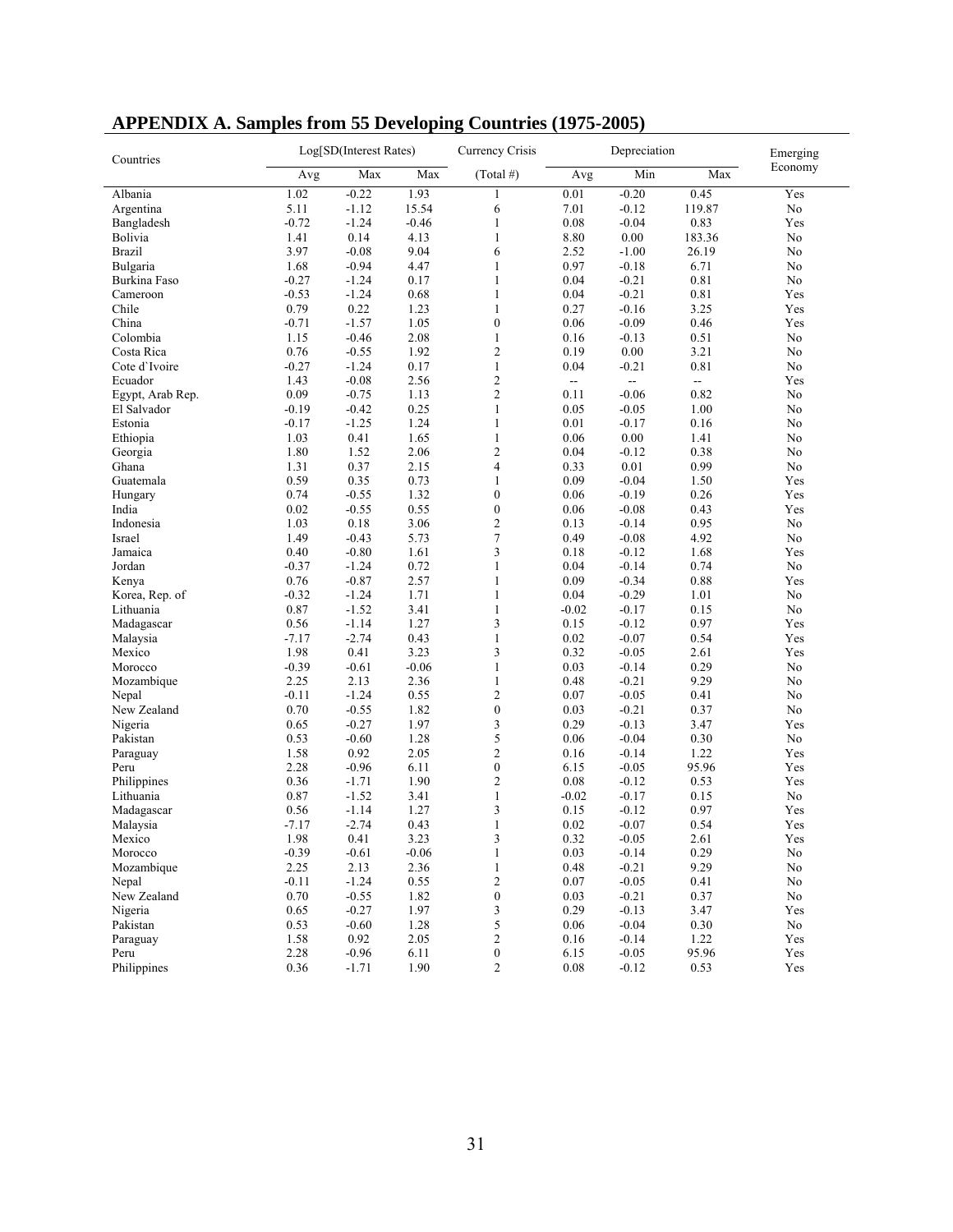| APPENDIX B. Data used for Tables 1 and 2. |  |  |  |
|-------------------------------------------|--|--|--|
|-------------------------------------------|--|--|--|

| <b>Variable</b>                       | <b>Description</b>                                                                                                                                                                                                                                                                                                                                                                | Mean  | <b>SD</b> | <b>Sources</b>                                                                                            |
|---------------------------------------|-----------------------------------------------------------------------------------------------------------------------------------------------------------------------------------------------------------------------------------------------------------------------------------------------------------------------------------------------------------------------------------|-------|-----------|-----------------------------------------------------------------------------------------------------------|
| <b>Dependent Variables</b>            |                                                                                                                                                                                                                                                                                                                                                                                   |       |           |                                                                                                           |
| Interest Rate Volatility †            | Annual discount rate (or money market rate where it has a longer time<br>span). Volatility calculated as standard deviation of 3 year non-<br>overlapping periods from 1975 to 2005.                                                                                                                                                                                              | 0.92  | 1.85      | International Financial Statistics,<br>IMF                                                                |
| Currency Crisis Dummy                 | Current crisis =1 per definition of Laeven and Valencia.                                                                                                                                                                                                                                                                                                                          | 0.06  | 0.23      | Laeven and Valencia (2008, 2010)<br>and own calculation based on IFS<br>data                              |
| Depreciation                          | Year-on-year rate of growth of exchange rate, higher values indicate<br>greater depreciation.                                                                                                                                                                                                                                                                                     | 0.46  | 6.14      | Own calculation based on IFS data                                                                         |
| <b>Independent Variables</b>          |                                                                                                                                                                                                                                                                                                                                                                                   |       |           |                                                                                                           |
| Government Ideology                   | Ideological position of the parties in government. -1 (right) to 1 (left)                                                                                                                                                                                                                                                                                                         | 0.06  | 0.85      | Ha's (2012) generated value from<br>Database of Political Institution,<br>Word Bank.                      |
| <b>Capital Account Openness</b>       | Composite index (0-1) of capital account openness. Higher values<br>signify more open to cross-border capital transaction.                                                                                                                                                                                                                                                        | 0.36  | 0.32      | Chinn and Itho (2006, 2008), IMF                                                                          |
| Pegged Exchange Regime                | Dummy for pegged exchange regime<br>$(1 =$ pegged or intermediate, $0 =$ floating)                                                                                                                                                                                                                                                                                                | 0.77  | 0.42      | <b>IMF</b>                                                                                                |
| <b>Control Variables</b>              |                                                                                                                                                                                                                                                                                                                                                                                   |       |           |                                                                                                           |
| Inflation (CPI) $\dagger$             | Consumer price index as percentage change from prior year                                                                                                                                                                                                                                                                                                                         | 2.45  | 1.36      | World Development Indicators; Penn                                                                        |
| Trade Openness †                      | Sum of Import and Exports as share of nominal GDP.                                                                                                                                                                                                                                                                                                                                | 3.96  | 0.58      | <b>World Tables</b>                                                                                       |
| Growth                                | Real GDP growth rate (annual)                                                                                                                                                                                                                                                                                                                                                     | 3.64  | 5.16      |                                                                                                           |
| Real GDP per capita†                  | Real GDP per capita, 2005 constant international \$, PPP.                                                                                                                                                                                                                                                                                                                         | 8.35  | 0.95      |                                                                                                           |
| Financial Liberalization              | An aggregated index of six dimensions of financial liberalization<br>(eliminations of interest rate controls, credit controls and excessively<br>high reserve requirements, bank entry barriers, capital account<br>restrictions, liberalization of security market policy and privatization).<br>The sale is 0-18 (higher scores indicate more liberalized financial<br>sector). | 8.91  | 5.27      | Abiad, Detragiache, and Tressel<br>(2008)                                                                 |
| <b>Banking Crisis Dummy</b>           | Banking crisis $= 1$ per definition of Laeven and Valenica                                                                                                                                                                                                                                                                                                                        | 0.10  | 0.30      | Laeven and Valencia (2008,2010)                                                                           |
| Banking Regulation and<br>Supervision | Proxy for central bank Independence. Scaled index going from 0 to 3, where<br>3 is the highest score. The larger index score denotes the higher levels of<br>institutional independent from executive influences.                                                                                                                                                                 | 0.68  | 0.81      | Abaid et al. (2008)                                                                                       |
| Credit Growth                         | Annual change in credit /GDP ratio, where credit is defined as private credit<br>by deposit money banks and other financial institutions.                                                                                                                                                                                                                                         | 0.006 | 0.04      | Database on Finanical Development and<br>Structure, World Bank; Beck, Demirguc-<br>kunt and Levine (2000) |

Note: † indicates the use of logged values to control for skewness. For table 1, the pegged exchange regime identifier is strictly pegged regime only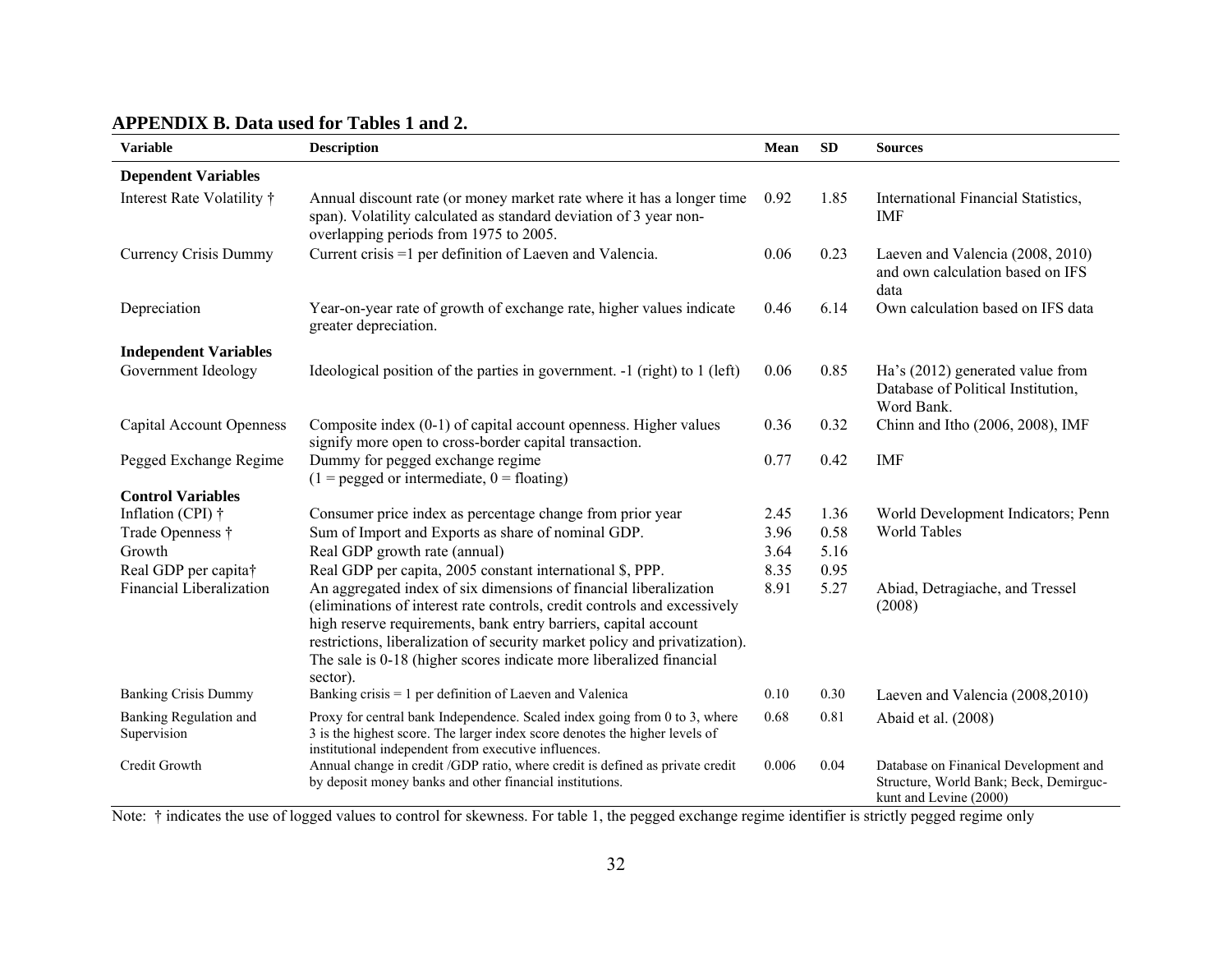|                                                | DV1: Currency Crisis Dummy |                       | DV2: Depreciation    |                       |  |
|------------------------------------------------|----------------------------|-----------------------|----------------------|-----------------------|--|
| Variables                                      | Full Sample                | Emerging<br>Economies | Full Sample          | Emerging<br>Economies |  |
|                                                | $[1]$<br>Panel Probit      | $[2]$<br>Panel Probit | $[3]$<br><b>PCSE</b> | $[4]$<br><b>PCSE</b>  |  |
| Pegged Exchange Regime (PEGGED) <sub>t-1</sub> | $-0.532*$                  | $-0.859**$            | $-0.108$             | $-0.250**$            |  |
|                                                | (0.367)                    | (0.639)               | (0.089)              | (0.127)               |  |
| Capital Openness (KAOPEN) <sub>t-1</sub>       | 0.220                      | 0.299                 | $-0.151*$            | $-0.718***$           |  |
|                                                | (0.368)                    | (0.692)               | (0.113)              | (0.188)               |  |
| Left (% of Government Seats) <sub>t-1</sub>    | 0.006                      | 0.012                 | $0.003**$            | 0.4001                |  |
|                                                | (0.006)                    | (0.012)               | (0.001)              | (0.209)               |  |
| $PEGGED \times KAOPEN_{t-1}$                   | $-0.119$                   | 0.299                 | 0.102                | $0.047**$             |  |
|                                                | (0.513)                    | (1.122)               | (0.129)              | (0.210)               |  |
| $PEGGED \times LEFT_{t-1}$                     | $-0.007$                   | $-0.005$              | $-0.003*$            | $-0.001$              |  |
|                                                | (0.007)                    | (0.014)               | (0.001)              | (0.002)               |  |
| $KAOPEN \times LEFT_{t-1}$                     | $-0.047***$                | $-0.0049*$            | $-0.007***$          | $-0.001$              |  |
|                                                | (0.013)                    | (0.034)               | (0.003)              | (0.003)               |  |
| $PEGGED \times KAOPEN \times LEFT_{t-1}$       | $0.050***$                 | $0.050*$              | $0.007***$           | 0.002                 |  |
|                                                | (0.014)                    | (0.037)               | (0.003)              | (0.004)               |  |
| Log(Trade as Share of GDP) $_{t-1}$            | $-0.149$                   | 0.024                 | $-0.223***$          | $-0.193**$            |  |
|                                                | (0.151)                    | (0.255)               | (0.073)              | (0.102)               |  |
| GDP Growth $_{t-1}$                            | $-0.011$                   | 0.005                 | $-0.002$             | 0.002                 |  |
|                                                | (0.011)                    | (0.016)               | (0.003)              | (0.004)               |  |
| $Log(Real GDP per capita)_{t-1}$               | 0.083                      | $0.432***$            | 0.108                | $0.121**$             |  |
|                                                | (0.145)                    | (0.174)               | (0.059)              | (0.062)               |  |
| Banking Crisis <sub>t</sub>                    | $0.660***$                 | $1.184***$            | $0.304***$           | $0.348***$            |  |
|                                                | (0.174)                    | (0.297)               | (0.056)              | (0.074)               |  |
| Banking Regulation and Supervision             | $-0.330***$                | $-0.471***$           | $-0.131***$          | $-0.126***$           |  |
|                                                | (0.134)                    | (0.196)               | (0.034)              | (0.040)               |  |
| Credit Growth <sub>t-1</sub>                   | 1.329                      | 1.814                 | $-0.236$             | 0.167                 |  |
|                                                | (1.392)                    | (1.591)               | (0.304)              | (0.247)               |  |
| # Observations                                 | 1097                       | 536                   | 1064                 | 536                   |  |
| # Countries                                    | 55                         | 25                    | 54                   | 25                    |  |
| <b>Region Dummies</b>                          | <b>YES</b>                 | <b>YES</b>            | NO                   | NO                    |  |
| <b>Countries Dummies</b>                       | NO                         | N <sub>O</sub>        | <b>YES</b>           | <b>YES</b>            |  |
| Chi <sub>2</sub>                               | 140.68***                  | 1559.95***            | 1903.13***           | 215.88***             |  |

|--|

Notes: One-tailed tests significant at \*\*\*  $p<0.01$ , \*\*p $<0.05$ , and \*p $<0.1$ . Government participation by the leftist parties is used as an alternative measure for government ideology. The data series are obtained from Ha(2012).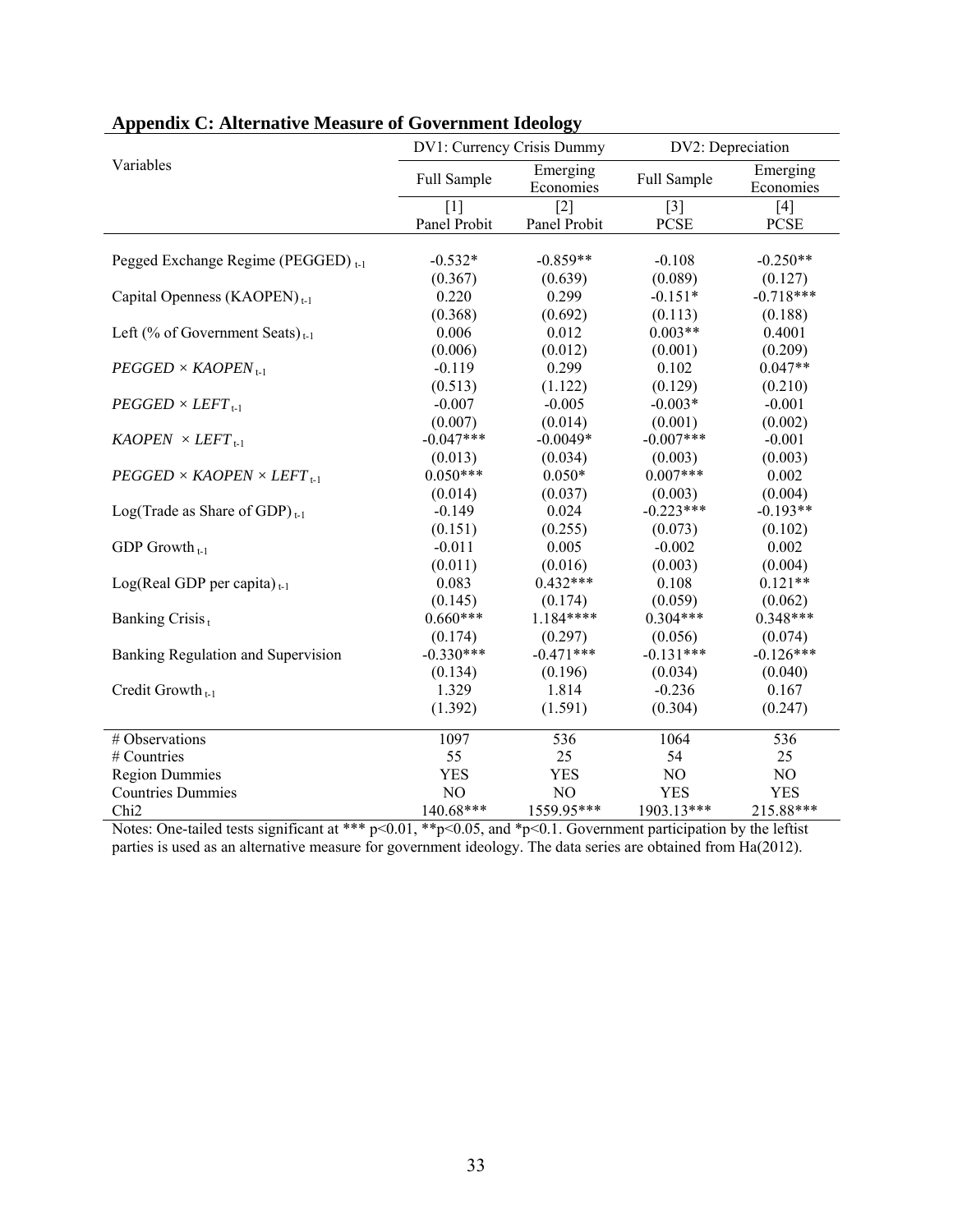# **Appendix D. Marginal Effect of Pegged Exchange Regime on Financial Crisis, Conditional on the Interaction between Capital Openness and Government Participation by the Left**

| Marginal<br>Effect of  |                      |                |                      | Currency Crisis Dummy          | Depreciation         |                                |
|------------------------|----------------------|----------------|----------------------|--------------------------------|----------------------|--------------------------------|
| Pegged at<br>Cases $#$ | <b>KAOPEN</b>        | Left $(\%)$    | dy/dx<br>Full Sample | dy/dx<br>Emerging<br>Economies | dy/dx<br>Full Sample | dy/dx<br>Emerging<br>Economies |
| 1                      | Limited(0)           | Left $(0\%)$   | $-0.060$             | $-0.080*$                      | $-0.108$             | $-0.250**$                     |
| $\overline{2}$         | Limited(0)           | Left $(20%)$   | $-0.081**$           | $-0.088*$                      | $-0.174**$           | $-0.263***$                    |
| 3                      | Limited(0)           | Left $(40%)$   | $-0.106**$           | $-0.097$                       | $-0.241***$          | $-0.276***$                    |
| $\overline{4}$         | Limited(0)           | Left $(60\%)$  | $-0.133**$           | $-0.105$                       | $-0.307***$          | $-0.288***$                    |
| 5                      | Limited(0)           | Left $(80%)$   | $-0.163*$            | $-0.112$                       | $-0.374***$          | $-0.301**$                     |
| 6                      | Limited(0)           | Left $(100\%)$ | $-0.197*$            | $-0.118$                       | $-0.440***$          | $-0.314**$                     |
| 7                      | Intermediate $(0.5)$ | Left $(0\%)$   | $-0.074**$           | $-0.038**$                     | $-0.057$             | $-0.015$                       |
| 8                      | Intermediate $(0.5)$ | Left $(20%)$   | $-0.023$             | $-0.008$                       | $-0.054$             | $-0.006$                       |
| 9                      | Intermediate $(0.5)$ | Left $(40\%)$  | 0.011                | 0.018                          | $-0.052$             | 0.004                          |
| 10                     | Intermediate $(0.5)$ | Left $(60\%)$  | $0.031***$           | $0.042***$                     | $-0.050$             | 0.013                          |
| 11                     | Intermediate $(0.5)$ | Left $(80%)$   | $0.043***$           | $0.065***$                     | $-0.047$             | 0.030                          |
| 12                     | Intermediate $(0.5)$ | Left $(100\%)$ | $0.050***$           | $0.089***$                     | 0.045                | 0.032                          |
| 13                     | Highly Open(1)       | Left $(0\%)$   | $-0.091$             | 0.006                          | 0.006                | $0.220**$                      |
| 14                     | Highly Open(1)       | Left $(20%)$   | 0.017                | $0.047*$                       | 0.065                | $0.252**$                      |
| 15                     | Highly Open(1)       | Left $(40%)$   | $0.052***$           | $0.074***$                     | $0.137*$             | $0.293**$                      |
| 16                     | Highly Open(1)       | Left $(60\%)$  | $0.063**$            | $0.095***$                     | $0.208**$            | $0.315**$                      |
| 17                     | Highly Open(1)       | Left $(80%)$   | $0.069**$            | $0.116***$                     | $0.279**$            | $0.347**$                      |
| 18                     | Highly Open(1)       | Left (100%)    | $0.076*$             | $0.140**$                      | $0.351**$            | $0.378*$                       |

Notes: One-tailed tests significant at \*\*\* p<0.01, \*\*p<0.05, and \*p<0.1.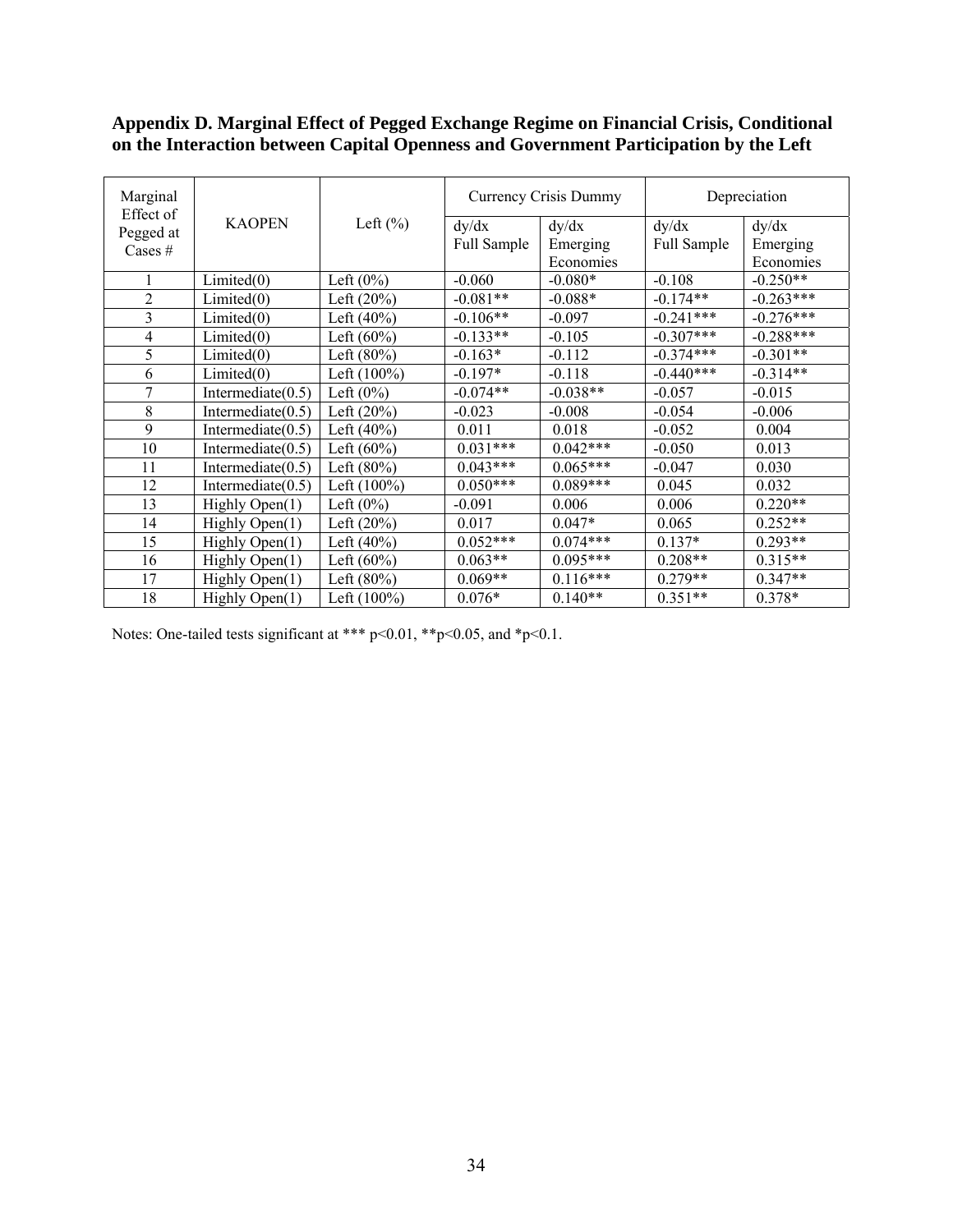| Dependent Variable: Depreciation 30%<br>More( $1 = 30\%$ more, 0 for otherwise) | Full Sample         | Emerging<br>Economies             | Full Sample           | Emerging<br>Economies |
|---------------------------------------------------------------------------------|---------------------|-----------------------------------|-----------------------|-----------------------|
|                                                                                 | [1]<br>Panel Probit | $\lceil 2 \rceil$<br>Panel Probit | $[3]$<br>Panel Probit | [4]<br>Panel Probit   |
| Pegged Exchange Regime (PEGGED) <sub>t-1</sub>                                  | $-0.476*$           | $-0.667**$                        | $-0.331$              | $-0.021$              |
|                                                                                 | (0.307)             | (0.395)                           | (0.314)               | (0.314)               |
| Capital Openness (KAOPEN) <sub>t-1</sub>                                        | $-0.504$            | $-1.472**$                        | 0.263                 | $-0.142$              |
|                                                                                 | (0.618)             | (0.833)                           | (0.591)               | (0.687)               |
| Government Ideology (IDEOLOGY) $_{t-1}$                                         | 0.216               | $0.811**$                         |                       |                       |
|                                                                                 | (0.317)             | (0.293)                           |                       |                       |
| Left (% of Government Seat) <sub>t-1</sub>                                      |                     |                                   | 0.004                 | $0.009**$             |
|                                                                                 | 0.338               | 1.488*                            | (0.005)<br>$-0.397$   | (0.004)<br>$-0.178$   |
| $PEGGED \times KAOPEN_{t-1}$                                                    |                     |                                   | (0.489)               | (0.498)               |
| $PEGGED \times IDEOLOGY$ <sub>1-1</sub>                                         | (0.602)<br>$-0.168$ | (0.962)<br>$-0.704***$            |                       |                       |
|                                                                                 | (0.371)             | (0.275)                           |                       |                       |
| $KAOPEN \times IDEOLOGY_{t-1}$                                                  | $-0.876**$          | $-1.803**$                        |                       |                       |
|                                                                                 | (0.418)             | (0.855)                           |                       |                       |
| $PEGGED \times KAOPEN \times IDEOLOGY_{t-1}$                                    | $0.766*$            | 1.884***                          |                       |                       |
|                                                                                 | (0.521)             | (0.772)                           |                       |                       |
| $PEGGED \times LEFT_{t-1}$                                                      |                     |                                   | $-0.004$              | $-0.009**$            |
|                                                                                 |                     |                                   | (0.006)               | (0.004)               |
| $KAOPEN \times LEFT_{t-1}$                                                      |                     |                                   | $-0.027**$            | $-0.019*$             |
|                                                                                 |                     |                                   | (0.012)               | (0.013)               |
| $PEGGED \times KAOPEN \times LEFT_{t-1}$                                        |                     |                                   | $0.025**$             | $0.021**$             |
|                                                                                 |                     |                                   | (0.012)               | (0.011)               |
| Log(Trade as Share of GDP) $_{t-1}$                                             | $-0.497***$         | $-0.426***$                       | $-0.512***$           | $-0.455**$            |
|                                                                                 | (0.194)             | (0.203)                           | (0.198)               | (0.195)               |
| GDP Growth $_{t-1}$                                                             | $-0.025**$          | $-0.043***$                       | $-0.023**$            | $-0.041**$            |
|                                                                                 | (0.012)             | (0.016)                           | (0.011)               | (0.018)               |
| $Log(Real GDP per capita)_{t-1}$                                                | 0.018               | $-0.040$                          | $-0.022$              | $0.266*$              |
|                                                                                 | (0.147)             | (0.243)                           | (0.153)               | (0.121)               |
| Banking Crisis <sub>t</sub>                                                     | $0.531***$          | $0.754***$                        | $0.561***$            | $0.805***$            |
|                                                                                 | (0.162)             | (0.221)                           | (0.159)               | (0.210)               |
| Banking Regulation and Supervision,                                             | $-0.516***$         | $-0.411***$                       | $-0.486***$           | $-0.372**$            |
|                                                                                 | (0.124)             | (0.138)                           | (0.120)               | (0.166)               |
| Credit Growth <sub>1-1</sub>                                                    | $-0.207$            | 1.709                             | $-0.181$              | 1.831                 |
|                                                                                 | (1.586)             | (1.887)                           | (1.571)               | (1.710)               |
| Number of Observations                                                          | 1071                | 536                               | 1071                  | 536                   |
| Countries<br>Chi <sub>2</sub>                                                   | 54<br>$105.67***$   | 25<br>193.42***                   | 54<br>81.25***        | 25<br>$111.90***$     |
|                                                                                 |                     |                                   |                       |                       |

# **APPENDIX E. Alternative Measure of Crisis**

Notes: One-tailed tests significant at \*\*\*  $p<0.01$ , \*\* $p<0.05$ , and \* $p<0.1$ .